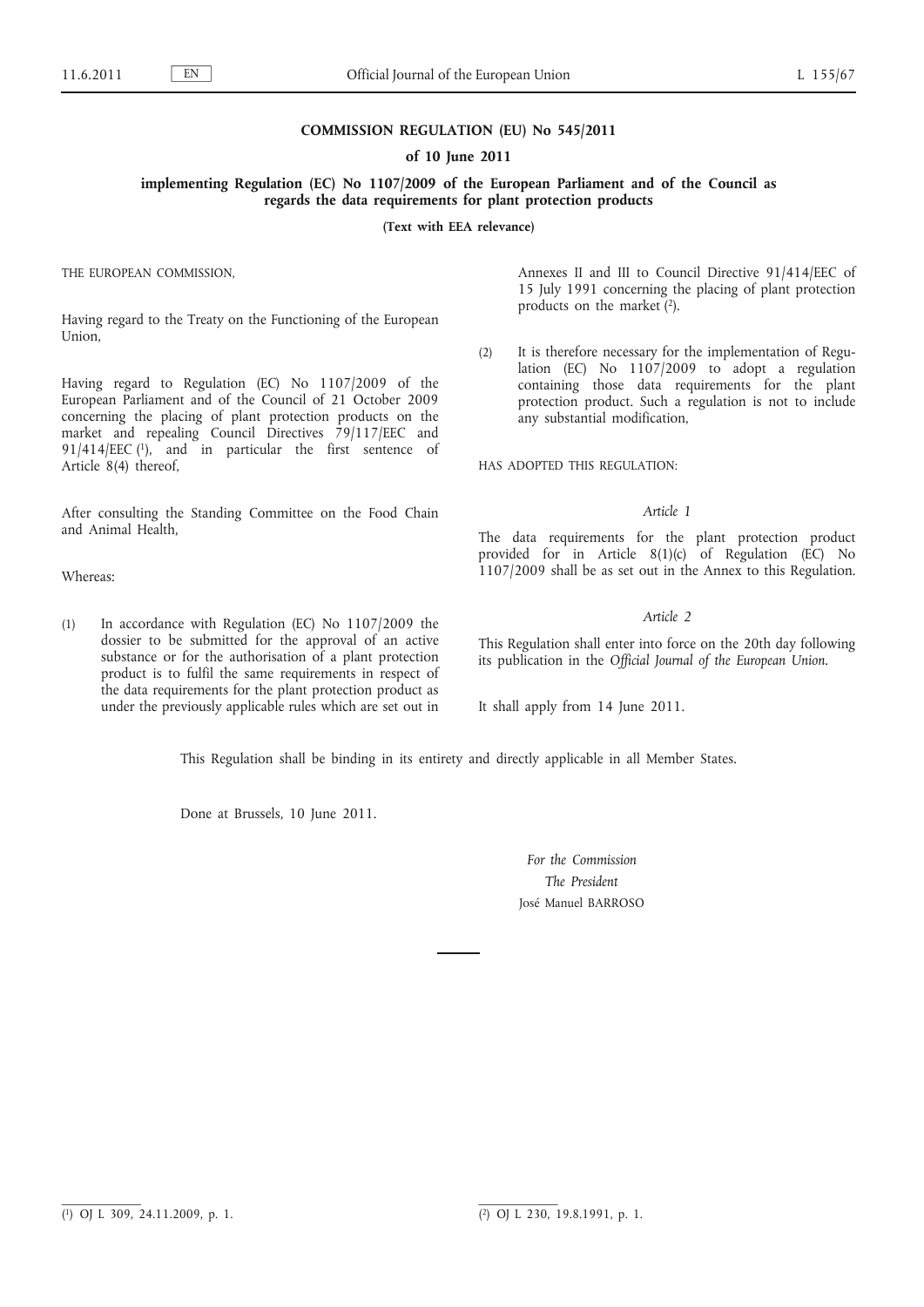### *ANNEX*

### **DATA REQUIREMENTS FOR PLANT PROTECTION PRODUCTS, AS PROVIDED FOR IN ARTICLE 8(1)(c) OF REGULATION (EC) No 1107/2009**

## INTRODUCTION

- 1. The information required shall:
- 1.1. include a technical dossier supplying the information necessary for evaluating efficacy and the foreseeable risks, whether immediate or delayed, which the plant protection product may entail for humans, animals and the environment and containing at least the information and results of the studies referred to below;
- 1.2. where relevant, be generated using test guidelines, in accordance with the latest adopted version, referred to or described in this Annex; in the case of studies initiated before the entry into force of the modification of this Annex, the information shall be generated using suitable internationally or nationally validated test guidelines or, in the absence thereof, test guidelines accepted by the competent authority;
- 1.3. in the event of a test guideline being inappropriate or not described, or where another one than those referred to in this Annex has been used, include a justification, which is acceptable to the competent authority for the guidelines used. In particular, when reference is made in this Annex to a method laid down in Commission Regulation (EC) No 440/2008 (1) which consists in the transposal of a method developed by an international organisation (e.g. OECD), Member States may accept that the required information is generated in accordance with the latest version of that method if at the initiation of the studies the method under Regulation (EC) No 440/2008 has not yet been updated;
- 1.4. include when required by the competent authority, a full description of test guidelines used, except if they are referred to or described in this Annex, and a full description of any deviations from them including a justification, which is acceptable to the competent authority, for these deviations;
- 1.5. include a full and unbiased report of the studies conducted as well as a full description of them or a justification, which is acceptable to the competent authority where:
	- particular data and information which would not be necessary owing to the nature of the product or its proposed uses, are not provided, or
	- it is not scientifically necessary, or technically possible to supply information and data;
- 1.6. where relevant, have been generated in accordance with the requirements of Council Directive 86/609/EEC (2).

#### 2. **Tests and analyses**

- 2.1. Tests and analyses must be conducted in accordance with the principles laid down in Directive 2004/10/EC of the European Parliament and of the Council (3) where testing is done to obtain data on the properties and/or safety with respect to human or animal health or the environment.
- 2.2. Tests and analyses, required under points 6.2 to 6.7 of this Annex, shall be conducted by official or officially recognised testing facilities or organisations which satisfy at least the following requirements:
	- have at their disposal sufficient scientific and technical staff, having the necessary education, training, technical knowledge and experience for their assigned functions,
	- have at their disposal suitable items of equipment required for correct performance of the tests and measurements which it claims to be competent to carry out. This equipment shall be properly maintained and calibrated where appropriate before being put into service and thereafter in accordance with an established programme,

<sup>(</sup> 1) OJ L 142, 31.5.2008, p. 1. ( 2) OJ L 358, 18.12.1986, p. 1. ( 3) OJ L 50, 20.2.2004, p. 44.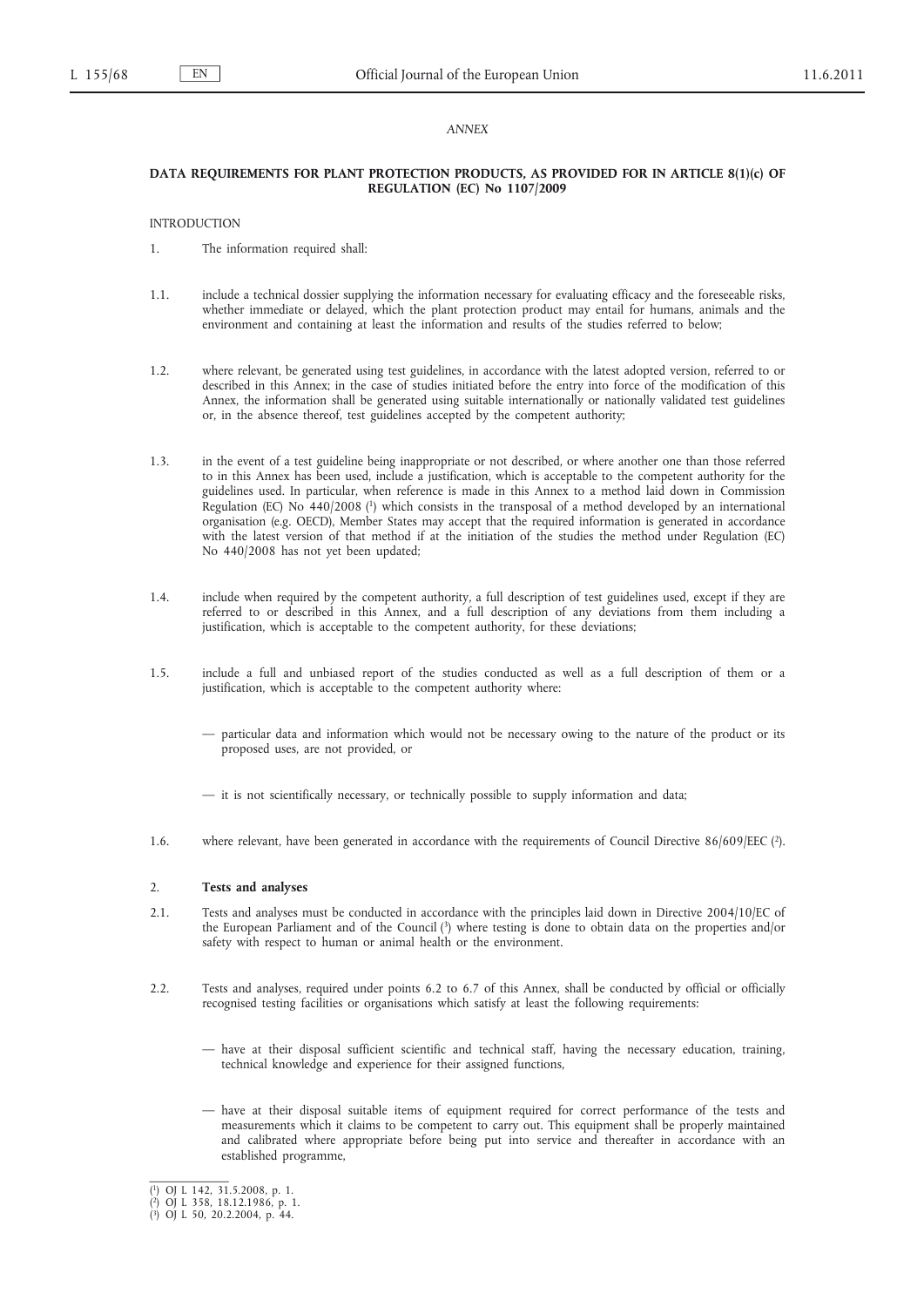- have at their disposal appropriate experimental fields and, where necessary glasshouses, growth cabinets or storage rooms. The environment in which the tests are undertaken shall not invalidate its results or adversely effect the required accuracy of measurement,
- make available to all relevant personnel operating procedures and protocols used for the trials,
- make available, where requested by the competent authority, prior to the commencement of a test, detailed information on it, containing at least its location and the plant protection products included in it,
- ensure that the quality of the work performed is appropriate to its type, range, volume and intended purpose,
- maintain records of all original observations, calculations and derived data, calibration records and the final test report as long as the product concerned is authorised in the Union.
- 2.3. Officially recognised testing facilities and organisations, and, where requested, official facilities and organisations shall:
	- report to the relevant national authority all detailed information necessary to demonstrate that they can satisfy the requirements provided for in point 2.2,
	- accept at any time the inspections, which each Member State shall regularly organise on its territory in order to verify the compliance with the requirement as laid down in point 2.2.
- 2.4. By way of derogation from point 2.1, Member States may apply points 2.2 and 2.3, by extension, to tests and analyses performed on their territory in order to obtain data on the properties and/or safety of the preparations with respect to honey-bees and beneficial arthropods other than bees and actually started on or before 31 December 1999.
- 2.5. By way of derogation from point 2.1, Member States may apply points 2.2 and 2.3, by extension, to supervised residue trials performed on their territory in accordance with Section 8 'Residues in or on treated products, food and feed' with plant protection products containing active substances already on the market on the 26 July 1993 and actually started on or before 31 December 1997.
- 2.6. By way of derogation from point 2.1, for active substances consisting of micro-organisms or viruses, tests and analyses done to obtain data on the properties and/or safety with respect to other aspects than human health, may have been conducted by official or officially recognised testing facilities or organisations which satisfy at least the requirements under points 2.2 and 2.3 of the introduction to this Annex.
- 3. The information required shall include the proposed classification and labelling of the plant protection product in accordance with Directive 1999/45/EC of the European Parliament and of the Council (1) or with Regulation (EC) No 1272/2008 of the European Parliament and of the Council (2).
- 4. In individual cases it may be necessary to require certain information as provided for in the Annex to Commission Regulation (EU) No 544/2011 (3), Part A, for co-formulants. Before such information will be required and before possible new studies have to be performed, all information on the co-formulant, made available to the competent authority, will be considered, in particular when:
	- the use of the co-formulant is permitted in food, animal feeding stuffs, medicines or cosmetics in accordance with EU legislation, or
	- a safety data sheet is provided for the co-formulant in accordance with Article 31 of Regulation (EC) No 1907/2006 of the European Parliament and of the Council (4).

<sup>(</sup> 1) OJ L 200, 30.7.1999, p. 1.

<sup>(</sup> 2) OJ L 353, 31.12.2008, p. 1. ( 3) See page 1 of this Official Journal. ( 4) OJ L 396, 30.12.2006, p. 1.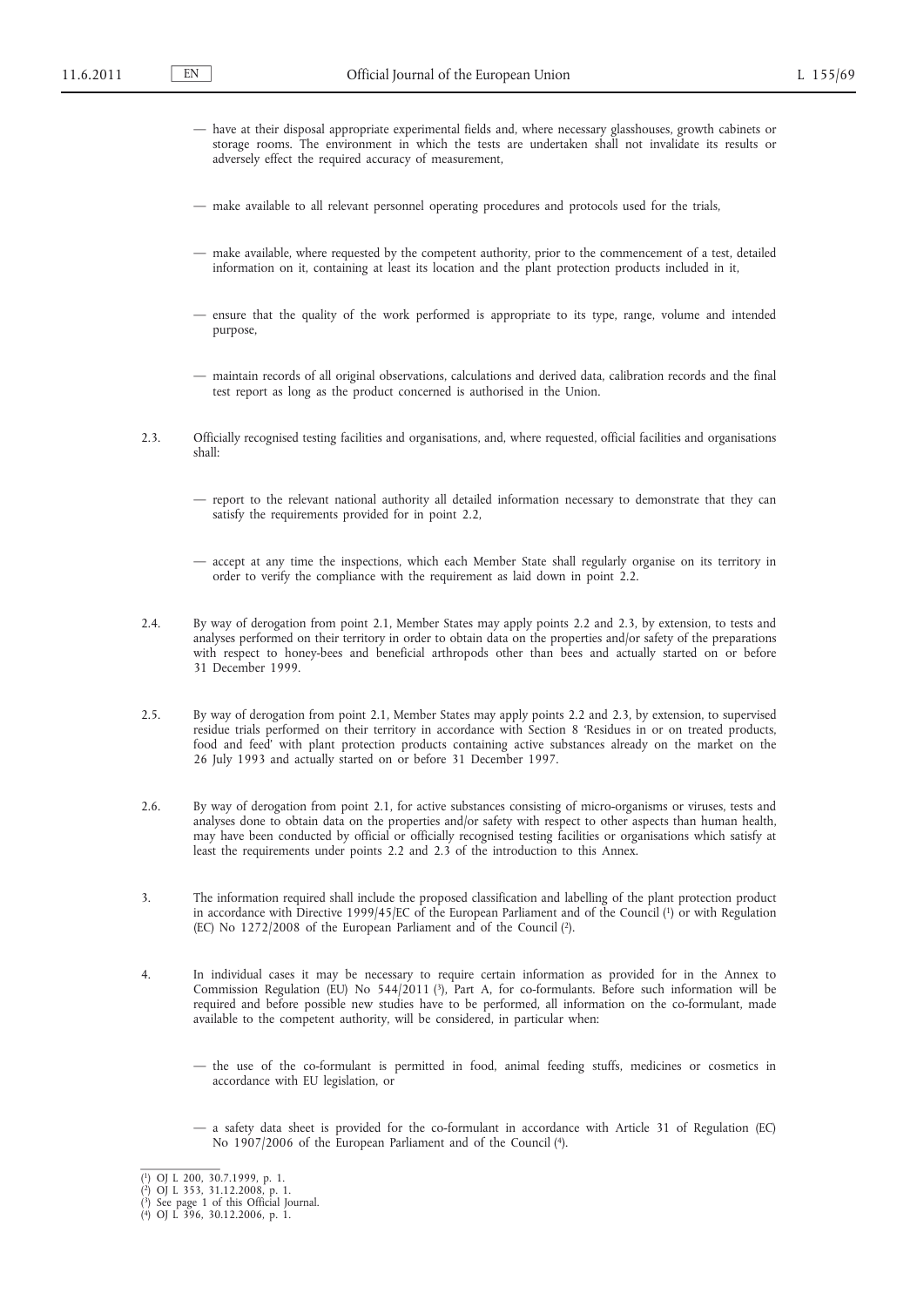# PART A

## **CHEMICAL PREPARATIONS**

## 1. **Identity of the plant protection product**

The information provided, taken together with that provided for the active substance(s), must be sufficient to precisely identify preparations and define them in terms of their specification and nature. The information and data referred to, unless otherwise specified, are required for all plant protection products.

## 1.1. *Applicant (name and address, etc.)*

The name and address of the applicant must be provided as must the name, position, telephone and telefax number of the appropriate person to contact.

Where in addition, the applicant has an office, agent or representative in the Member State in which the authorisation is being sought, the name and address of the local office, agent or representative shall be provided, as shall the name, position, telephone and telefax number of the appropriate person to contact.

1.2. *Manufacturer of the preparation and the active substance(s) (names and addresses etc. including location of plants)*

The name and address of the manufacturer of the preparation and of each active substance in the preparation must be provided as must the name and address of each manufacturing plant in which the preparation and active substance are manufactured.

A contact point (preferable a central contact point, to include name, telephone and telefax numbers) must be provided for each.

If the active substance originates from a manufacturer from which data in accordance with the Annex to Regulation (EU) 544/2011 had not been submitted previously, a statement of purity and detailed information on the impurities referred to in the Annex to Regulation 544/2011 have to be provided.

1.3. *Trade name or proposed trade name, and manufacturer's development code number of the preparation if appropriate*

All former and current trade names and proposed trade names and development code numbers of the preparation as well as the current names and numbers must be provided. Where trade names and code numbers referred to, relate to similar but different preparations (possibly obsolete), full details of the differences, must be provided. (The proposed trade name may not give rise to confusion with the trade name of already registered plant protection products.)

- 1.4. *Detailed quantitative and qualitative information on the composition of the preparation (active substance(s), and co-formulants)*
- 1.4.1. For preparations the following information must be reported:
	- the content of both technical active substance(s) and pure active substance(s),
	- the content of co-formulants.

The concentrations shall be expressed in terms as provided for in Directive 1999/45/EC.

- 1.4.2. For active substances their ISO common names or proposed ISO common names and their CIPAC (1) numbers, and, where available, the EC (Einecs or ELINCS) numbers must be provided. Where relevant it must be stated which salt, ester, anion or cation is present.
- 1.4.3. Co-formulants must where possible, be identified by their International Chemical Identification as given in Annex VI to Regulation (EC) No 1272/2008, or, if not included in that Regulation, in accordance with both IUPAC and CA nomenclature. Their structure or structural formula must be provided. For each component of the co-formulants the relevant EC (Einecs or ELINCS) number and CAS number where they exist, must be provided. Where the information provided does not fully identify a co-formulant, an appropriate specification must be provided. The trade name of co-formulants, where they exist, must also be provided.

<sup>(</sup> 1) Collaborative International Pesticides Analytical Council.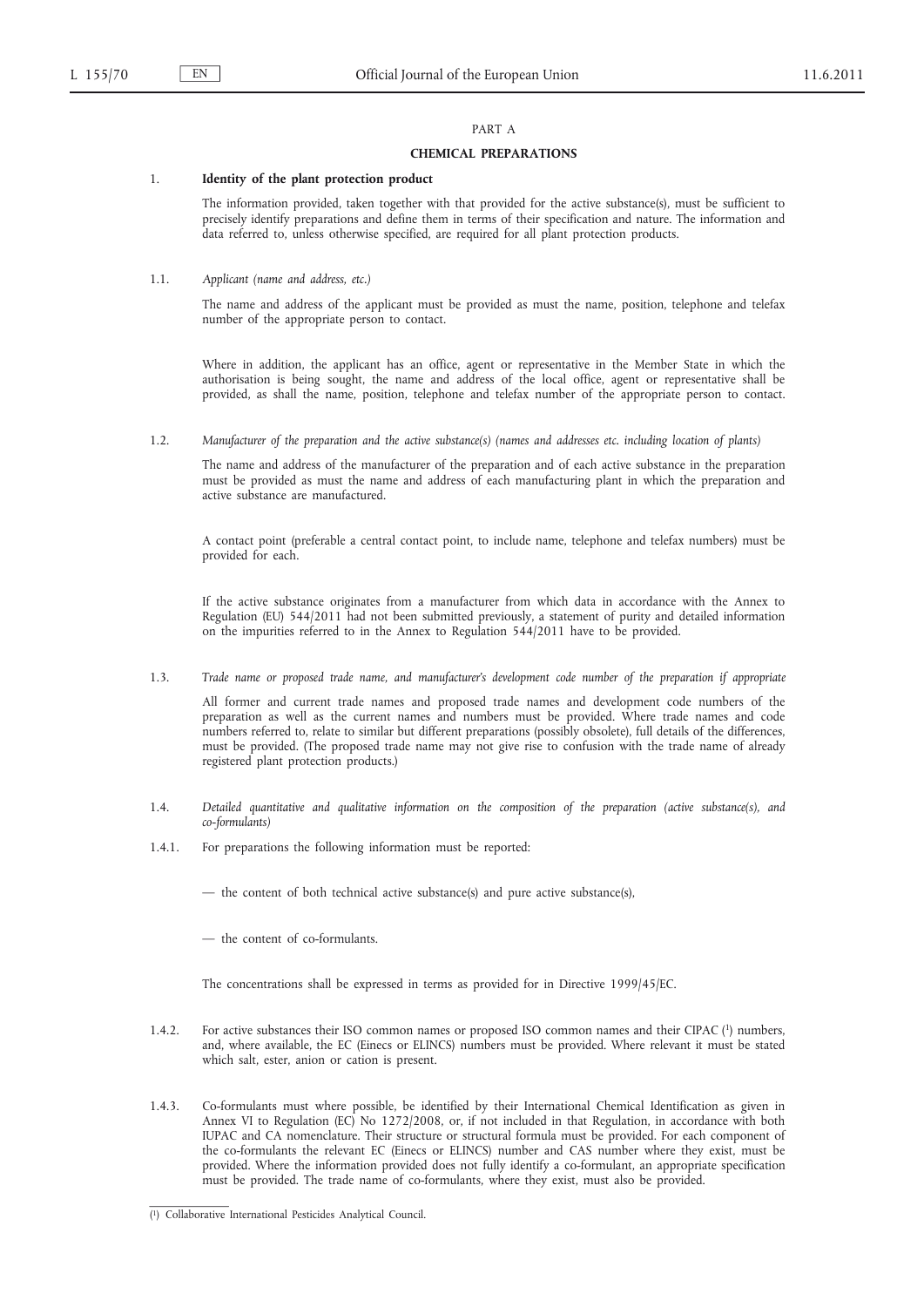- 1.4.4. For co-formulants the function must be given:
	- adhesive (sticker),
	- antifoaming agent,
	- antifreeze,
	- binder,
	- buffer,
	- carrier,
	- deodorant,
	- dispersing agent,
	- dye,
	- emetic,
	- emulsifier,
	- fertiliser,
	- preservative,
	- odorant,
	- perfume,
	- propellant,
	- repellent,
	- safener,
	- solvent,
	- stabiliser,
	- synergist,
	- thickener,
	- wetting agent,
	- miscellaneous (specify).
- 1.5. *Physical state and nature of the preparation (emulsifiable concentrate, wettable powder, solution, etc.)*
- 1.5.1. The type and code of preparation must be designated in accordance with the 'Catalogue of pesticide formulation types and international coding system (GIFAP <sup>[1]</sup> Technical Monograph No 2. 1989)'.

Where a particular preparation is not defined precisely in that publication a full description of the physical nature and state of the preparation must be provided, together with a proposal for a suitable description of the type of preparation and a proposal for its definition.

1.6. *Function (herbicide, insecticide, etc.)*

The function must be specified from among the following:

- acaricide,
- bactericide,

<sup>(</sup> 1) International Group of National Pesticide Manufacturers' Associations.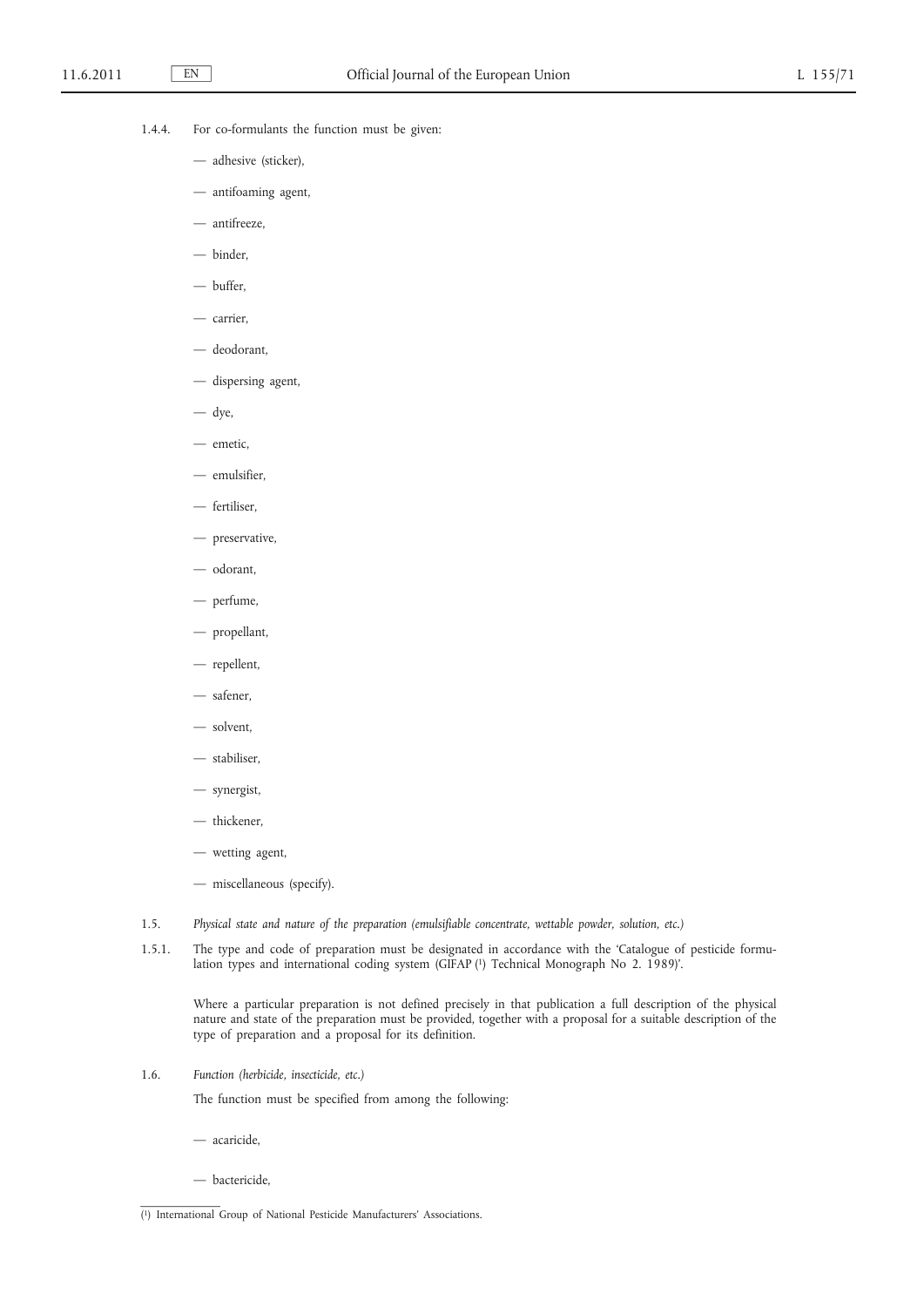- fungicide,
- herbicide,
- insecticide,
- molluscicide,
- nematicide,
- plant growth regulator,
- repellent,
- rodenticide,
- semio-chemicals,
- talpicide,
- viricide,
- other (must be specified).

#### 2. **Physical, chemical and technical properties of the plant protection product**

The extent to which plant protection products for which authorisation is sought, comply with relevant FAO specifications as agreed by the Group of Experts on Pesticide Specifications, of the FAO Panel of Experts on Pesticide Specifications, Registration Requirements and Application Standards, must be stated. Divergences from FAO specifications must be described in detail, and justified.

2.1. *Appearance (colour and odour)*

A description of both the colour and odour, if any, and the physical state of the preparation, must be provided.

- 2.2. *Explosivity and oxidising properties*
- 2.2.1. The explosive properties of preparations must be reported in accordance with method A 14 of Regulation (EC) No 440/2008. Where available thermodynamic information establishes beyond reasonable doubt that the preparation is incapable of exothermic reaction, it is sufficient to provide that information as a justification for not determining the explosive properties of the preparation.
- 2.2.2. Oxidising properties of preparations which are solids must be determined and reported in accordance with method A 17 of Regulation (EC) No 440/2008. For other preparations the method used must be justified. The oxidising properties do not have to be determined if it can be shown without reasonable doubt on the basis of thermodynamic information, that the preparation is incapable of reacting exothermically with combustible materials.
- 2.3. *Flash point and other indications of flammability or spontaneous ignition*

The flash point of liquids which contain flammable solvents, must be determined and reported in accordance with method A 9 of Regulation (EC) No 440/2008. The flammability of solid preparations and gases must be determined and reported in accordance with methods A 10, A 11 and A 12 of Regulation (EC) No 440/2008 as appropriate. The auto-flammability of preparations must be determined and reported in accordance with method A 15 or A 16 of Regulation (EC) No 440/2008 as appropriate, and or, where necessary, in accordance with the UN-Bowes-Cameron-Cage-Test (UN-Recommendations on the Transport of Dangerous Goods, Chapter 14, No 14.3.4).

- 2.4. *Acidity/alkalinity and if necessary pH value*
- 2.4.1. In the case of preparations which are acidic (pH < 4) or alkaline (pH > 10) the acidity or alkalinity and the pH value must be determined and reported in accordance with CIPAC Methods MT 31 and MT 75 respectively.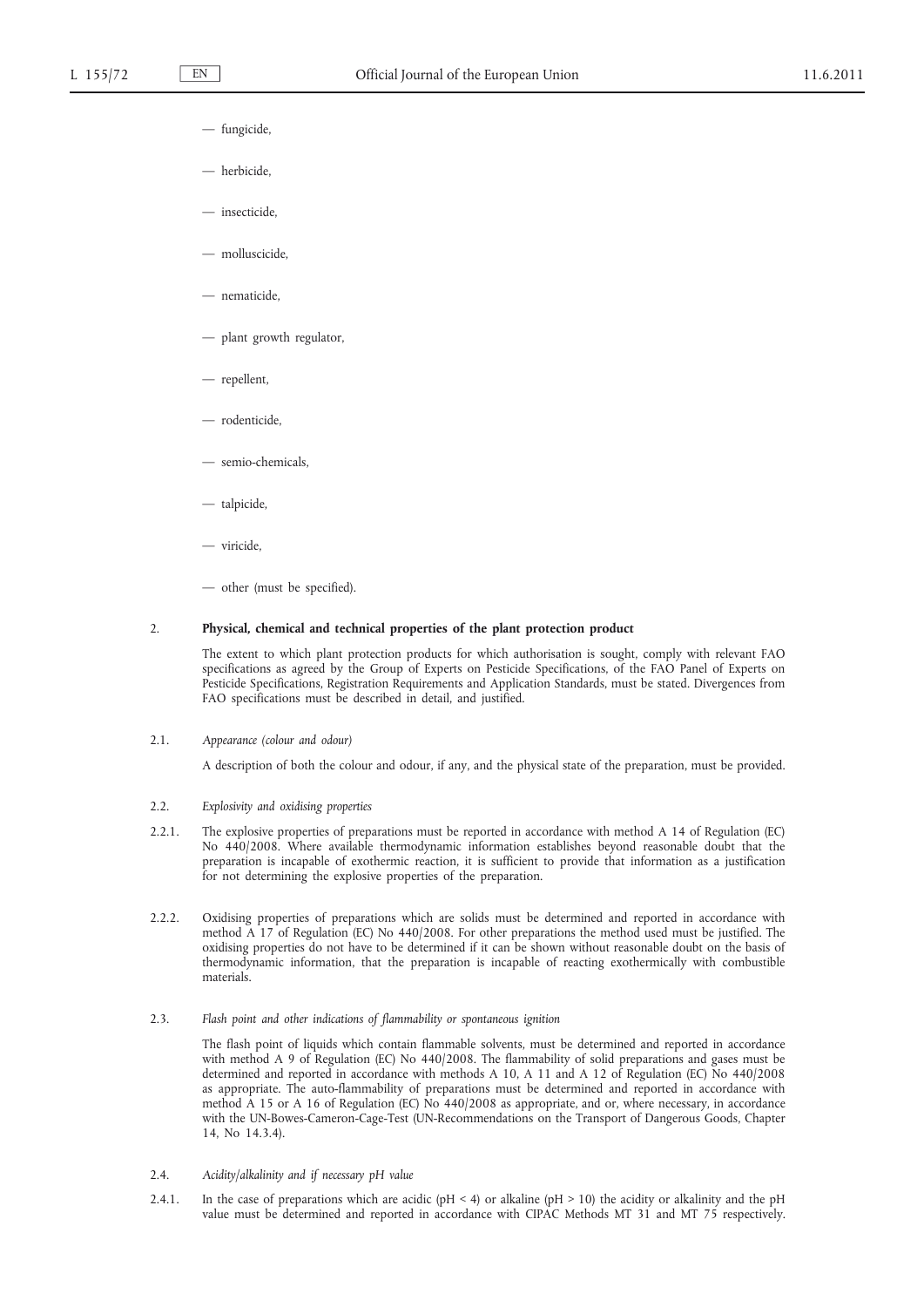- 2.4.2. Where relevant (if to be applied as aqueous dilution) the pH of a 1 % aqueous dilution, emulsion or dispersion of the preparation, must be determined and reported in accordance with CIPAC Method MT 75.
- 2.5. *Viscosity and surface tension*
- 2.5.1. In the case of liquid preparations for Ultra Low Volume use (ULV) the kinematic viscosity must be determined and reported in accordance with OECD Test Guideline 114.
- 2.5.2. For non-newtonian liquids the viscosity must be determined and reported together with the test conditions.
- 2.5.3. In the case of liquid preparations the surface tension has to be determined and reported in accordance with method A 5 of Regulation (EC) No 440/2008.
- 2.6. *Relative density and bulk density*
- 2.6.1. The relative density of liquid preparations must be determined and reported in accordance with method A 3 of Regulation (EC) No 440/2008.
- 2.6.2. The bulk (tap) density of preparations which are powders or granules, must be determined and reported in accordance with CIPAC Methods MT 33, MT 159 or MT 169 as appropriate.
- 2.7. *Storage stability and shelf-life: Effects of light, temperature and humidity on technical characteristics of the plant protection product*
- 2.7.1. The stability of the preparation after storage for 14 days at 54 °C must be determined and reported in accordance with CIPAC Method MT 46.

Other times and/or temperatures may be needed (e.g. 8 weeks at 40 °C or 12 weeks at 35 °C or 18 weeks at 30 °C) if the preparation is heat sensitive.

If the active substance content after the heat stability test has decreased by more than 5 % of the initially found content, the minimum content shall be declared and information on the degradation products shall be supplied.

- 2.7.2. Additionally in the case of liquid preparations, the effect of low temperatures on stability, must be determined and reported in accordance with CIPAC Methods MT 39, MT 48, MT 51 or MT 54 as appropriate.
- 2.7.3. The shelf life of the preparation at ambient temperature must be reported. Where shelf life is less than 2 years, the shelf life in months, with appropriate temperature specifications, must be reported. Useful information is given in GIFAP Monograph No 17.
- 2.8. *Technical characteristics of the plant protection product*

The technical characteristics of the preparation must be determined to permit a decision to be made as to its acceptability.

 $2.8.1.$  We t t a bility

The wettability of solid preparations which are diluted for use (e.g. wettable powders, water soluble powders, water soluble granules and water dispersible granules), must be determined and reported in accordance with CIPAC Method MT 53.3.

2.8.2. Persistent foaming

The persistence of foaming of preparations to be diluted with water, must be determined and reported in accordance with CIPAC Method MT 47.

- 2.8.3. Suspensibility and suspension stability
	- The suspensibility of water dispersible products (e.g. wettable powders, water dispersible granules, suspension concentrates) must be determined and reported in accordance with CIPAC Method MT 15, MT 161 or MT 168 as appropriate.
	- The spontaneity of dispersion of water dispersible products (e.g. suspension concentrates and water dispersible granules) must be determined and reported in accordance with CIPAC Method MT 160 or MT 174 as appropriate.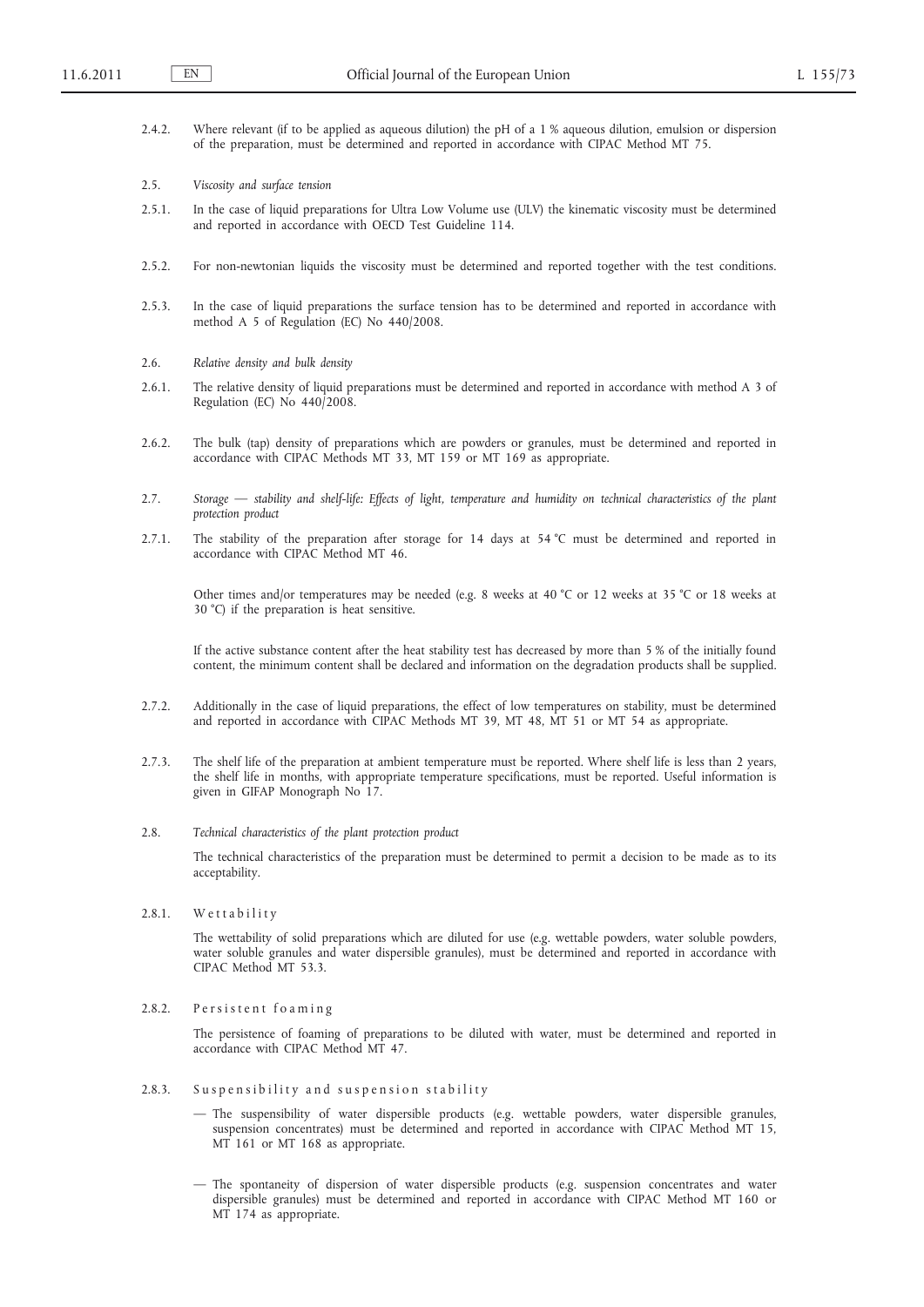#### 2.8.4. Dilution stability

The dilution stability of water soluble products must be determined and reported in accordance with CIPAC Method MT 41.

2.8.5. Dry sieve test and wet sieve test

In order to ensure that dustable powders have a suitable particle size distribution for ease of application, a dry sieve test must be conducted and reported in accordance with CIPAC Method MT 59.1.

In the case of water dispersible products, a wet sieve test must be conducted and reported in accordance with CIPAC Method MT 59.3 or MT 167 as appropriate.

- 2.8.6. Particle size distribution (dustable and wettable powders, granules), content of dust/fines (granules), attrition and friability (granules)
- 2.8.6.1. The size distribution of particles in the case of powders, must be determined and reported in accordance with OECD Method 110.

The nominal size range of granules for direct application must be determined and reported in accordance with CIPAC MT 58.3, for water dispersible granules in accordance with CIPAC MT 170.

- 2.8.6.2. The dust content of granular preparations, must be determined and reported according CIPAC Method MT 171. If relevant for operator exposure the particle size of dust must be determined and reported in accordance with OECD Method 110.
- 2.8.6.3. The friability and attrition characteristics of granules, must be determined and reported once internationally agreed methods are available. Where already data are available they must be reported together with the method used.
- 2.8.7. Emulsifiability, re-emulsifiability, emulsion stability
- 2.8.7.1. The emulsifiability, emulsion stability and re-emulsifiability of preparations which form emulsions, must be determined and reported in accordance with CIPAC Method MT 36 or MT 173 as appropriate.
- 2.8.7.2. The stability of dilute emulsions and of preparations which are emulsions, must be determined and reported in accordance with CIPAC Method MT 20 or MT 173.
- 2.8.8. Flow a bility, pour a bility (rinsability) and dustability
- 2.8.8.1. The flowability of granular preparations must be determined and reported in accordance with CIPAC Method MT 172.
- 2.8.8.2. The pourability (including rinsed residue) of suspensions (e.g. suspension concentrates, suspo-emulsions), must be determined and reported in accordance with CIPAC Method MT 148.
- 2.8.8.3. The dustability of dustable powders following accelerated storage according 2.7.1 must be determined and reported in accordance with CIPAC Method MT 34 or another suitable method.
- 2.9. *Physical and chemical compatibility with other products including plant protection products with which its use is to be authorised*
- 2.9.1. The physical compatibility of tank mixes must be reported based on in-house test methods. A practical test would be an acceptable alternative.
- 2.9.2. The chemical compatibility of tank mixes must be determined and reported except where examination of the individual properties of the preparations would establish beyond reasonable doubt that there is no possibility of reaction taking place. In such cases it is sufficient to provide that information as justification for not practically determining the chemical compatibility.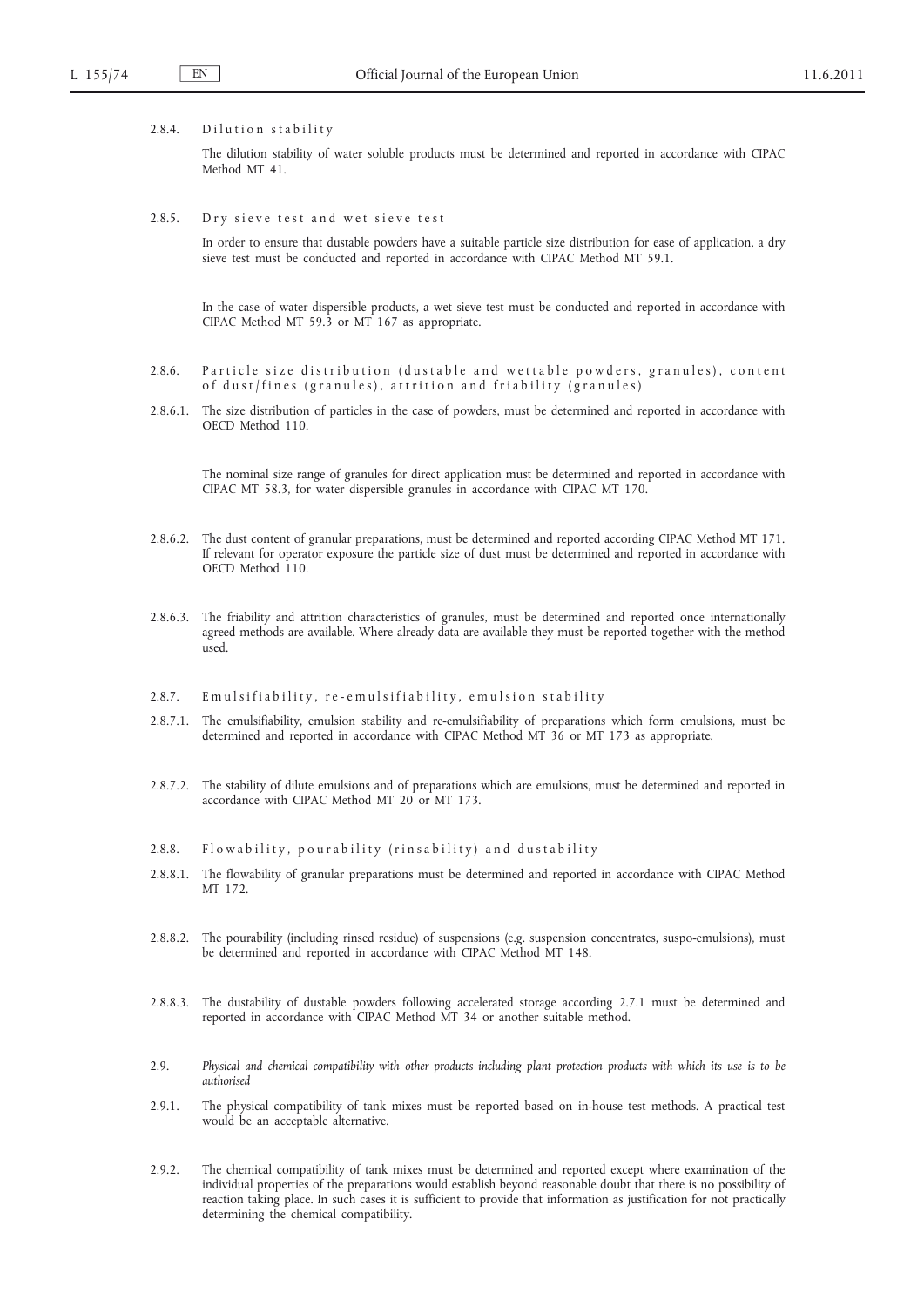### 2.10. *Adherence and distribution to seeds*

In the case of preparations for seed treatment, both distribution and adhesion must be investigated and reported; in the case of distribution in accordance with CIPAC Method MT 175.

2.11. *Summary and evaluation of data presented under points 2.1 to 2.10*

## 3. **Data on application**

3.1. *Field of use envisaged, e.g. field, protected crops, storage of plant products, home gardening*

The field(s) of use, existing and proposed, for preparations containing the active substance must be specified from among the following:

- field use, such as agriculture, horticulture, forestry and viticulture,
- protected crops,
- amenity,
- weed control on non-cultivated areas,
- home gardening,
- house plants,
- plant products storage practice,
- other (specify).
- 3.2. *Effects on harmful organisms, e.g. contact, inhalation or stomach poison, fungitoxic or fungistatic, etc. systemic or not in plants*

The nature of the effects on harmful organisms must be stated:

- contact action,
- stomach action,
- inhalation action,
- fungitoxic action,
- fungistatic action,
- desiccant,
- reproduction inhibitor,
- other (must be specified).

It must be stated whether or not the product is translocated in plants.

3.3. *Details of intended use, e.g. types of harmful organisms controlled and/or plants or plant products to be protected* Details of the intended use must be provided.

Where relevant, effects achieved, e.g. sprout suppression, retardation of ripening, reduction in stem length, enhanced fertilisation, etc. must be reported.

3.4. *Application rate*

For each method of application and each use, the rate of application per unit (ha,  $m^2$ ,  $m^3$ ) treated, in terms of g or kg of both preparation and active substance, must be provided.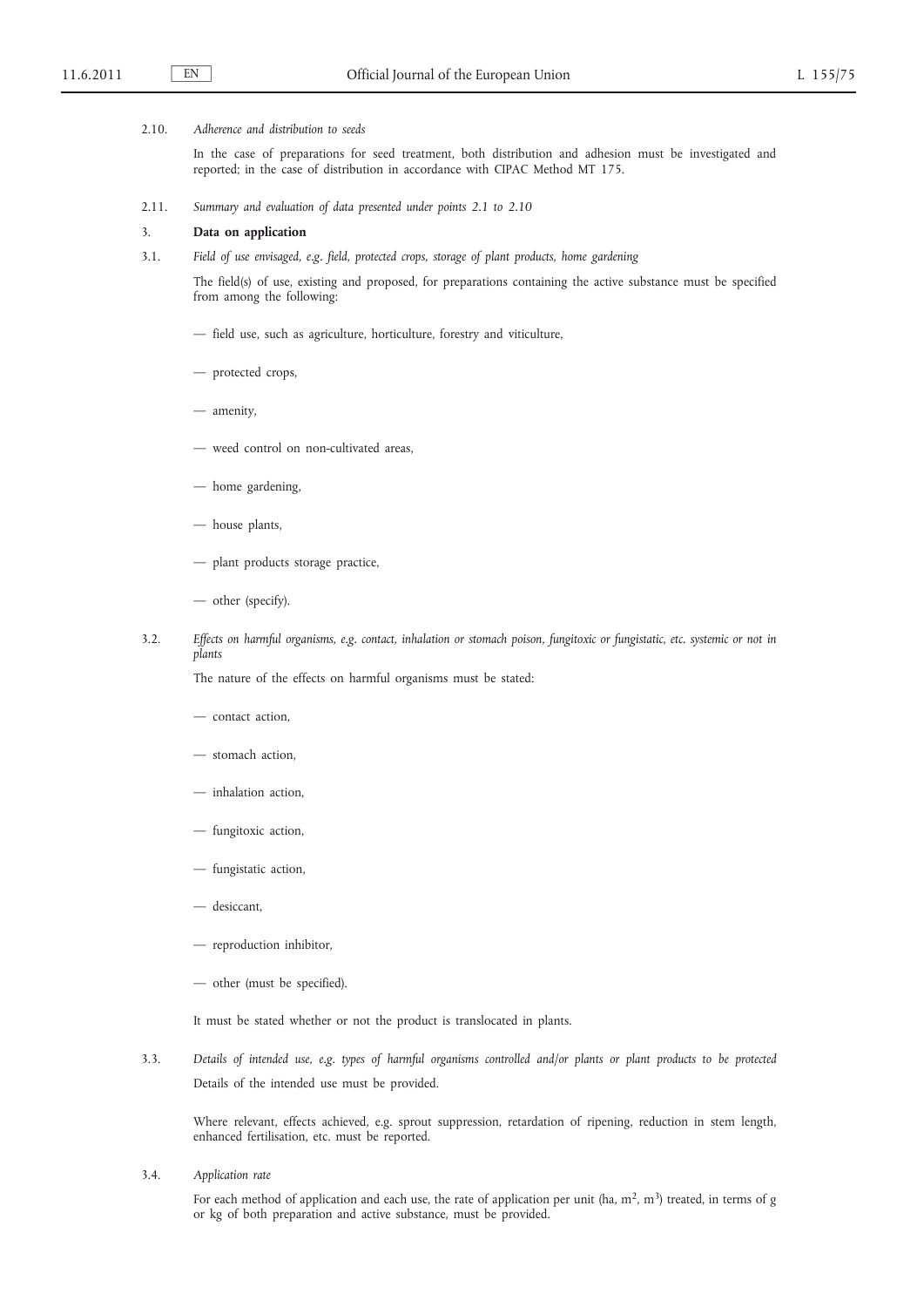Application rates shall normally be expressed in g or kg/ha or in kg/m<sup>3</sup> and where appropriate in g or kg/tonne; for protected crops and home gardening use rates shall be expressed in g or kg/100 m<sup>2</sup> or g or  $kg/m<sup>3</sup>$ .

3.5. *Concentration of active substance in material used (e.g. in the diluted spray, baits or treated seed)*

The content of active substance shall be reported, as appropriate, in g/l, g/kg, mg/kg or in g/tonne.

## 3.6. *Method of application*

The method of application proposed must be described fully, indicating the type of equipment to be used, if any, as well as the type and volume of diluent to be used per unit of area or volume.

#### 3.7. *Number and timing of applications and duration of protection*

The maximum number of applications to be used and their timing, must be reported. Where relevant the growth stages of the crop or plants to be protected and the development stages of the harmful organisms, must be indicated. Where possible the interval between applications, in days, must be stated.

The duration of protection afforded both by each application and by the maximum number of applications to be used, must be indicated.

3.8. *Necessary waiting periods or other precautions to avoid phytotoxic effects on succeeding crops*

Where relevant, minimum waiting periods between last application and sowing or planting of succeeding crops, which are necessary to avoid phytotoxic effects on succeeding crops, must be stated, and follow from the data provided under paragraph 6.6.

Limitations on choice of succeeding crops, if any, must be stated.

3.9. *Proposed instructions for use*

The proposed instructions for use of the preparation, to be printed on labels and leaflets, must be provided.

### 4. **Further information on the plant protection product**

- 4.1. *Packaging (type, materials, size, etc.), compatibility of the preparation with proposed packaging materials*
- 4.1.1. Packaging to be used must be fully described and specified in terms of the materials used, manner of construction (e.g. extruded, welded, etc.), size and capacity, size of opening, type of closure and seals. It must be designed in accordance with the criteria and guidelines specified in the FAO 'Guidelines for the Packaging of Pesticides'.
- 4.1.2. The suitability of the packaging, including closures, in terms of its strength, leakproofness and resistance to normal transport and handling, must be determined and reported in accordance with ADR Methods 3552, 3553, 3560, 3554, 3555, 3556; 3558, or appropriate ADR Methods for intermediate bulk containers, and, where for the preparation child-resistant closures are required, in accordance with ISO standard 8317.
- 4.1.3. The resistance of the packaging material to its contents must be reported in accordance with GIFAP Monograph No 17.
- 4.2. *Procedures for cleaning application equipment*

Cleaning procedures for both application equipment and protective clothing must be described in detail. The effectiveness of the cleaning procedure, must be fully investigated and reported.

4.3. *Re-entry periods, necessary waiting periods or other precautions to protect man, livestock and the environment*

The information provided must follow from and be supported by the data provided for the active substance(s) and that provided under Sections 7 and 8.

- 4.3.1. Where relevant pre-harvest intervals, re-entry periods or withholding periods necessary to minimise the presence of residues in or on crops, plants and plant products, or in treated areas or spaces, with a view to protecting man or livestock, must be specified, e.g.:
	- pre-harvest interval (in days) for each relevant crop,
	- re-entry period (in days) for livestock, to areas to be grazed,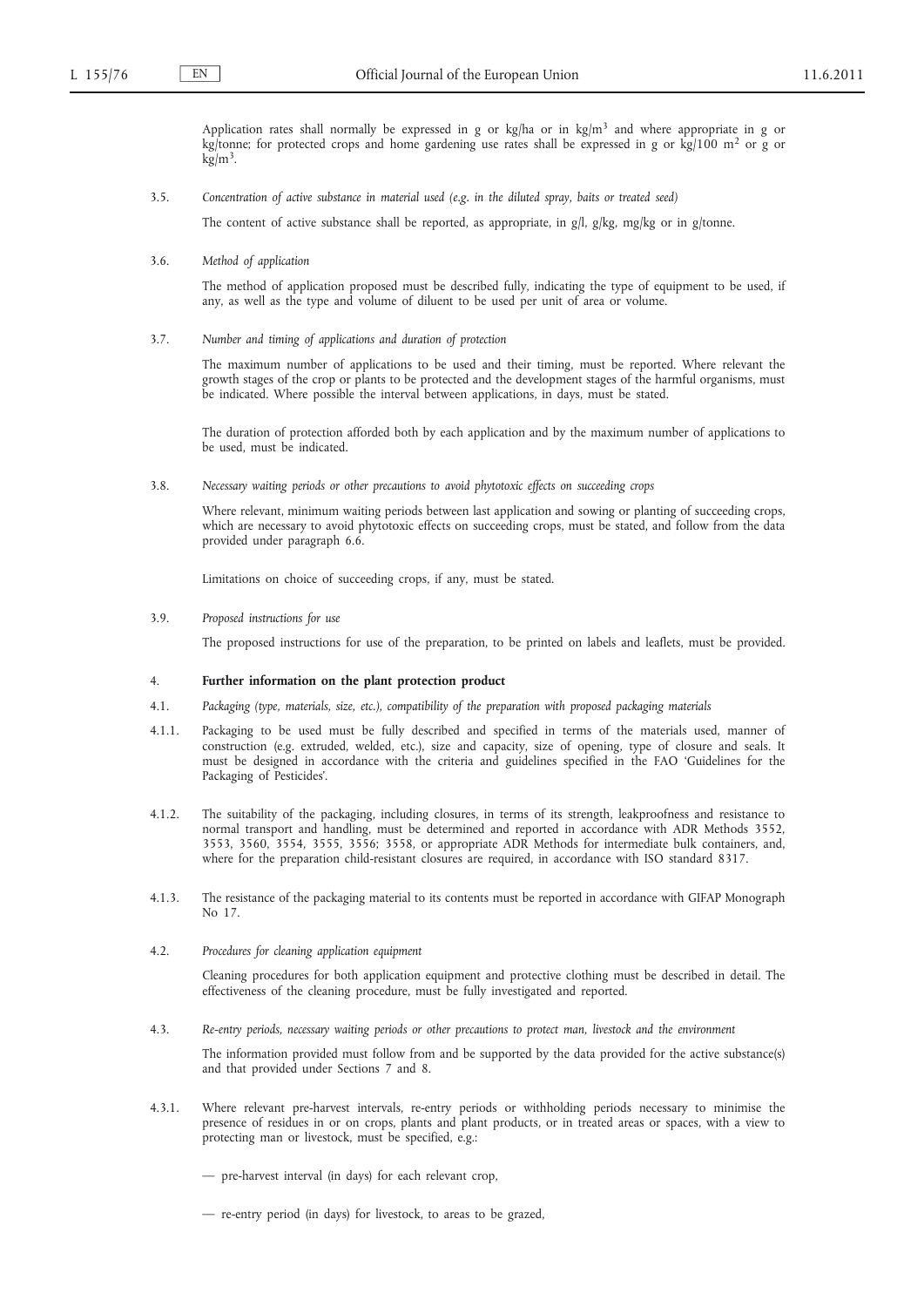- re-entry period (in hours or days) for man to crops, buildings or spaces treated,
- withholding period (in days) for animal feedingstuffs,
- waiting period (in days), between application and handling treated products, or
- waiting period (in days), between last application and sowing or planting succeeding crops.
- 4.3.2. Where necessary, in the light of the test results, information on any specific agricultural, plant health or environmental conditions under which the preparation may or may not be used must be provided.
- 4.4. *Recommended methods and precautions concerning: handling, storage, transport or fire*

The recommended methods and precautions concerning handling procedures (detailed) for the storage, at both warehouse and user level of plant protection products, for their transport and in the event of fire must be provided. Where available information on combustion products must be provided. The risks likely to arise and the methods and procedures to minimise the hazards arising, must be specified. Procedures to preclude or minimise the generation of waste or leftovers must be provided.

Where relevant, assessment has to be done in accordance with ISO - TR 9122.

Where appropriate the nature and characteristics of protective clothing and equipment proposed must be provided. The data provided must be sufficient to evaluate the suitability and effectiveness under realistic conditions of use (e.g. field or glasshouse circumstances).

4.5. *Emergency measures in the case of an accident*

Whether arising during transport, storage or use, detailed procedures to be followed in the event of an emergency, must be provided; and include:

- containment of spillages,
- decontamination of areas, vehicles and buildings,
- disposal of damaged packaging, adsorbents and other materials,
- protection of emergency workers and bystanders,
- first aid measures.
- 4.6. *Procedures for destruction or decontamination of the plant protection product and its packaging*

Procedures for destruction and decontamination must be developed for both small quantities (user level) and large quantities (warehouse level). The procedures must be consistent with provisions in place relating to the disposal of waste and of toxic waste. The means of disposal proposed shall be without unacceptable influence on the environment and be the most cost effective and practical means of disposal feasible.

### 4.6.1. Possibility of neutralisation

Neutralisation procedures (e.g. by reaction with alkali to form less toxic compounds) for use in the event of accidental spillages, must where they are feasible, be described. The products produced after neutralisation shall be practically or theoretically evaluated and reported.

### 4.6.2. Controlled incineration

In many cases the preferred or sole means to safely dispose of active substances as well as plant protection products containing them, contaminated materials, or contaminated packaging, is through controlled incineration in a licensed incinerator.

Where the content of halogens of the active substance(s) in the preparation is greater than 60 %, the pyrolytic behaviour of the active substance under controlled conditions (including where relevant supply of oxygen and defined residence time) at 800 °C and the content of polyhalogenated dibenzo-p-dioxins and dibenzo-furans in the products of pyrolysis must be reported. The applicant must provide detailed instructions for safe disposal.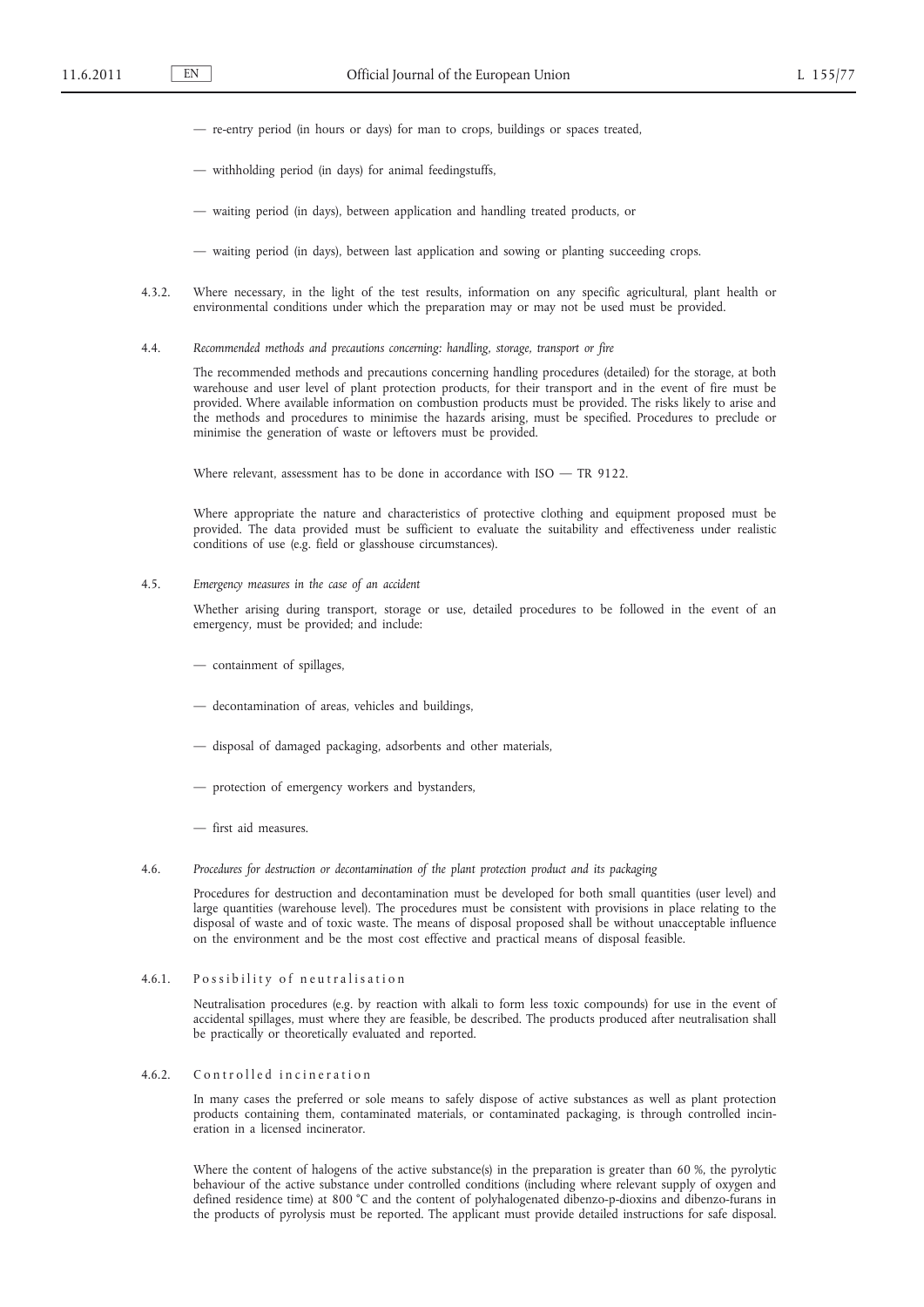#### 4.6.3. Others

Other methods to dispose of plant protection products, packaging and contaminated materials, where proposed, must be fully described. Data must be provided for such methods, to establish their effectiveness and safety.

#### 5. **Analytical methods**

### *Introduction*

This Section only covers analytical methods required for post-registration control and monitoring purposes.

For analytical methods used for generation of data as required in this Regulation or for other purposes the applicant has to provide a justification for the method used; where necessary separate guidance will be developed for such methods on the basis of the same requirements as defined for methods for post-registration control and monitoring purposes.

Descriptions of methods must be provided and include details of equipment, materials and conditions used.

As far as practicable these methods must employ the simplest approach, involve the minimum cost, and require commonly available equipment.

For this Section the following applies:

| metabolites         | Impurities, metabolites, relevant As defined in Article 3 of Regulation (EC) No 1107/2009 |
|---------------------|-------------------------------------------------------------------------------------------|
| Relevant impurities | Impurities of toxicological and/or ecotoxicological or environmental<br>concern           |

On request the following samples must be provided:

- (i) samples of the preparation;
- (ii) analytical standards of the pure active substance;
- (iii) samples of the active substance as manufactured;
- (iv) analytical standards of relevant metabolites and all other components included in the residue definition;
- (v) if available, samples of reference substances for the relevant impurities.

For definitions see the Annex of Regulation (EU) No 544/2011, points 4.1 and 4.2 of Part A.

## 5.1. *Methods for the analysis of the preparation*

- 5.1.1. Methods, which must be described in full, must be provided for the determination of the active substance in the preparation. In the case of a preparation containing more than one active substance a method capable of determining each, in the presence of the other, shall be provided. If a combined method is not submitted, the technical reasons must be stated. The applicability of existing CIPAC methods must be reported.
- 5.1.2. Methods must also be provided for the determination in the preparation of relevant impurities, if the composition of the preparation is such that — on the basis of theoretical consideration — such impurities may be formed by its manufacturing process or from degradation during storage.

If required, methods for the determination of co-formulants or constituents of co-formulants in the preparation must be submitted.

- 5.1.3. Specificity, linearity, accuracy and repeatability
- 5.1.3.1. Specificity of methods submitted, must be demonstrated and reported. In addition the extent of interference by other substances present in the preparation must be determined.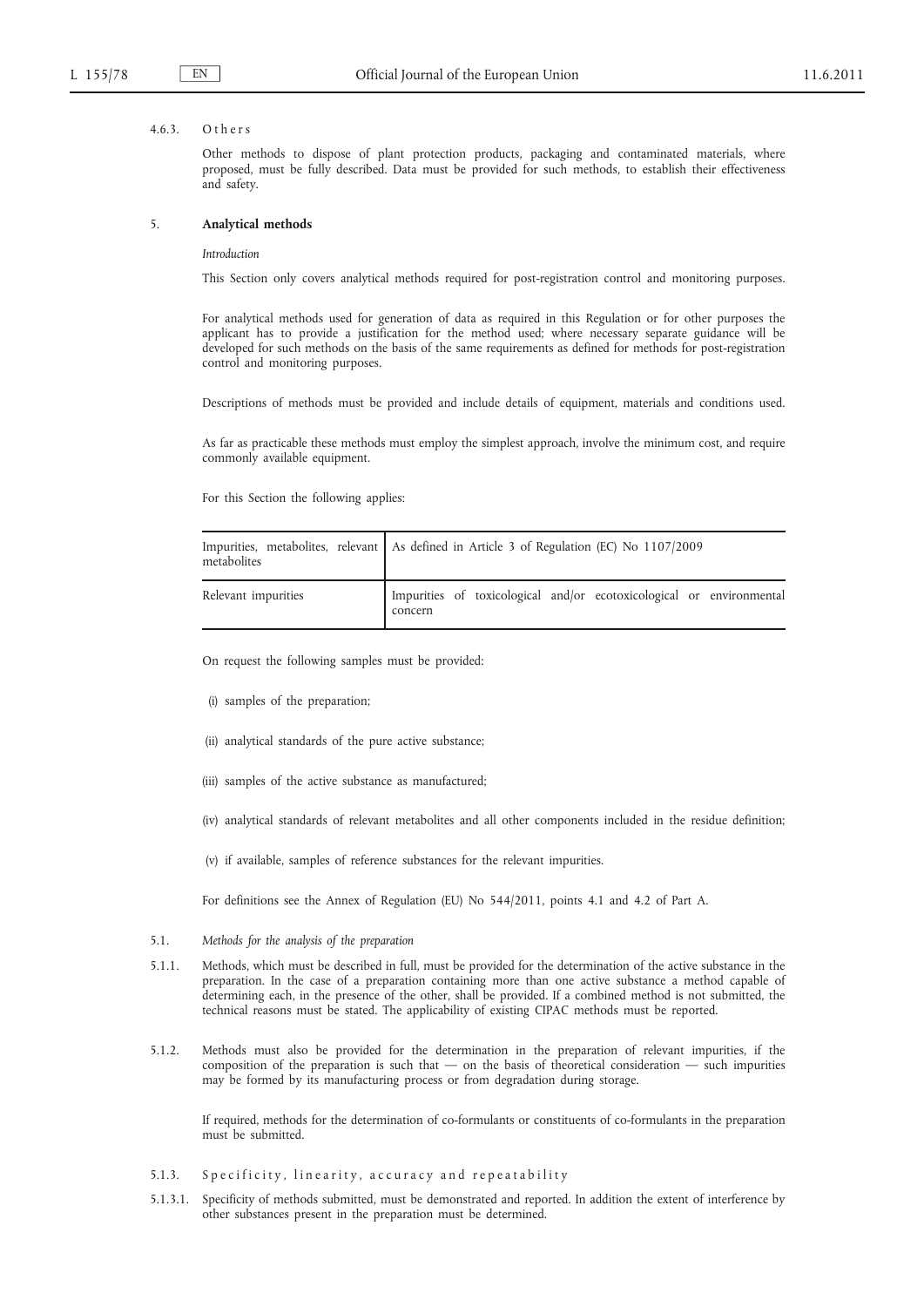While interferences due to other components may be identified as systematic errors in the assessment of the accuracy of methods proposed, an explanation must be provided for any interference occurring which contribute more than ± 3 % to the total quantity determined.

- 5.1.3.2. The linearity of proposed methods over an appropriate range, must be determined and reported. The calibration range must extend (by at least 20 %) the highest and lowest nominal content of the analyte in relevant analytical solutions of the preparation. Duplicate calibration determinations must be made at three or more concentrations. Alternatively, five concentrations, each as single measurements, are acceptable. Reports submitted must include the equation of the calibration line and the correlation coefficient and representative and properly labelled documentation from the analysis, e.g. chromatograms.
- 5.1.3.3. Accuracy will normally only be required for methods for the determination of pure active substance and relevant impurities in the preparation.
- 5.1.3.4. For the repeatability in principle a minimum of five determinations must be made. The relative standard deviation (% RSD) must be reported. Outliers identified through an appropriate method (e.g. Dixons or Grubbs test), may be discarded. Where outliers have been discarded, that fact must be clearly indicated. An explanation as to the reason for the occurrence of individual outliers, must be attempted.

#### 5.2. *Analytical methods for the determination of residues*

Analytical methods for the determination of residues must be submitted unless it is justified that the methods already submitted in accordance with the requirements of the Annex to Regulation (EU) No 544/2011, Part A, point 4.2 can be applied.

The same provisions as provided in point 4.2, Part A of the Annex to Regulation (EU) No 544/2011 apply.

#### 6. **Efficacy data**

# *General*

The data supplied must be sufficient to permit an evaluation of the plant protection product to be made. In particular it must be possible to evaluate the nature and extent of benefits that accrue following use of the preparation, where they exist in comparison to suitable reference products and damage thresholds, and to define its conditions of use.

The number of trials to be conducted and reported depends mainly on factors such as the extent to which the properties of the active substance(s) it contains are known and on the range of conditions that arise, including variability in plant health conditions, climatic differences, the range of agricultural practices, the uniformity of the crops, the mode of application, the type of harmful organism and the type of plant protection product.

Sufficient data must be generated and submitted to confirm that patterns determined hold for the regions and the range of conditions, likely to be encountered in the regions concerned, for which its use is to be recommended. Where an applicant claims that tests in one or more of the proposed regions of use are unnecessary because conditions are comparable with those in other regions where tests have been carried out, the applicant must substantiate the claim for comparability with documentary evidence.

In order to assess seasonal differences, if any, sufficient data must be generated and submitted to confirm the performance of the plant protection product in each agronomically and climatically different region for each particular crop (or commodity)/harmful organism combination. Normally trials on effectiveness or phytotoxicity, where relevant, in at least two growing seasons must be reported.

If to the opinion of the applicant the trials from the first season adequately confirm the validity of claims made on the basis of extrapolation of results from other crops, commodities or situations or from tests with closely similar preparations, a justification, which is acceptable to the competent authority for not carrying out a second season's work must be provided. Conversely, where, because of climatic or plant health conditions or other reasons the data obtained in any particular season are of limited value for the assessment of performance, trials in one or more further seasons must be conducted and reported.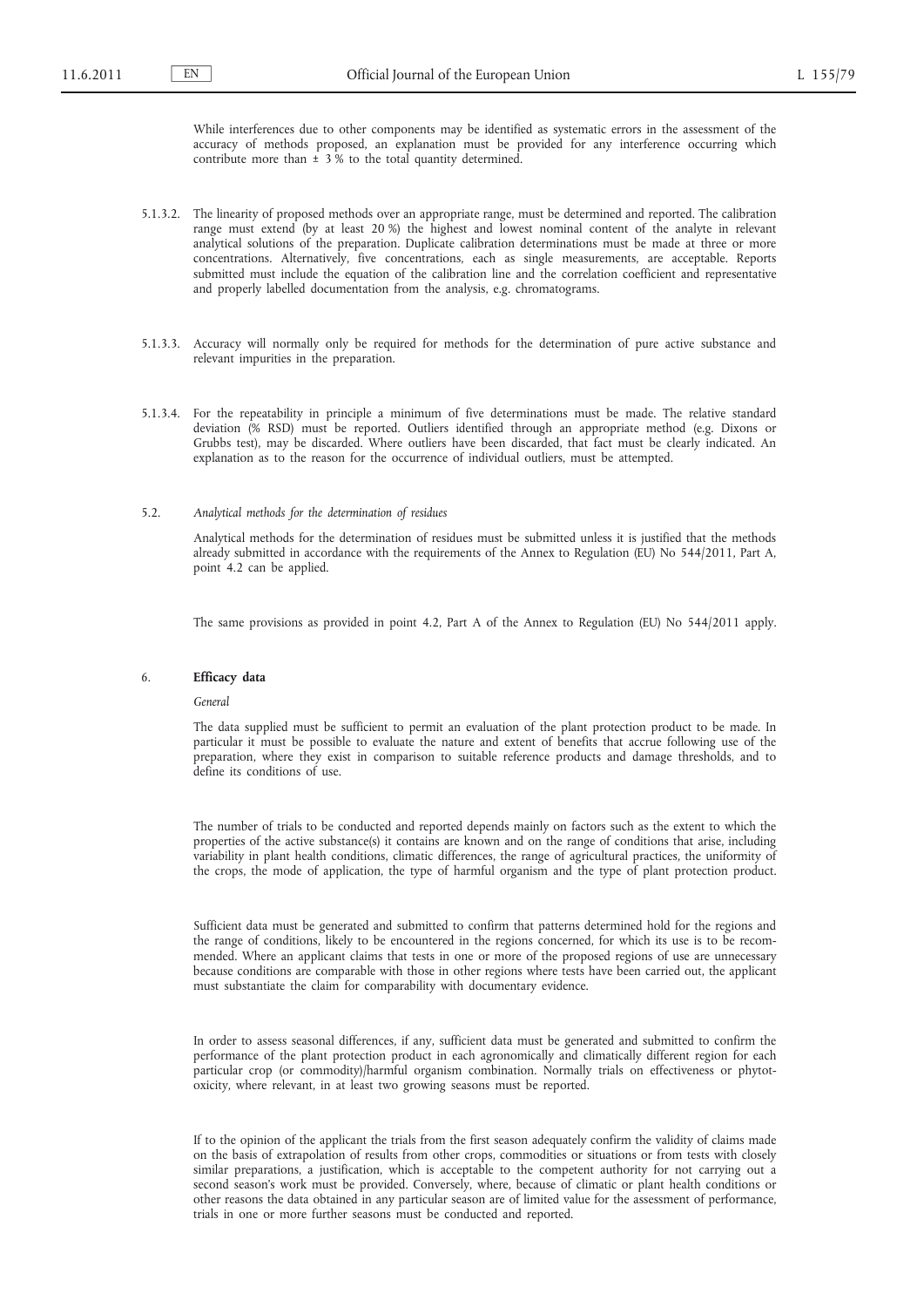#### 6.1. *Preliminary tests*

Reports in summary form of preliminary tests, including glasshouse and field studies, used to assess the biological activity and dose range finding of the plant protection product and of the active substance(s) it contains, must be submitted when requested by the competent authority. These reports will provide additional information for the competent authority when it evaluates the plant production product. Where this information is not submitted a justification which is acceptable to the competent authority must be provided.

#### 6.2. *Testing effectiveness*

Aim of the tests

The tests shall provide sufficient data to permit an evaluation of the level, duration and consistency of control or protection or other intended effects of the plant protection product in comparison to suitable reference products, where they exist.

Test conditions

Normally a trial consists of three components: test product, reference product and untreated control.

The performance of the plant protection product must be investigated in relation to suitable reference products, where they exist. A suitable reference product is defined as an authorised plant protection product which has proved a sufficient performance in practice under the agricultural, plant health and environmental (including climatic) conditions in the area of proposed use. In general, formulation type, effects on the harmful organisms, working spectrum and method of application shall be close to those of the tested plant protection product.

Plant protection products must be tested in circumstances where the target harmful organism has been shown to have been present at a level causing or known to cause adverse effects (yield, quality, operational benefit) on an unprotected crop or area or on plants or plant products which have not been treated or where the harmful organism is present at such a level that an evaluation of the plant protection product can be made.

Trials to provide data on plant protection products for control of harmful organisms must show the level of control of the species of harmful organisms concerned or of species representative of groups for which claims are made. Trials must include the different stages of growth of life cycle of the harmful species, where this is relevant and the different strains or races, where these are likely to show different degrees of susceptibility.

Similarly, trials to provide data on plant protection products which are plant growth regulators, must show the level of effects on the species to be treated, and include investigation of differences in the response of a representative sample of the range of cultivars on which its use is proposed.

In order to clarify the dose response, dose rates lower than the recommended one must be included in some trials in order to enable to assess whether the recommended rate is the minimum necessary to achieve the desired effect.

The duration of the effects of treatment must be investigated in relation to the control of the target organism or effect on the treated plants or plant products, as appropriate. When more than one application is recommended, trials must be reported which establish the duration of the effects of an application, the number of applications necessary and the desired intervals between them.

Evidence must be submitted to show that the dose, timing and method of application recommended give adequate control, protection or have the intended effect in the range of circumstances likely to be encountered in practical use.

Unless there are clear indications that the performance of the plant protection production is unlikely to be affected to a significant degree by environmental factors, such as temperature or rain, an investigation of the effects of such factors on performance must be carried out and reported, particularly where it is known that the performance of chemically related products is so affected.

Where proposed label claims include recommendations for the use of the plant protection product with other plant protection product(s) or adjuvant(s) information on the performance of the mixture must be provided.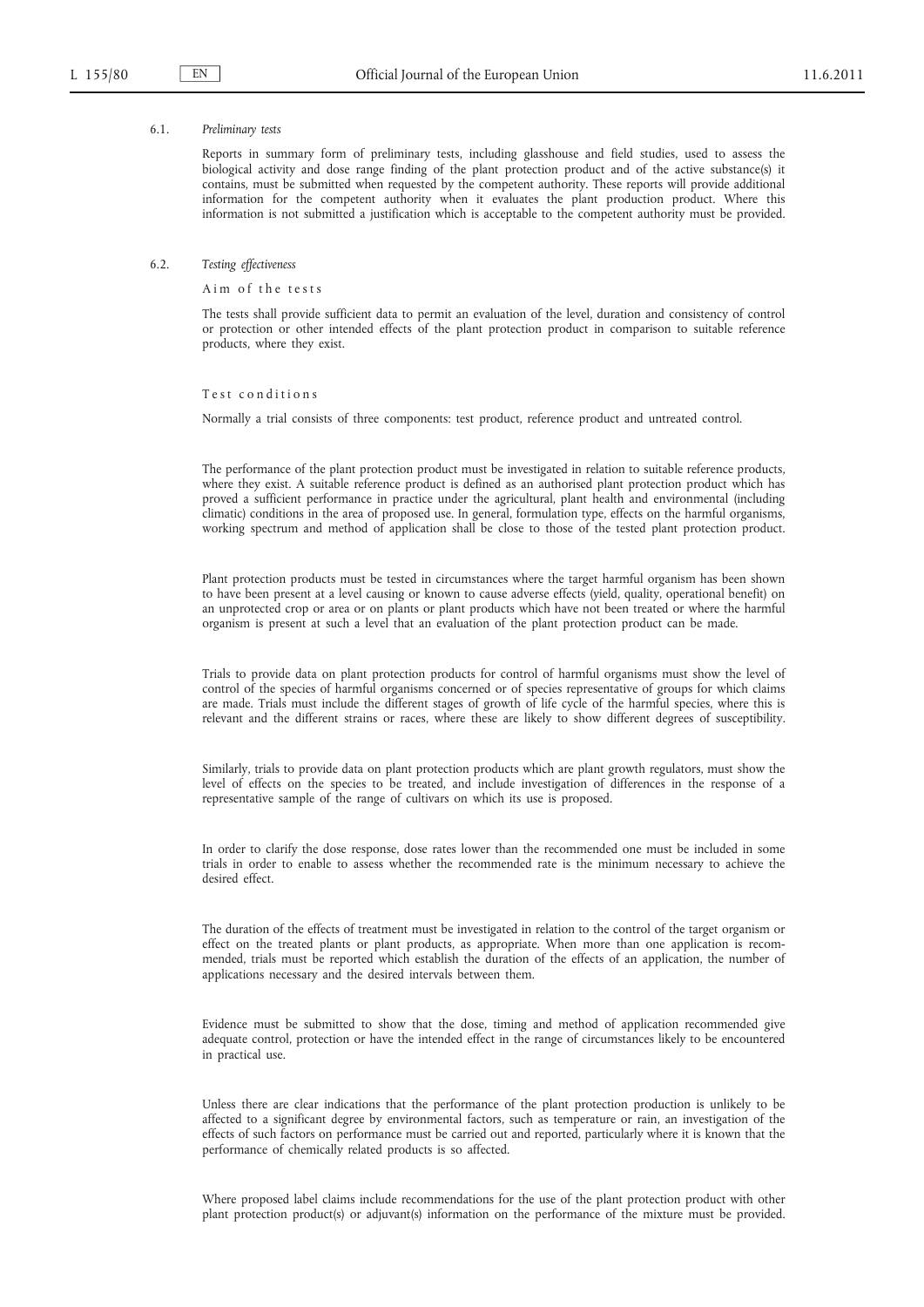### Test guideline

Trials must be designed to investigate specified issues, to minimise the effects of random variation between different parts of each site and to enable statistical analysis to be applied to results amenable to such analysis. The design, analysis and reporting of trials must be in accordance with European and Mediterranean Plant Protection Organisation (EPPO) guidelines 152 and 181. The report shall include a detailed and critical assessment of the data.

The trials must be carried out in accordance with specific EPPO guidelines where available, or with guidelines satisfying at least the requirements of the corresponding EPPO guideline.

A statistical analysis of results amenable to such analysis must be carried out; where necessary the test guideline used must be adapted to enable such analysis.

#### 6.3. *Information on the occurrence or possible occurrence of the development of resistance*

Laboratory data and where it exists, field information relating to the occurrence and development of resistance or cross-resistance in populations of harmful organisms to the active substance(s), or to related active substances, must be provided. Where such information is not directly relevant to the uses for which authorisation is sought or to be renewed (different species of harmful organism or different crops), it must, if available, nevertheless be provided, as it may provide an indication of the likelihood of resistance developing in the target population.

Where there is evidence or information to suggest that, in commercial use, the development of resistance is likely, evidence must be generated and submitted as to the sensitivity of the population of the harmful organism concerned to the plant protection product. In such cases a management strategy designed to minimise the likelihood of resistance or cross-resistance developing in target species must be provided.

- 6.4. *Effects on the yield of treated plants or plant products in terms of quantity and/or quality*
- 6.4.1. Effects on the quality of plants or plant products

*A i m o f t h e t e s t s*

The tests shall provide sufficient data to permit an evaluation of the possible occurrence of taint or odour or other quality aspects of plants or plant products after treatment with the plant protection product.

### *C i r c u m s t a n c e s i n w h i c h r e q u i r e d*

The possibility of the occurrence of taint or odour in food crops must be investigated and be reported where:

- the nature of the products or its use is such that a risk of occurrence of taint or odour might be expected, or
- other products based on the same or a closely similar active ingredient have been shown to present a risk of occurrence of taint or odour.

The effects of plant protection products on other quality aspects of treated plants or plant products must be investigated and reported where:

- the nature of the plant protection product or it use could have an adverse influence on other quality aspects (for example in the case of use of plant growth regulators close to the harvest), or
- other products based on the same or a closely similar active ingredient have been shown to have an adverse influence on the quality.

Testing shall be conducted initially on the main crops on which the plant protection product is to be used, at twice the normal rates of application and using, where relevant, the main methods of processing. Where effects are observed it is necessary to perform testing at the normal rate of application.

The extent of investigation necessary on other crops will depend on their degree of similarity of the main crops already tested, the quantity and quality of data available on those main crops and how far the manner of use of the plant protection product and methods of processing the crops, are similar. It is generally sufficient to perform the test with the main formulation type to be authorised.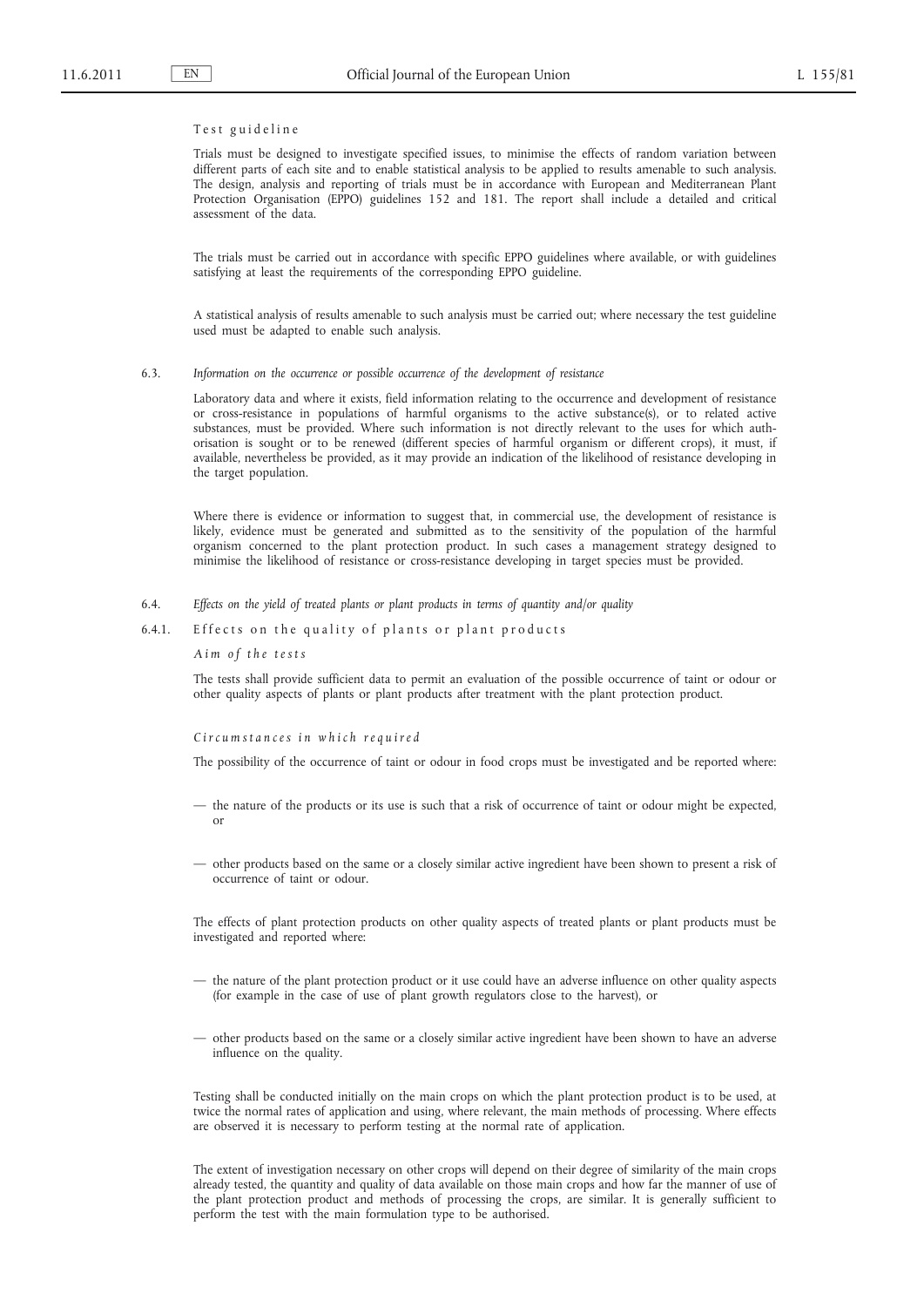### 6.4.2. Effects on transformation processes

*A i m o f t h e t e s t s*

The tests shall provide sufficient data to permit an evaluation of the possible occurrence of adverse effects after treatment with the plant protection product on transformation processes or on the quality of their products.

*C i r c u m s t a n c e s i n w h i c h r e q u i r e d*

When the treated plants or plant products are normally intended for use in transformation process such as wine making, brewing or bread making and when at harvest significant residues are present, the possibility of the occurrence of adverse effects must be investigated and reported where:

- there are indications that the use of the plant protection product could have an influence on the processes involved (for example in the case of use of plant growth regulators or fungicides close to the harvest), or
- other products based on the same or a closely similar active ingredient have been shown to have an adverse influence on these processes or its products.

It is generally sufficient to perform the test with the main formulation type to be authorised.

## 6.4.3. Effects on the yield of treated plants or plant products

*A i m o f t h e t e s t s*

The test shall provide sufficient data to permit an evaluation of the performance of the plant protection product and of possible occurrence of yield reduction or loss in storage of treated plants or plant products.

*C i r c u m s t a n c e s i n w h i c h r e q u i r e d*

The effects of plant protection products on the yield or yield components of treated plants or plant products must be determined where relevant. When treated plants or plant products are likely to be stored the effect on the yield after storage, including data on storage life must be determined where relevant.

This information will normally be available from the tests required in point 6.2.

#### 6.5. *Phytotoxicity to target plants (including different cultivars), or to target plant products*

Aim of the tests

The test shall provide sufficient data to permit an evaluation of the performance of the plant protection product and of the possible occurrence of phytotoxicity after treatment with the plant protection product.

Circumstances in which required

For herbicides and for other plant protection products for which adverse effects, however transitory, are seen during the trials, performed in accordance to point 6.2, the margins of selectivity on target crops must be established, using twice the recommended rate of application. Where serious phytotoxic effects are seen, an intermediate application rate must also be investigated.

Where adverse effects occur, but are claimed to be unimportant in comparison with the benefits of use or transient, evidence to support this claim is required. If necessary yield measurement must be submitted.

The safety of a plant protection product to the main cultivars of the main crops for which it is recommended must be demonstrated, including effects of crop growth stage, vigour, and other factors which may influence susceptibility to damage or injury.

The extent of investigation necessary on other crops will depend on their degree of similarity to the main crops already tested, the quantity and quality of data available on those main crops and how far the manner of use of the plant protection product, if relevant, is similar. It is generally sufficient to perform the test with the main formulation type to be authorised.

Where proposed label claims include recommendations for the use of the plant protection product with other plant protection product(s), the previous paragraphs apply for the mixture.

### Test guideline

Observations concerning phytotoxicity must be performed in the tests provided for in point 6.2.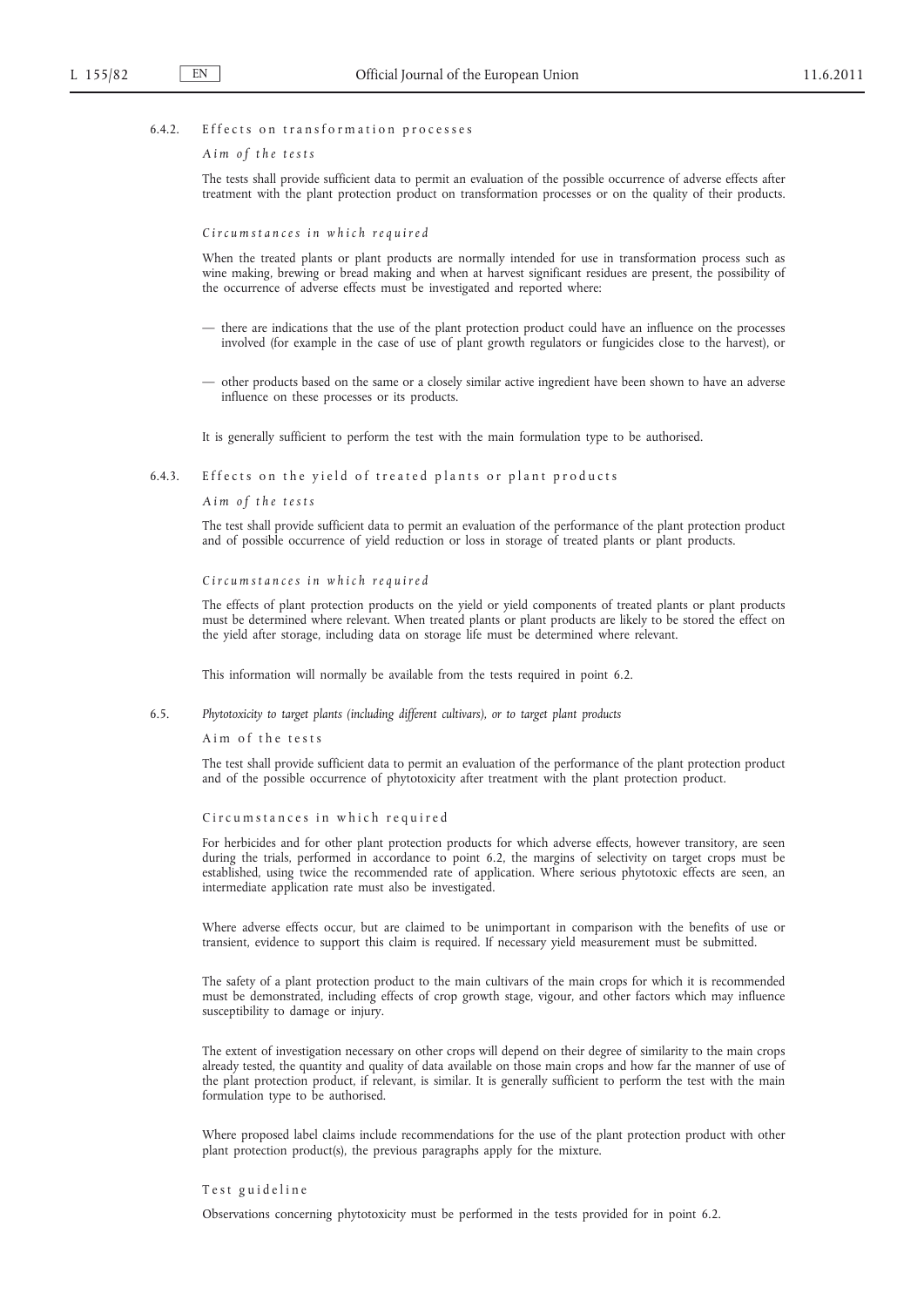Where phytotoxic effects are seen, they must be accurately assessed and recorded in accordance with EPPO guideline 135 or when a Member State requires so and when the test is carried out on the territory of this Member State, with guidelines satisfying at least the requirements of this EPPO guideline.

A statistical analysis of results amenable to such analysis must be carried out, where necessary the test guideline used must be adapted to enable such analysis.

- 6.6. *Observations on undesirable or unintended side-effects, e.g. on beneficial and other non-target organisms, on succeeding crops, other plants or parts of treated plants used for propagating purposes (e.g. seeds, cuttings, runners)*
- 6.6.1. Impact on succeeding crops

*Aim of the information required* 

Sufficient data must be reported to permit an evaluation of possible adverse effects of a treatment with the plant protection product on succeeding crops.

*C i r c u m s t a n c e s i n w h i c h r e q u i r e d*

Where data, generated in accordance with point 9.1, shows that significant residues of the active substance, its metabolites or degradation products, which have or may have biological activity on succeeding crops, remain in soil or in plant materials, such as straw or organic material up to sowing or planting time of possible succeeding crops, observations must be submitted on effects on the normal range of succeeding crops.

6.6.2. Impact on other plants, including adjacent crops

*A i m o f t h e i n f o r m a t i o n r e q u i r e d*

Sufficient data must be reported to permit an evaluation of possible adverse effects of a treatment with the plant protection product on other plants, including adjacent crops.

*C i r c u m s t a n c e s i n w h i c h r e q u i r e d*

Observations must be submitted on adverse effects on other plants, including the normal range of adjacent crops, when there are indications that the plant protection product could affect these plants via vapour drift.

6.6.3. Impact on treated plants or plant products to be used for propagation

*A i m o f t h e i n f o r m a t i o n r e q u i r e d*

Sufficient data must be reported to permit an evaluation of possible adverse effects of a treatment with the plant protection product on plants or plant products to be used for propagation.

*C i r c u m s t a n c e s i n w h i c h r e q u i r e d*

Observations must be submitted on the impact of plant protection products on plant parts used for propagation except where the proposed uses preclude use on crops intended for production of seeds, cuttings, runners or tubers for planting, as appropriate.

- (i) for seeds viability, germination and vigour;
- (ii) for cuttings rooting and growth rates;
- (iii) for runners establishment and growth rates;
- (iv) for tubers sprouting and normal growth.

*T e s t g u i d e l i n e*

Seeds testing shall be done in accordance with ISTA Methods (1).

<sup>(</sup> 1) International rules for seed testing, 1985. Proceedings of the International Seed Testing Association, *Seed Science and Technology*, Volume 13, No 2, 1985.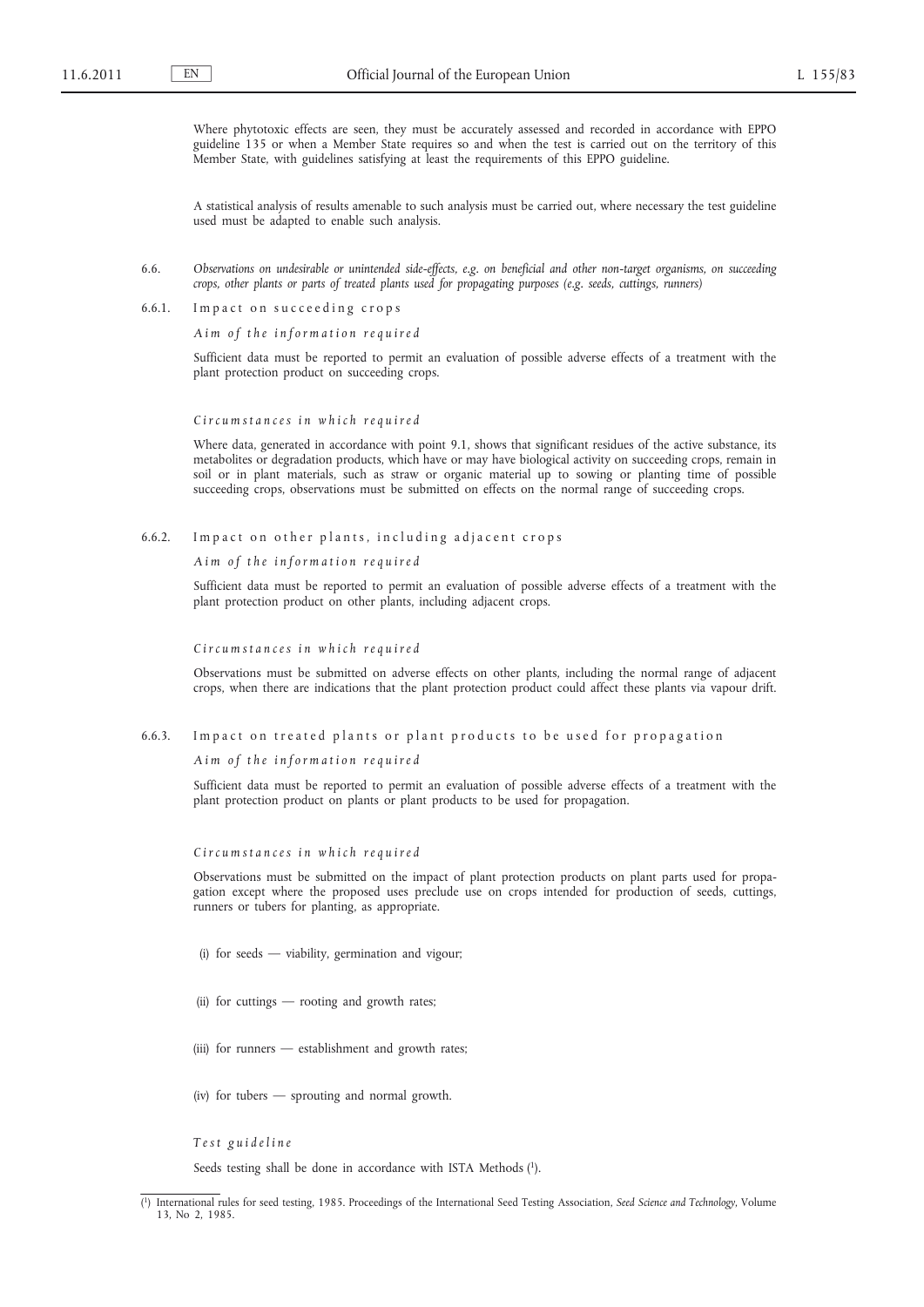# 6.6.4. Effects on beneficial and other non-target organisms

Any effects, positive or negative, on the incidence of other harmful organisms, observed in the tests performed in accordance with the requirements of this Section, shall be reported. Any observed environmental effects must also be reported, especially effects on wildlife and/or beneficial organisms.

## 6.7. *Summary and evaluation of data presented under 6.1 to 6.6*

A summary of all data and information provided under points 6.1 to 6.6 must be provided, together with a detailed and a critical assessment of the data, with particular reference to the benefits that the plant protection product offers, adverse effects that do or may arise and measures necessary to avoid or minimise adverse effects.

### 7. **Toxicological studies**

For proper evaluation of the toxicity of preparations sufficient information shall be available on acute toxicity, irritation and sensitisation of the active substance. If possible, additional information on mode of toxic action, toxicological profile and all other known toxicological aspects of the active substance shall be submitted.

In the context of the influence that impurities and other components can have on toxicological behaviour, it is essential that for each study submitted, a detailed description (specification) of the material used, be provided. Tests must be conducted using the plant protection product to be authorised.

#### 7.1. *Acute toxicity*

The studies, data and information to be provided and evaluated, must be sufficient to permit the identification of effects following a single exposure to the plant protection product, to be assessed, and in particular to establish, or indicate:

- the toxicity of the plant protection products,
- toxicity of the plant protection product relative to the active substance,
- the time course and characteristics of the effect with full details of behavioural changes and possible gross pathological findings at post-mortem,
- where possible the mode of toxic action, and
- the relative hazard associated with the different routes of exposure.

While the emphasis must be on estimating the toxicity ranges involved, the information generated must also permit the plant protection product to be classified in accordance with Directive 1999/45/EC or Regulation (EC) No 1272/2008. The information generated through acute toxicity testing is of particular value in assessing hazards likely to arise in accident situations.

7.1.1. Oral

*C i r c u m s t a n c e s i n w h i c h r e q u i r e d*

An acute oral test shall always be carried only if the applicant cannot justify an alternative approach under Directive 1999/45/EC or Regulation (EC) No 1272/2008, where applicable.

*T e s t m e t h o d*

The test must be carried out in accordance with Method B 1 bis or B 1 tris of Regulation (EC) No 440/2008.

# 7.1.2. Percutaneous

*C i r c u m s t a n c e s i n w h i c h r e q u i r e d*

An acute percutaneous test shall be conducted only if the applicant cannot justify an alternative approach under Directive 1999/45/EC or Regulation (EC) No 1272/2008, where applicable.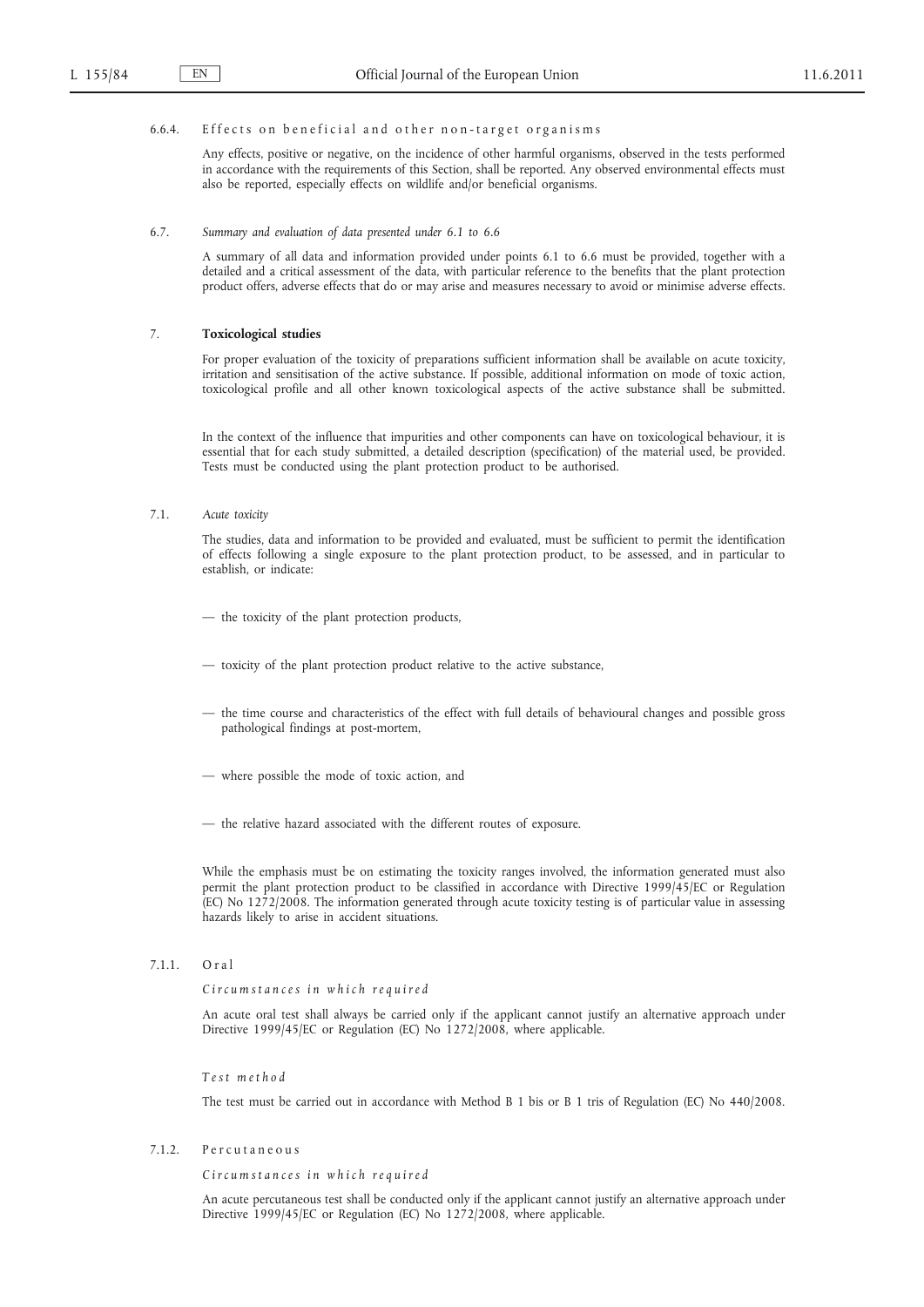### *T e s t m e t h o d*

The test must be carried out in accordance with Method B 3 of Regulation (EC) No 440/2008.

7.1.3. Inhalation

*A i m o f t h e t e s t*

The test will provide the inhalation toxicity to rats of the plant protection product or of the smoke it generates.

*C i r c u m s t a n c e s i n w h i c h r e q u i r e d*

The test must be carried out where the plant protection product:

- is a gas or liquified gas,
- is a smoke generating formulation or fumigant,
- is used with fogging equipment,
- is a vapour releasing preparation,
- is an aerosol,
- is a powder containing a significant proportion of particles of diameter  $\leq 50$  µm ( $\geq 1$  % on a weight basis),
- is to be applied from aircraft in cases where inhalation exposure is relevant,
- contains an active substance with a vapour pressure >  $1 \times 10^{-2}$  Pa and is to be used in enclosed spaces such as warehouses or glasshouses,
- is to be applied in a manner which generates a significant proportion of particles or droplets of diameter  $<$  50  $\mu$ m ( $>$  1 % on a weight basis).

*T e s t m e t h o d*

The test must be carried out in accordance with Method B 2 of Regulation (EC) No 440/2008.

## 7.1.4. Skin irritation

*A i m o f t h e t e s t*

The test will provide the potential of skin irritancy of the plant protection product including the potential reversibility of the effects observed.

#### *C i r c u m s t a n c e s i n w h i c h r e q u i r e d*

The skin irritancy of the plant protection product must be determined except where it is likely, as indicated in the test guideline, that severe skin effects may be produced or that effects can be excluded.

*T e s t m e t h o d*

The test must be carried out in accordance with Method B 4 of Regulation (EC) No 440/2008.

## 7.1.5. Eye irritation

*A i m o f t h e t e s t*

The test will provide the potential for eye irritation of the plant protection product, including the potential reversibility of the effects observed.

*C i r c u m s t a n c e s i n w h i c h r e q u i r e d*

Eye irritation tests must be conducted except where it is likely, as indicated in the test guideline, that severe effects on the eyes may be produced.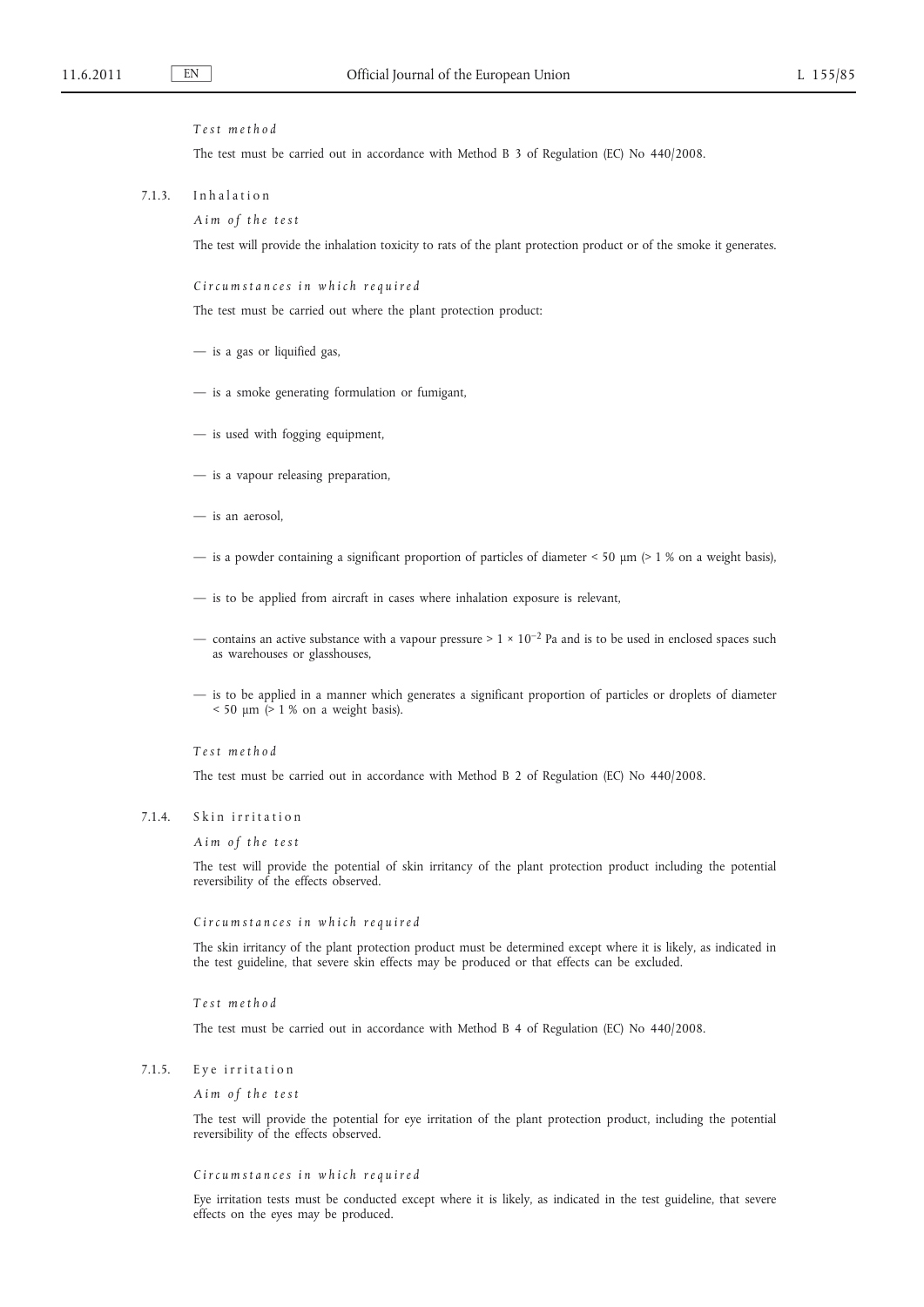#### *T e s t m e t h o d*

The eye irritation must be determined in accordance with Method B 5 of Regulation (EC) No 440/2008.

### 7.1.6. Skin sensitisation

*A i m o f t h e t e s t*

The test will provide sufficient information to assess the potential of the plant protection product to provoke skin sensitisation reactions.

#### *C i r c u m s t a n c e s i n w h i c h r e q u i r e d*

The tests must always be carried out except where the active substance(s) or co-formulants are known to have sensitising properties.

#### *T e s t m e t h o d*

The tests have to be carried out in accordance with Method B 6 of Regulation (EC) No 440/2008.

#### 7.1.7. Supplementary studies for combinations of plant protection products

*A i m o f t h e t e s t*

In certain cases it may be necessary to carry out the studies as referred to under points 7.1.1 to 7.1.6 for a combination of plant protection products where the product label includes requirements for use of the plant protection product with other plant protection products and/or with adjuvants as a tank mix. Decisions as to the need for supplementary studies must be made on a case by case basis, taking into account the results of the acute toxicity studies of the individual plant protection products, the possibility for exposure to the combination of the products concerned and available information or practical experience with the products concerned or similar products.

## 7.2. *Data on exposure*

When measuring exposure to a plant protection product in the air within the breathing area of operators, bystanders or workers the requirements of Council Directive 98/24/EC (1) and Directive 2004/37/EC of the European Parliament and of the Council (2) have to be taken into account.

# 7.2.1. Operator exposure

The risks for those using plant protection products depend on the physical, chemical and toxicological properties of the plant protection product as well as the type of the product (undiluted/diluted), and on the route, the degree and duration of exposure. Sufficient information and data must be generated and reported to permit an assessment of the extent of exposure to the active substance(s) and/or toxicologically relevant compounds in the plant protection product likely to occur under the proposed conditions of use. It must also provide a basis for the selection of the appropriate protective measures including personal protective equipment to be used by operators and to be specified on the label.

# 7.2.1.1. *E s t i m a t i o n o f o p e r a t o r e x p o s u r e*

### Aim of the estimation

An estimation shall be made, using where available a suitable calculation model, in order to permit an evaluation of the operator exposure likely to arise under the proposed conditions of use.

#### Circumstances in which required

An estimation of operator exposure must always be completed.

#### Estimation conditions

An estimation shall be made for each type of application method and application equipment proposed for use of the plant protection product taking account of the requirements resulting from the implementation of the classification and labelling provisions of Directive 1999/45/EC or Regulation (EC) No 1272/2008 for handling the undiluted or diluted product as well as the different types and sizes of containers to be used, mixing, loading operations, application of the plant protection product, the climatic conditions and cleaning and routine maintenance of application equipment.

<sup>(</sup> 1) OJ L 131, 5.5.1998, p. 11. ( 2) OJ L 158, 30.4.2004, p. 50.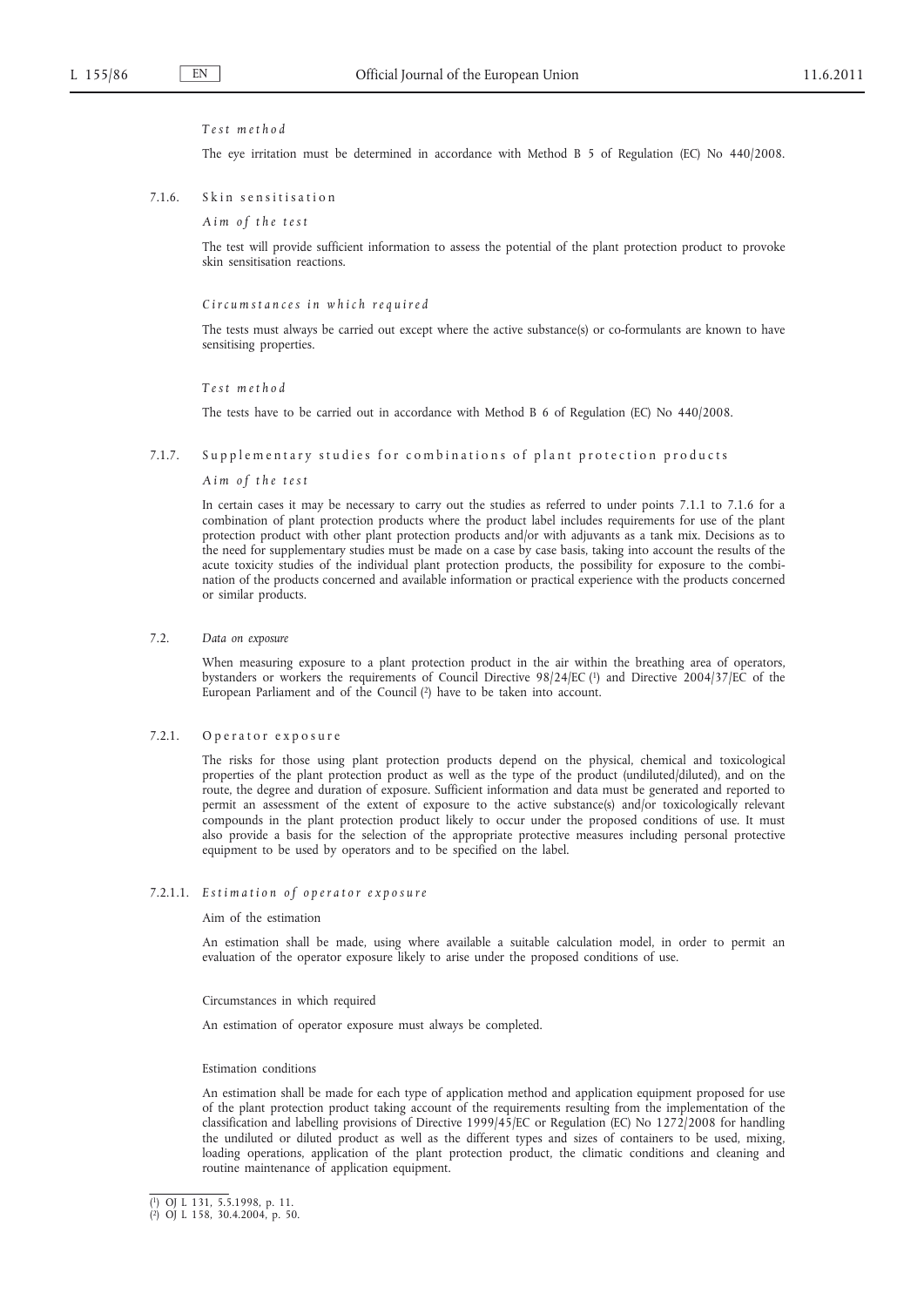At first an estimation shall be made with the assumption that the operator is not using any personal protective equipment.

Where appropriate, a second estimation shall be made with the assumption that the operator is using effective and readily obtainable protective equipment which is feasible to be used by the operator. Where protective measures are specified on the label, the estimation will take these into account.

## 7.2.1.2. Measurement of operator exposure

Aim of the test

The test shall provide sufficient data to permit an evaluation of the operator exposure likely to arise under the proposed conditions of use.

Circumstances in which required

Actual exposure data for the relevant exposure route(s) must be reported where the risk assessment indicates that a health-based limit value is exceeded. This will, for example, be the case when the results of the estimation of operator exposure provided for under point 7.2.1.1 indicate that:

- the Acceptable Operator Exposure Level(s) (AOEL) established in the context of approval of the active substance, and/or
- the limit values established for the active substance and/or toxicologically relevant compound(s) of the plant protection product in accordance with Directives 98/24/EC and 2004/37/EC on the protection of workers,

may be exceeded.

Actual exposure data must also be reported when no appropriate calculation model or no appropriate data are available to do the estimation provided for under point 7.2.1.1.

In cases where dermal exposure is the most important exposure route, a dermal absorption test or the results of a sub-acute dermal study, if not already available, may be a useful alternative test to provide data in order to refine the estimate provided for under point 7.2.1.1.

### Test conditions

The test must be done under realistic exposure conditions taking into account the proposed conditions of use.

## 7.2.2. By stander exposure

Bystanders can be exposed during the application of plant protection products. Sufficient information and data must be reported to provide a basis for the selection of appropriate conditions of use, including the exclusion of bystanders from treatment areas and separation distances.

### *A i m o f t h e e s t i m a t i o n*

An estimation shall be made, using where available a suitable calculation model in order to permit an evaluation of the bystander exposure likely to arise under the proposed conditions of use.

#### *C i r c u m s t a n c e s i n w h i c h r e q u i r e d*

An estimation of bystander exposure must always be completed.

### *E s t i m a t i o n c o n d i t i o n s*

An estimation of bystander exposure must be made for each type of application method. The estimation shall be made with the assumption that bystanders do not use any personal protective equipment.

Measurement of bystander exposure may be required when estimates indicate a cause for concern.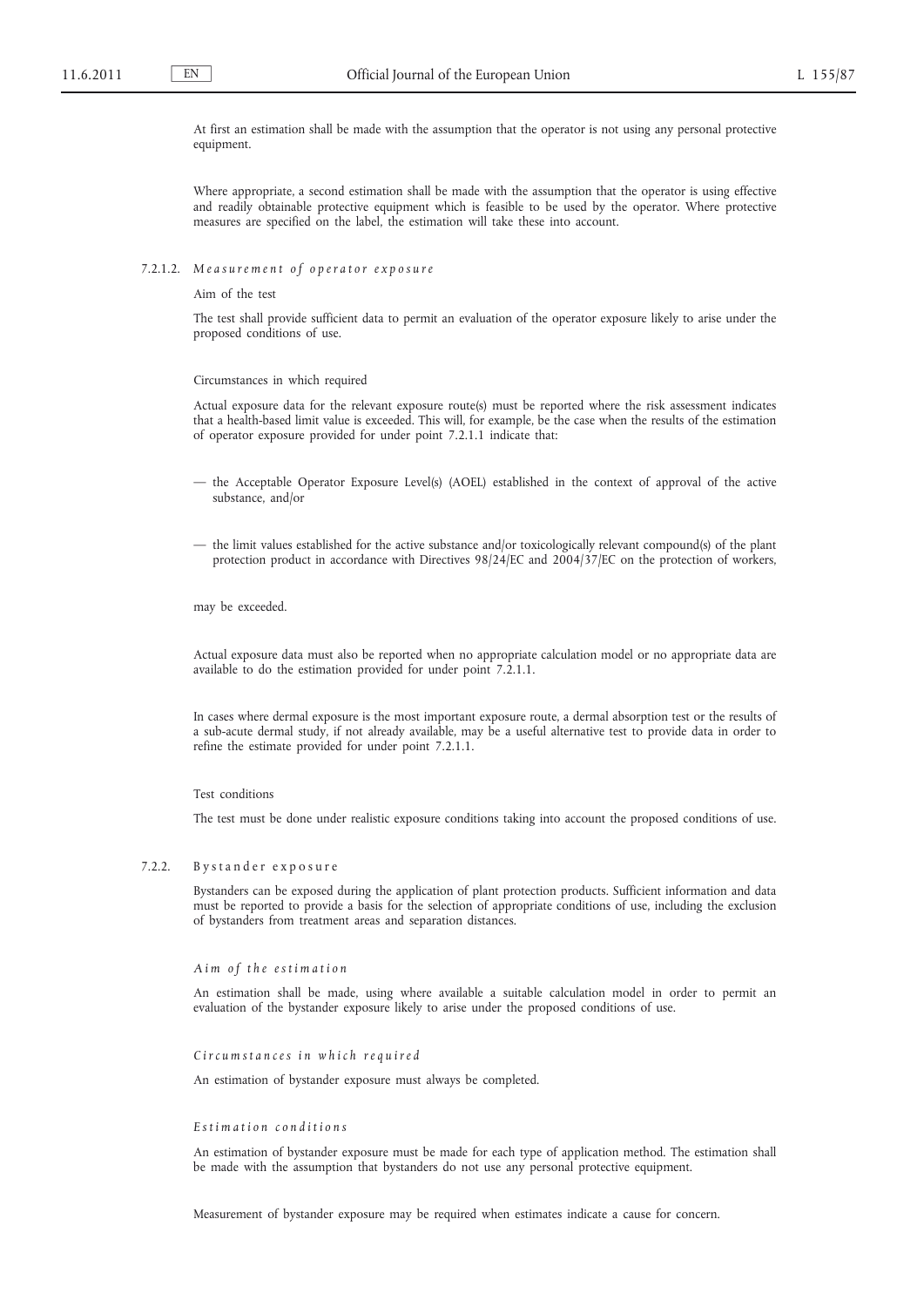#### 7.2.3. Worker exposure

Workers can be exposed following application of plant protection products, when entering treated fields or premises or handling treated plants or plant products on which residues remain. Sufficient information and data must be reported to provide a basis for the selection of appropriate protective measures, including waiting and re-entry periods.

### 7.2.3.1. *E s t i m a t i o n o f w o r k e r e x p o s u r e*

Aim of the estimation

An estimation shall be made using where available a suitable calculation model, in order to permit an evaluation of the worker exposure likely to arise under the proposed conditions of use.

Circumstances in which required

The estimation of worker exposure must always be completed.

Estimation conditions

An estimation of worker exposure must be made for each crop and task to be carried out.

At first the estimation shall be made using available data on the exposure to be expected with the assumption that the worker is not using any personal protective equipment.

Where appropriate, a second estimation shall be made with the assumption that the worker is using effective and readily obtainable protective equipment which is feasible to be used.

Where appropriate, a further estimation shall be made using data generated on the amount of dislodgeable residues under the proposed conditions of use.

## 7.2.3.2. *M e a s u r e m e n t o f w o r k e r e x p o s u r e*

Aim of the test

The test shall provide sufficient data to permit an evaluation of the worker exposure likely to arise under the proposed conditions of use.

#### Circumstances in which required

Actual exposure data for the relevant exposure route(s) must be reported where the risk assessment indicates that a health-based limit value is exceeded. This will, for example, be the case where the results of the estimation of worker exposure provided for under point 7.2.3.1 indicate that:

- the AOEL(s) established in the context of approval of the active substance(s), and/or
- the limit values established for the active substance and/or toxicologically relevant compound(s) of the plant protection product in accordance with Directives 98/24/EC and 2004/37/EC,

may be exceeded.

Actual exposure data must also be reported when no appropriate calculation model or no appropriate data are available to do the estimation provided for under point 7.2.3.1.

Where dermal exposure is the most important exposure route, a dermal absorption test, if not already available, may be a useful alternative test to provide data in order to refine the estimate provided for under point 7.1.3.1.

Test conditions

The test must be done under realistic exposure conditions taking into account the proposed conditions of use.

7.3. *Dermal absorption*

Aim of the test

The test shall provide a measurement of the absorption of the active substance and toxicologically relevant compounds through the skin.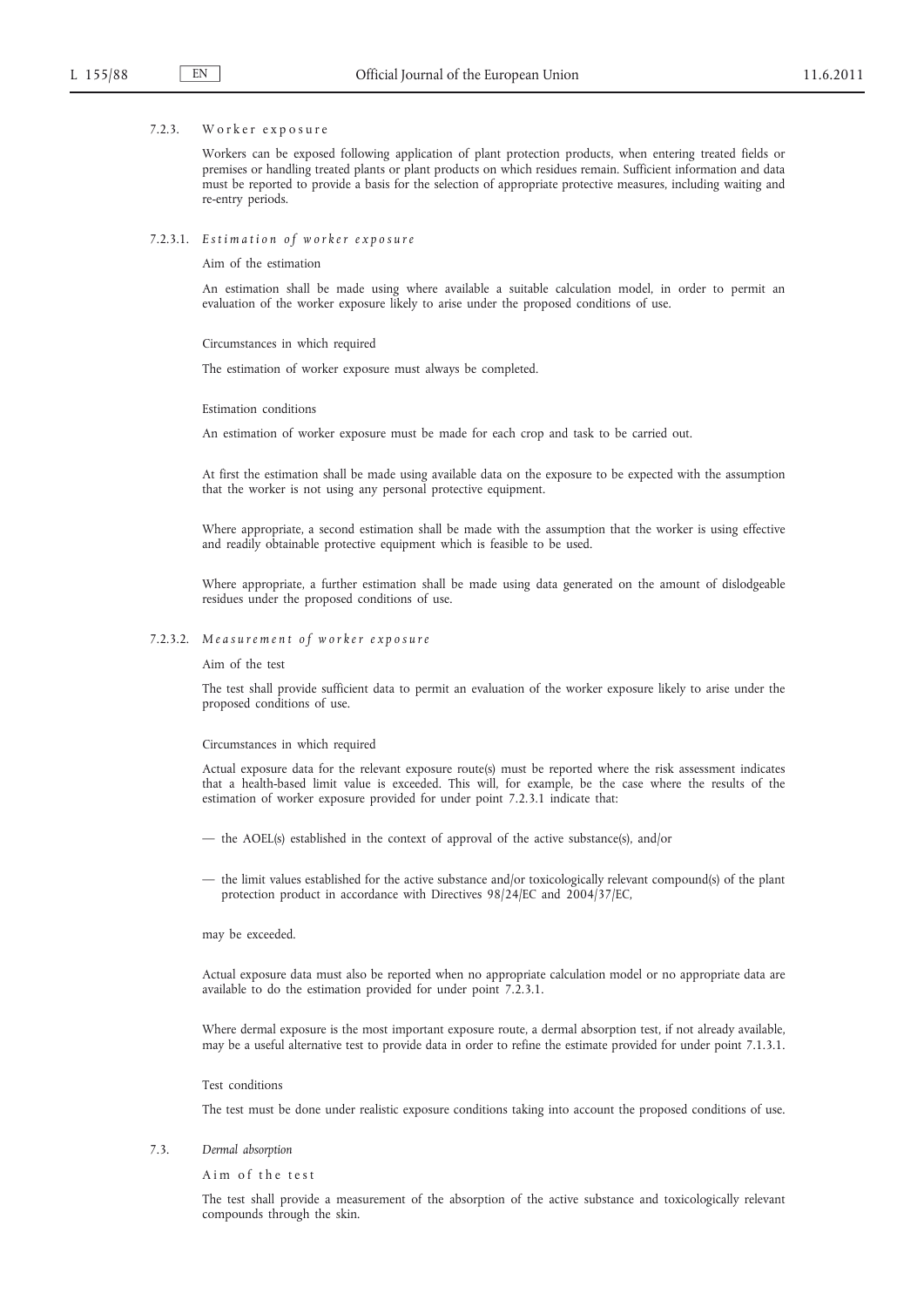### Circumstances in which required

The study must be conducted when dermal exposure is a significant exposure route and where the risk assessment indicates that a health-based limit value is exceeded. This will, for example, be the case where the results of the estimation or measurement of operator exposure provided for under points 7.2.1.1 or 7.2.1.2 indicate that:

- the AOEL(s) established in the context of approval of the active substance(s), and/or
- the limit values established for the active substance and/or toxicologically relevant compound(s) of the plant protection product in accordance with Directives 98/24/EC and 2004/37/EC,

may be exceeded.

Test conditions

In principle data of an *in vivo* rat skin absorption study must be reported. If, when the results of the estimation using these *in vivo* skin absorption data are incorporated in the risk assessment, there remains an indication of excessive exposure, it may be necessary to perform an *in vitro* comparative absorption study on rat and human skin.

#### Test guideline

The test must be carried out in accordance with Method B 44 or B 45 of Regulation (EC) No 440/2008.

7.4. *Available toxicological data relating to non-active substances*

Where relevant, the following information shall be submitted for each co-formulant:

- (a) the registration number as referred to in Article 20(3) of Regulation (EC) No 1907/2006;
- (b) the study summaries included in the technical dossier as referred to in Article 10(a)(vi) of Regulation (EC) No 1907/2006; and
- (c) the safety data sheet as referred to in Article 31 of Regulation (EC) No 1907/2006.

All other available information shall be submitted.

## 8. **Residues in or on treated products, food and feed**

#### *Introduction*

The provisions of the introduction to Section 6 of the Annex to Regulation (EU) No 544/2011 apply.

8.1. *Metabolism, distribution and expression of residue in plants or livestock*

Aim of the tests

The objectives of these studies are:

- to provide an estimate of total terminal residues in the relevant portion of crops at harvest following treatment as proposed,
- to quantify the rate of degradation and excretion of the total residue in certain animal products (milk or eggs) and excreta,
- to identify the major components of the total terminal residue in crops and in edible animal products respectively,
- to indicate the distribution of residues between relevant crop parts and between relevant edible animal products respectively,
- to quantify the major components of the residue and to show the efficiency of extraction procedures for these components,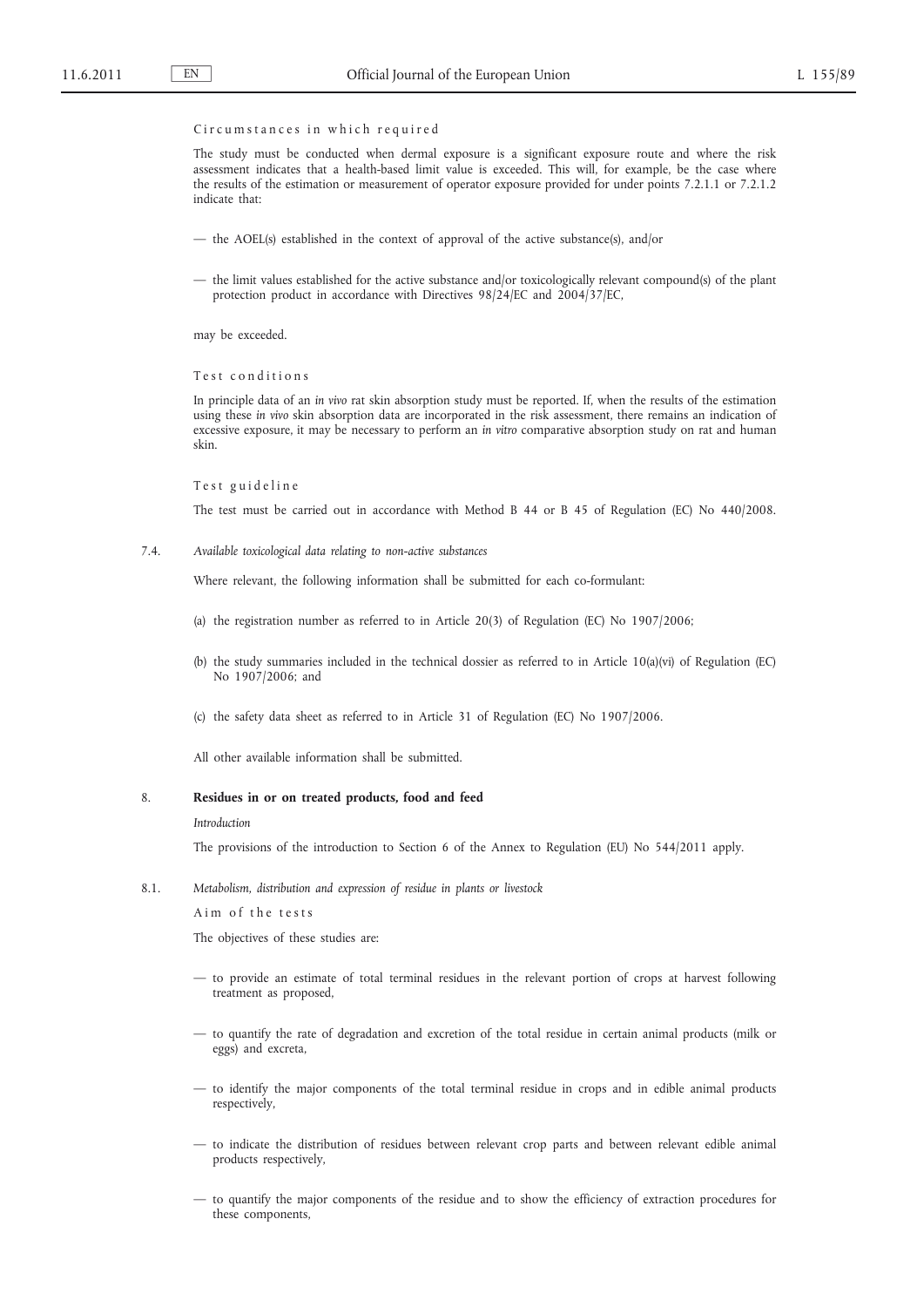- to generate data from which a decision on the need for livestock feeding studies as provided for in point 8.3 can be made,
- to decide on the definition and expression of a residue.

#### Circumstances in which required

Supplementary metabolism studies only need to be performed where it is not possible to extrapolate from data obtained on the active substance in accordance with the requirements of points 6.1 and 6.2 of Part A of the Annex to Regulation (EU) No 544/2011. This might be the case for crops or for livestock for which data were not submitted in the framework of approval of the active substance(s) under Regulation (EC) No 1107/2009 or were not necessary for amending the conditions of its approval or where it could be expected that a different metabolism will occur.

### Test conditions

The same provisions as provided under the corresponding paragraphs of points 6.1 and 6.2 of Part A of the Annex to Regulation (EU) No 544/2011 apply.

8.2. *Residue trials*

A im of the tests

The objectives of these studies are:

— to quantify the highest likely residue levels in treated crops at harvest or outloading from store following the proposed good agricultural practice (GAP), and

— to determine, when appropriate, the rate of decline of pesticide deposits.

### Circumstances in which required

Supplementary residue trials only need to be performed where it is not possible to extrapolate from data obtained on the active substance in accordance to the requirements of point 6.3 of Part A of the Annex to Regulation (EU) No 544/2011. This might be the case for special formulations, for special application methods or for crops for which data were not submitted in the framework of approval of the active substance or were not necessary for amending the conditions of its approval.

### Test conditions

The same provisions as provided under the corresponding paragraphs of point 6.3 of Part A of the Annex to Regulation (EU) No 544/2011 apply.

8.3. *Livestock feeding studies*

A im of the tests

The objective of these studies is to determine the residue in products of animal origin which will result from residues in feedingstuffs or fodder crops.

### Circumstances in which required

Supplementary feeding studies for the purpose of assessing maximum residue levels for products of animal origin are only required where it is not possible to extrapolate from data obtained on the active substance in accordance to the requirements of point 6.4 of Part A of the Annex to Regulation (EU) No 544/2011. This might be the case where additional fodder crops are to be authorised which leads to an increased intake of residues of livestock for which data were not submitted in the framework of approval of the active substance(s) or were not necessary for amending the conditions of its approval.

#### Test conditions

The same provisions as provided under the corresponding paragraphs of point 6.4 of Part A of the Annex to Regulation (EU) No 544/2011 apply.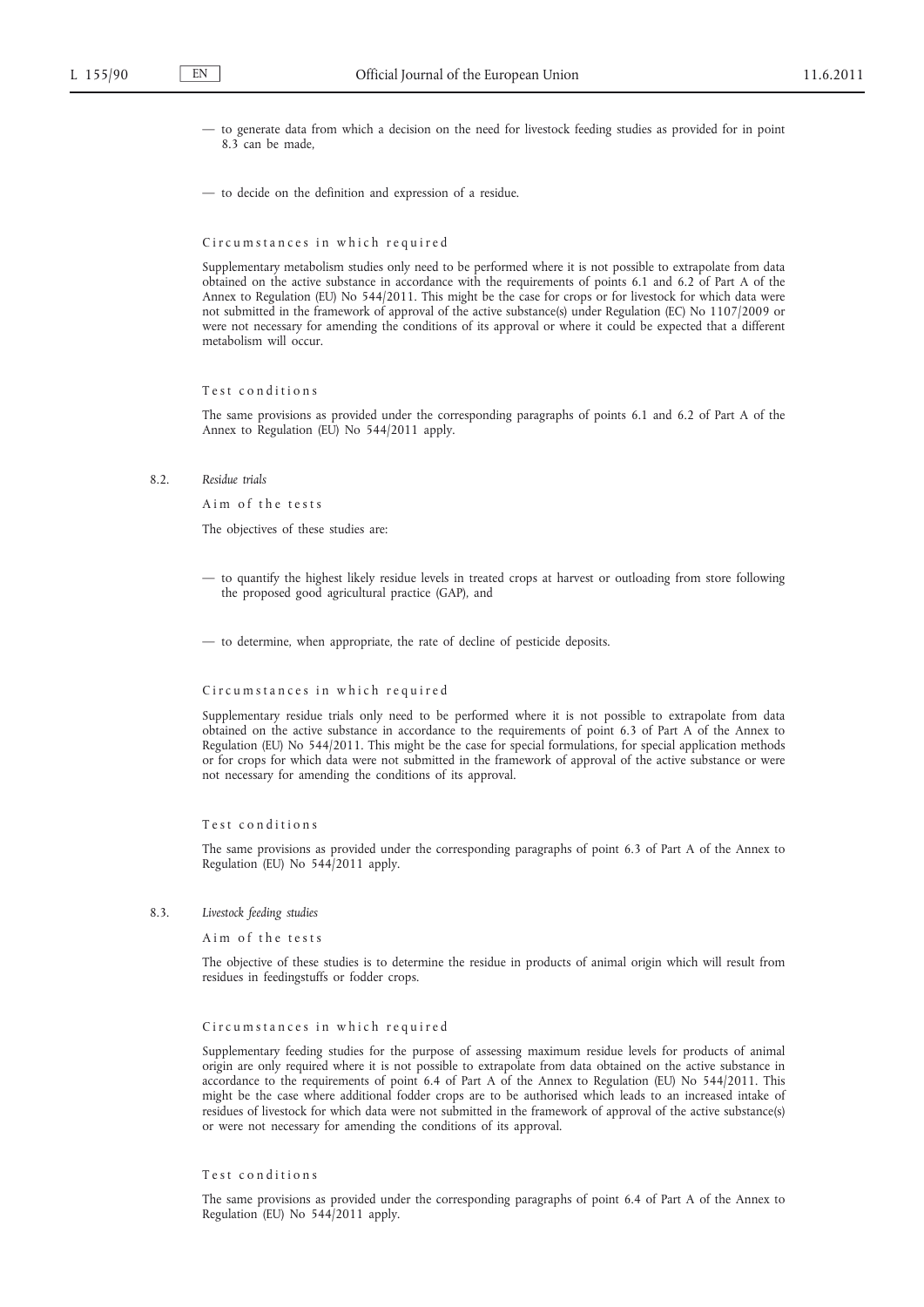8.4. *Effects of industrial processing and/or household preparations*

Aim of the tests

The main objectives of these studies are:

- to establish whether or not breakdown or reaction products arise from residues in the raw products during processing which may require a separate risk assessment,
- to determine the quantitative distribution of residues in the various intermediate and end products, and to estimate transfer factors,

— to enable a more realistic estimate to be made of dietary intake of residues.

#### Circumstances in which required

Supplementary studies only need to be performed where it is not possible to extrapolate from data obtained on the active substance in accordance to the requirements of point 6.5 of Part A of the Annex to Regulation (EU) No 544/2011. This might be the case for crops for which data were not submitted in the framework of approval of the active substance or were not necessary for amending the conditions of its approval.

## Test conditions

The same provisions as provided under the corresponding paragraphs of point 6.5 of Part A of the Annex to Regulation (EU) No 544/2011 apply.

8.5. *Residues in succeeding crops*

Aim of the test

The objective of these studies is to permit an evaluation of possible residues in succeeding crops.

### Circumstances in which required

Supplementary studies are only required where it is not possible to extrapolate from data obtained on the active substance in accordance to the requirements of point 6.6 of Part A of the Annex to Regulation (EU) No 544/2011. This might be the case for special formulations, for special application methods or for crops for which data were not submitted in the framework of approval of the active substance or were not necessary for amending the conditions of its approval.

### Test conditions

The same provisions as provided under the corresponding paragraphs of point 6.6 of Part A of the Annex to Regulation (EU) No 544/2011 apply.

### 8.6. *Proposed maximum residue levels (MRLs) and residue definition*

A full justification for the proposed MRLs must be provided, including, where relevant, full details of the statistical analysis used.

If the metabolism studies submitted in accordance with the provisions of point 8.1 indicate that the residue definition shall be changed taking into account the actual residue definition and the necessary judgement as outlined under the corresponding paragraph of point 6.7 of Part A of the Annex to Regulation (EU) No 544/2011, a re-evaluation of the active substance may be necessary.

- 8.7. *Proposed pre-harvest intervals for envisaged uses, or withholding periods or storage periods, in the case of post-harvest uses.* A full justification for the proposals must be provided.
- 8.8. *Estimation of the potential and actual exposure through diet and other means*

Consideration will be given to the calculation of a realistic prediction of dietary intake. This may be done in a step-wise fashion leading to an increasingly realistic prediction of intake. Where relevant, other sources of exposure such as residues arising from the use of medicines or veterinary drugs have to be taken into account.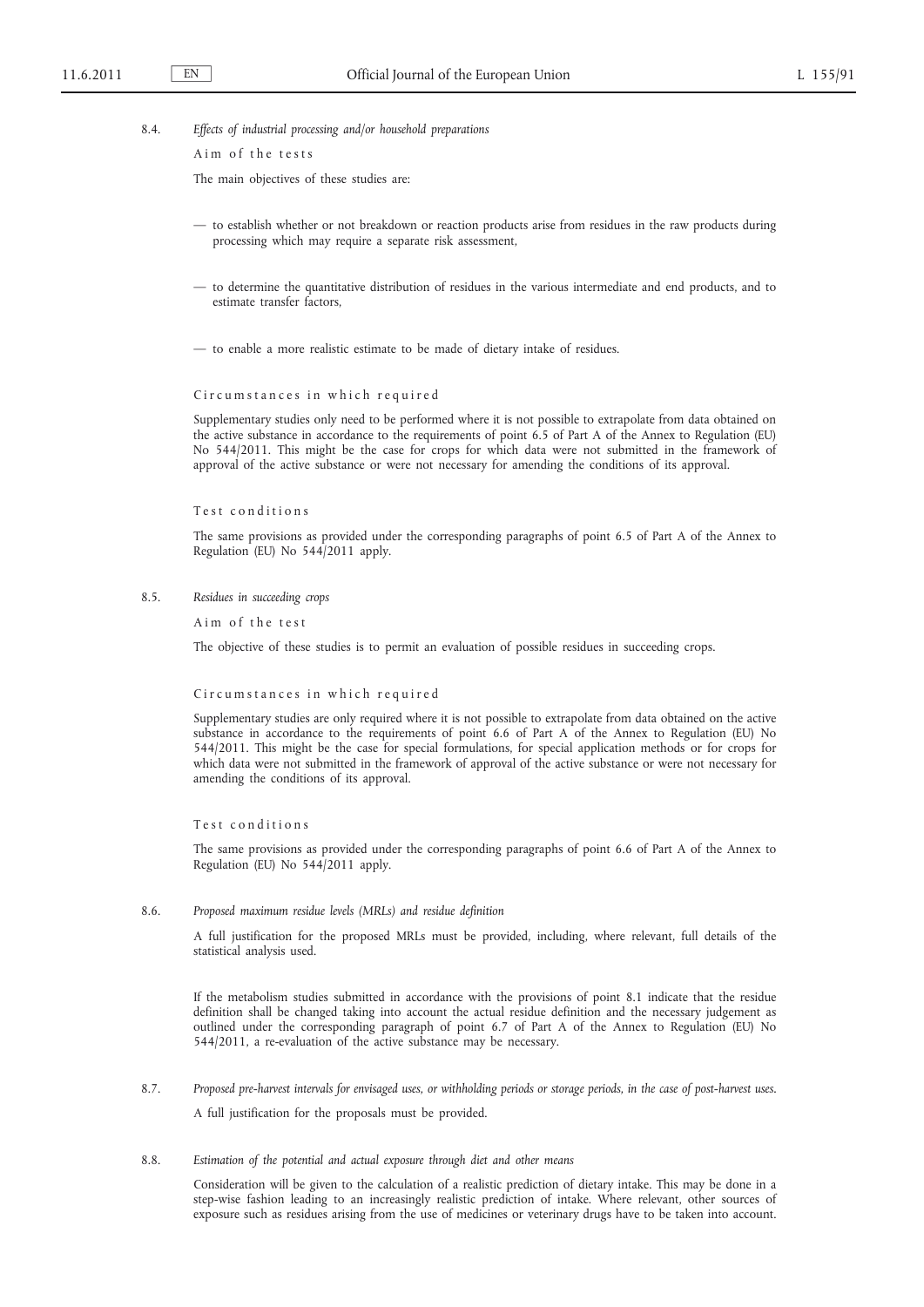#### 8.9. *Summary and evaluation of residue behaviour*

A summary and evaluation of all data presented in this Section shall be carried out in accordance with the guidance given by the competent authorities of the Member States concerning the format of such summaries and evaluations. It shall include a detailed and critical assessment of those data in the context of relevant evaluative and decision-making criteria and guidelines, with particular reference to the risks for man and animals that may or do arise, and the extent, quality and reliability of the data base.

Where metabolism data have been submitted the toxicological significance of any non-mammalian metabolites must be addressed.

A schematic diagram shall be prepared of the metabolic pathway in plants and animals with a brief explanation of the distribution and chemical changes involved if metabolism data have been submitted.

### 9. **Fate and behaviour in the environment**

#### *Introduction*

- (i) The information provided, taken together with that for the active substance as provided for in the Annex to Regulation (EU) No 544/2011 must be sufficient to permit an assessment of the fate and behaviour of the plant protection product in the environment, and of the non-target species likely to be at risk from exposure to it.
- (ii) In particular, the information provided for the plant protection product, together with other relevant information, and that provided for the active substance, should be sufficient to:
	- specify the hazard symbols, the indications of danger, and relevant risk and safety phrases or the pictograms, signal words, relevant hazard and precautionary statements, for the protection of the environment, which are to be included on packaging (containers),
	- predict the distribution, fate, and behaviour in the environment as well as the time courses involved,
	- identify non-target species and populations for which hazards arise because of potential exposure, and
	- identify measures necessary to minimise contamination of the environment and impact on non-target species.
- (iii) Where radio-labelled test material is used, point (iv) of the introduction to Section 7 of Part A of the Annex to Regulation (EU) No 544/2011 applies.
- (iv) Where relevant tests shall be designed and data analysed using appropriate statistical methods.

Full details of the statistical analysis shall be reported (e.g. all point estimates shall be given with confidence intervals, exact p-values should be given rather than stating significant/non significant).

(v) Predicted environmental concentrations in soil (PEC<sub>S</sub>), water (PEC<sub>SW</sub> and PEC<sub>GW</sub>) and air (PEC<sub>A</sub>).

Justified estimates must be made of the expected concentrations of the active substance and relevant metabolites, degradation and reaction products, in soil, groundwater, surface water and air, following use as proposed or already occurring. In addition a realistic worst-case estimation must be made.

For the purposes of the estimation of such concentrations the following definitions apply:

 $-$  P r e dicted environmental concentration in soil (PEC<sub>S</sub>)

The level of residues in the top layer of the soil and to which non-target soil organisms may be exposed (acute and chronic exposure).

 $-$  P r e dicted environmental concentration in surface water (PEC<sub>SW</sub>)

The level of residues, in surface water to which non-target aquatic organisms may be exposed (acute and chronic exposure).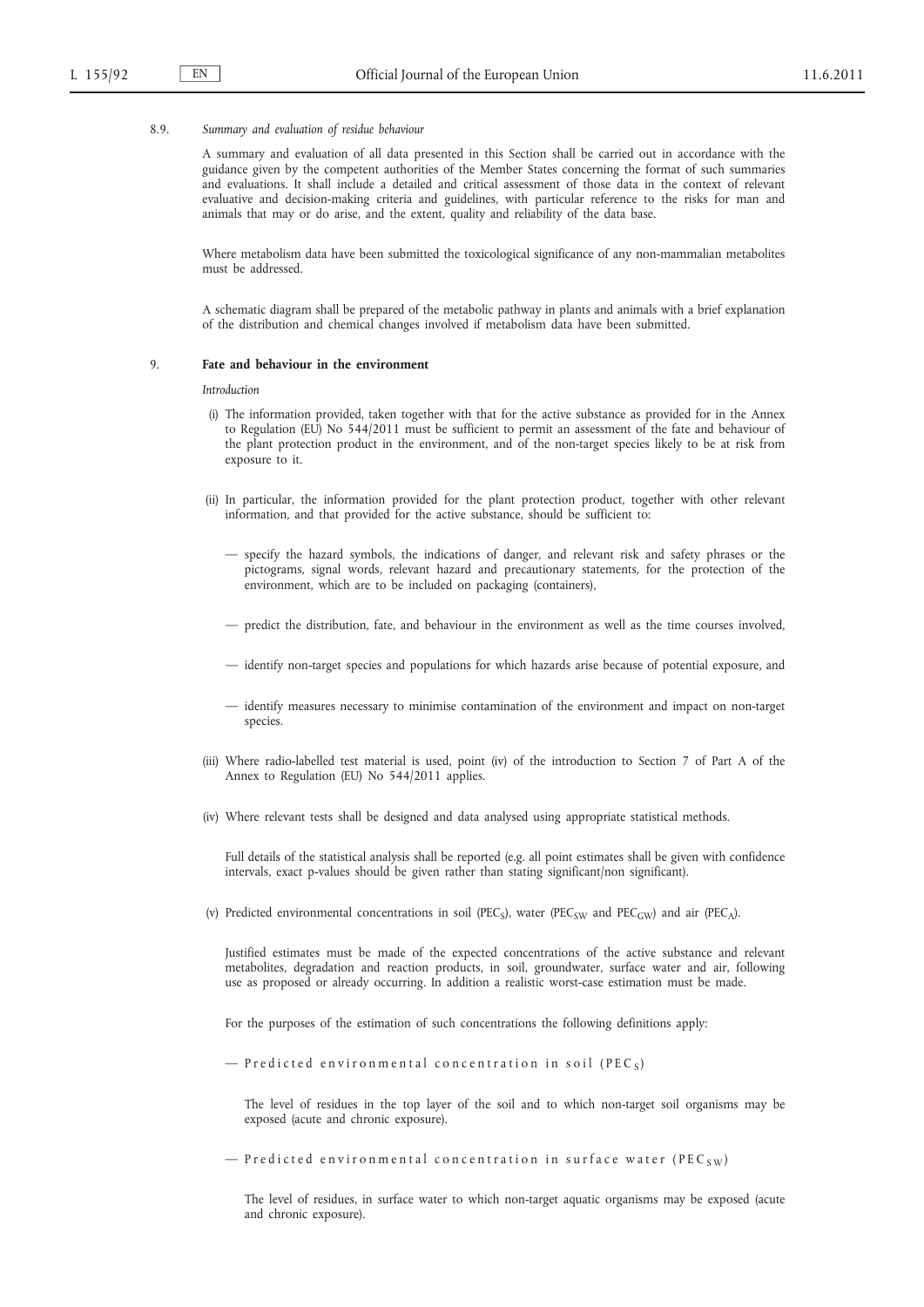### $-$  P r e dicted environmental concentration in ground water (PEC  $_{\text{GW}}$ )

The level of residues in groundwater.

```
- P r e dicted environmental concentration in air (PEC<sub>A</sub>)
```
The level of residues in air, to which man, animals and other non-target organisms may be exposed (acute and chronic exposure).

For the estimation of these concentrations all relevant information on the plant protection product and on the active substance must be taken into account. A useful approach for these estimations is provided in the EPPO schemes for environmental risk assessment (1). Where relevant the parameters provided for in this Section shall be used.

When models are used for estimation of predicted environmental concentrations they must:

- make a best-possible estimation of all relevant processes involved taking into account realistic parameters and assumptions,
- where possible be reliably validated with measurements carried out under circumstances relevant for the use of the model,
- be relevant to the conditions in the area of use.

The information provided must, where relevant, include that referred to in Section 7 of Part A of the Annex to Regulation (EU) No 544/2011.

#### 9.1. *Fate and behaviour in soil*

Where appropriate, the same provisions relating to the information to be provided on the soil used and on its selection apply as provided for under point 7.1 of Part A of the Annex to Regulation (EU) No 544/2011.

## 9.1.1. Rate of degradation in soil

# 9.1.1.1. *L a b o r a t o r y s t u d i e s*

### Aim of the test

The soil degradation studies shall provide best possible estimates of the time taken for degradation of 50 and 90 % ( $DT<sub>50lab</sub>$  and  $DT<sub>90lab</sub>$ ) of the active substance under laboratory conditions.

#### Circumstances in which required

The persistence and behaviour of plant protection products in soil must be investigated unless it is possible to extrapolate from data obtained on the active substance and relevant metabolites, degradation and reaction products in accordance to the requirements of point 7.1.1.2 of Part A of the Annex to Regulation (EU) No 544/2011. This extrapolation is, for example, not possible for slow release formulations.

### Test conditions

The rate of aerobic and/or anaerobic degradation in soil must be reported.

The duration of the study is normally 120 days except if more than 90 % of the active substance is degraded before that period expires.

<sup>(</sup> 1) OEPP/EPPO (1993). Decision-making schemes for the environmental risk assessment of plant protection products. Bulletin OEPP/EPPO Bulletin 23, 1-154 and Bulletin 24, 1-87.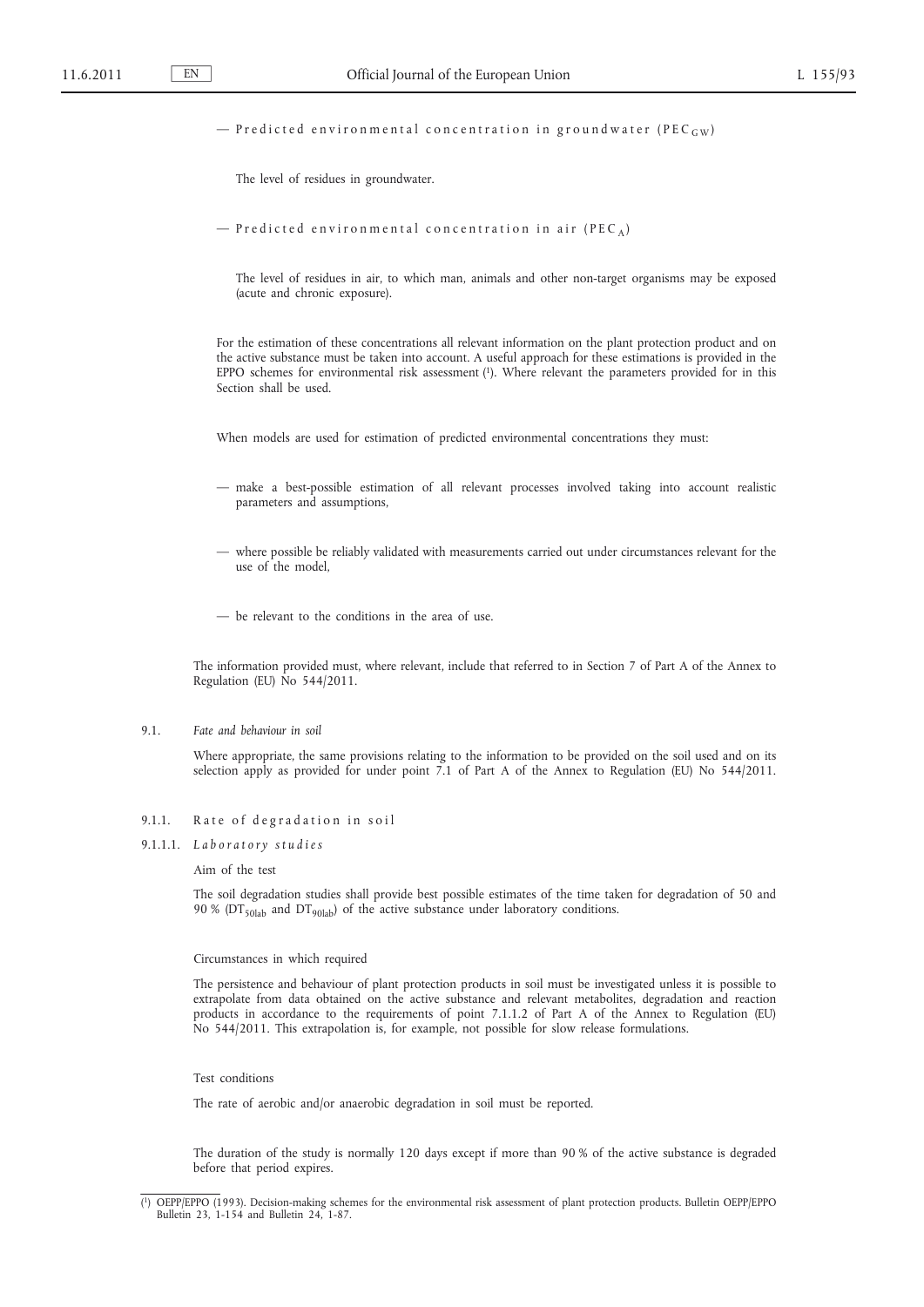#### Test guideline

SETAC — Procedures for assessing the environmental fate and ecotoxicity of pesticides.

### 9.1.1.2. *F i e l d s t u d i e s*

— *Soil dissipation studies*

Aim of the test

The soil dissipation studies shall provide best-possible estimates of the time taken for dissipation of 50 and 90 % (DT<sub>50f</sub> and DT<sub>90f</sub>), of the active substance under field conditions. Where relevant, information on relevant metabolites, degradation and reaction products must be collected.

#### Circumstances in which required

The dissipation and behaviour of plant protection products in soil must be investigated unless it is possible to extrapolate from data obtained on the active substance and relevant metabolites, degradation and reaction products in accordance to the requirements of point 7.1.1.2 of Part A of the Annex to Regulation (EU) No 544/2011. This extrapolation is, for example, not possible for slow-release formulations.

#### Test conditions and test guideline

The same provisions as provided under the corresponding paragraph of point 7.1.1.2.2 of Part A of the Annex to Regulation (EU) No 544/2011 apply.

— *Soil residue studies*

Aim of the test

Soil residue studies shall provide estimates of the soil residue levels at harvest or at time of sowing or planting succeeding crops.

### Circumstances in which required

Soil residue studies must be reported unless it is possible to extrapolate from data obtained on the active substance and relevant metabolites, degradation and reaction products in accordance with the requirements of point 7.1.1.2.2 of Part A of the Annex to Regulation (EU) No 544/2011. This extrapolation is, for example, not possible for slow-release formulations.

#### Test conditions

The same provisions as provided under the corresponding paragraph of point 7.1.1.2.2 of Part A of the Annex to Regulation (EU) No 544/2011 apply.

### Test guideline

SETAC — Procedures for assessing the environmental fate and ecotoxicity of pesticides.

— *Soil accumulation studies*

Aim of the tests

The tests shall provide sufficient data to evaluate the possibility of accumulation of residues of the active substance and of relevant metabolites, degradation and reaction products.

#### Circumstances in which required

Soil accumulation studies must be reported unless it is possible to extrapolate from data obtained on the active substance and relevant metabolites, degradation and reaction products in accordance with the requirements of point 7.1.1.2.2 of Part A of the Annex to Regulation (EU) No 544/2011. This extrapolation is, for example, not possible for slow-release formulations.

#### Test conditions

The same provisions as provided under the corresponding paragraph of point 7.1.1.2.2 of Part A of the Annex to Regulation (EU) No 544/2011 apply.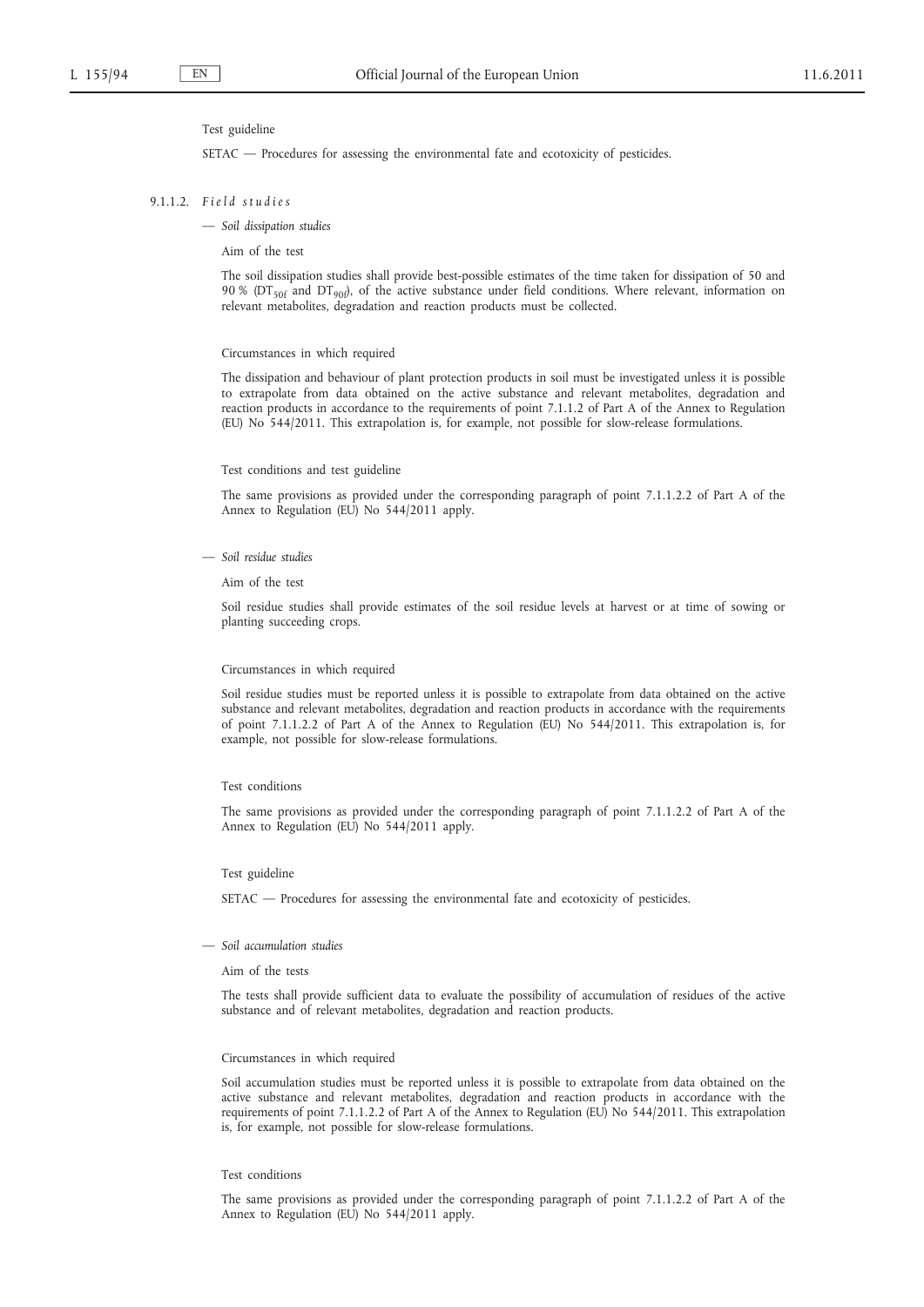### Test guideline

SETAC — Procedures for assessing the environmental fate and ecotoxicity of pesticides.

### 9.1.2. Mobility in the soil

*A i m o f t h e t e s t*

The test shall provide sufficient data to evaluate the mobility and leaching potential of the active substance and relevant metabolites, degradation and reaction products.

#### 9.1.2.1. *L a b o r a t o r y s t u d i e s*

Circumstances in which required

The mobility of plant protection products in soil must be investigated unless it is possible to extrapolate from data obtained in accordance with the requirements of points 7.1.2 and 7.1.3.1 of Part A of the Annex to Regulation (EU) No 544/2011. This extrapolation is, for example, not possible for slow-release formulations.

### Test guideline

SETAC — Procedures for assessing the environmental fate and ecotoxicity of pesticides.

## 9.1.2.2. Lysimeter studies or field leaching studies

Aim of the tests

The test shall provide data on:

- the mobility of the plant protection product in soil,
- the potential for leaching to ground water,
- the potential distribution in soils.

#### Circumstances in which required

Expert judgement will be necessary to decide whether field leaching studies or lysimeter studies shall be carried out, taking into account the results of degradation and mobility studies and the calculated PEC<sub>s</sub>. The type of study to be conducted shall be discussed with the competent authorities.

These studies must be performed unless it is possible to extrapolate from data obtained on the active substance and relevant metabolites, degradation and reaction products in accordance with the requirements of point 7.1.3 of Part A of the Annex to Regulation (EU) No 544/2011. This extrapolation is, for example, not possible for slow release formulations.

### Test conditions

The same provisions as provided for under the corresponding paragraph of point 7.1.3.3 of Part A of the Annex to Regulation (EU) No 544/2011 apply.

## 9.1.3. Estimation of expected concentrations in soil

 $PEC<sub>S</sub>$  estimations must relate both to a single application at the highest rate of application for which authorisation is sought, and to the maximum number and highest rates of application for which authorisation is sought, for each relevant soil tested, and are expressed in terms of mg of active substance and of relevant metabolites, degradation and reaction products per kg of soil.

The factors to be considered in making  $PEC_S$  estimations relate to direct and indirect application to soil, drift, run off, and leaching and include processes such as volatilisation, adsorption, hydrolysis, photolysis, aerobic and anaerobic degradation. For the purposes of PEC<sub>s</sub> calculations, the bulk density of soils can be assumed to be  $1,5$  g/cm<sup>3</sup> dry weight, while the depth of the soil layer is assumed to be 5 cm for applications at the soil surface and 20 cm when incorporation in the soil is involved. Where ground cover is present at time of application, it is to be assumed that 50 % (minimum) of the applied dose reaches the soil surface unless actual experimental data give more specific information.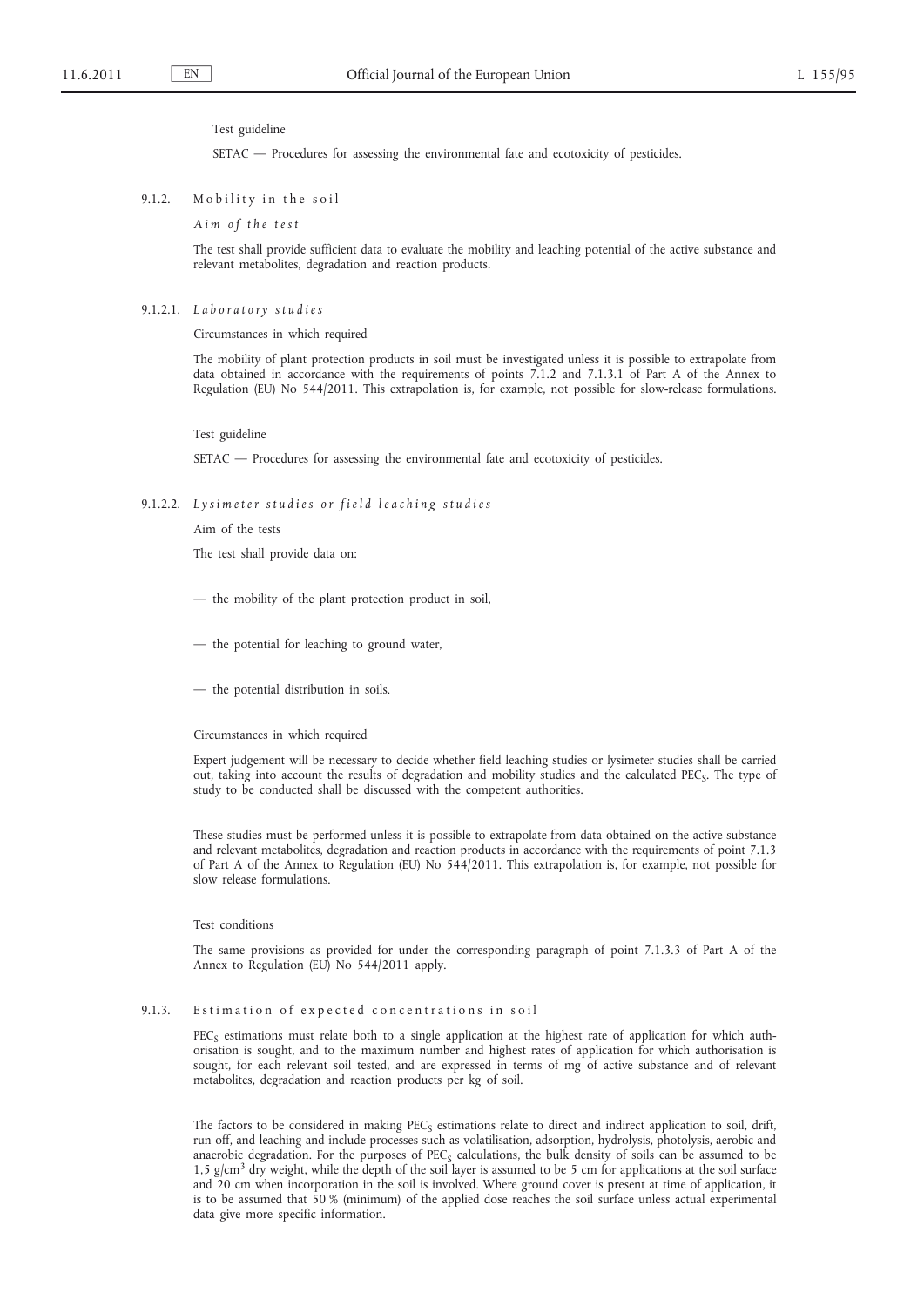Initial, short-term and long-term  $PEC_S$  calculations (time weighted averages) must be provided:

— initial: immediately after application,

— short-term: 24 hours, 2 days and 4 days after last application,

— long-term: 7, 28, 50 and 100 days after last application, where relevant.

- 9.2. *Fate and behaviour in water*
- 9.2.1. Estimation of concentrations in groundwater

The groundwater contamination routes have to be defined taking into account relevant agricultural, plant health, and environmental (including climatic) conditions.

Suitable estimations (calculations) of predicted environmental concentration in groundwater  $PEC_{GW}$ , of active substance and relevant metabolites, degradation and reaction products, must be submitted.

PEC estimations must relate to the maximum number and highest rates of application, for which authorisation is sought.

Expert judgment is required to decide if additional field tests could provide useful information. Before performing these studies the applicant shall seek the agreement of the competent authorities on the type of study to be performed.

9.2.2. Impact on water treatment procedures

In cases where this information is necessary, the information provided should permit to establish or to estimate effectiveness of water treatment procedures (drinking water and sewage treatment), and impact on such procedures. Before performing any studies the applicant shall seek the agreement of the competent authorities on the type of information to be provided.

9.2.3. Estimation of concentrations in surface water

The surface water contamination routes have to be defined taking into account relevant agricultural, plant health, and environmental (including climatic) conditions.

Suitable estimations (calculations) of predicted environmental concentration in surface water  $PEC_{SW}$ , of active substance and relevant metabolites, degradation and reaction products, must be submitted.

PEC estimations must relate to the maximum number and highest rates of application, for which authorisation is sought, and be relevant to lakes, ponds, rivers, canals, streams, irrigation/drainage canals and drains.

The factors to be considered in making PEC<sub>SW</sub> estimations relate to direct application to water, drift, run-off, discharge via drains and atmospheric deposition, and include processes such as volatilisation, adsorption, advection, hydrolysis, photolysis, biodegradation, sedimentation and re-suspension.

Initial, short-term and long-term PEC<sub>SW</sub> calculations relevant to static and slow moving water bodies (time weighted averages) must be provided:

- initial: immediately after application,
- short-term: 24 hours, 2 days and 4 days after last application,
- long-term: 7, 14, 21, 28, and 42 days after last application, where relevant.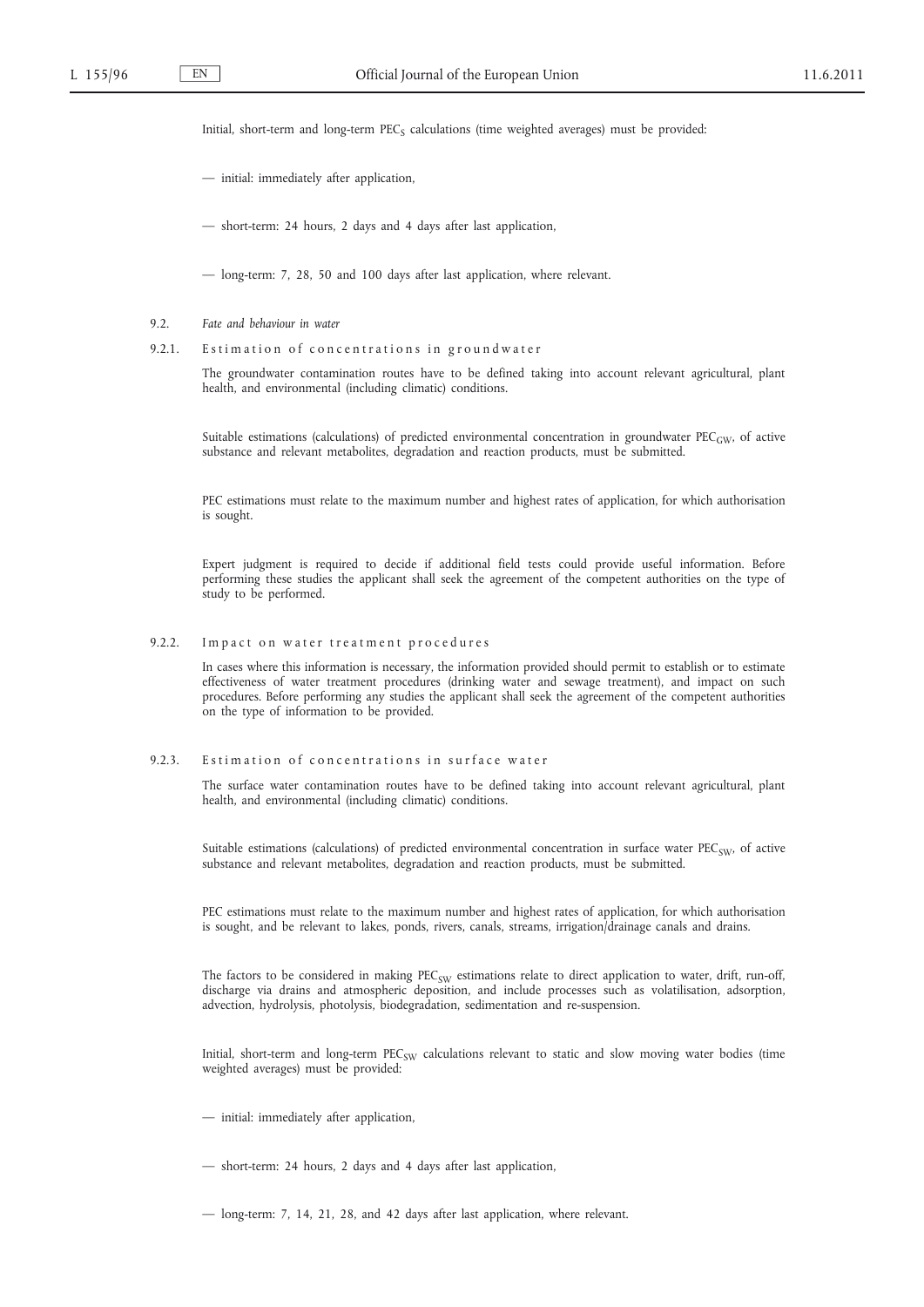Expert judgment is required to decide if additional field tests could provide useful information. Before performing these studies the applicant shall seek the agreement of the competent authorities on the type of study to be performed.

9.3. *Fate and behaviour in air*

Appropriate guidelines are included in the report prepared by the FOCUS (1) Working Group on Pesticides in Air: 'PESTICIDES IN AIR: CONSIDERATIONS FOR EXPOSURE ASSESSMENT (2008)'.

## 10. **Ecotoxicological studies**

*Introduction*

- (i) The information provided, taken together with that for the active substance(s), must be sufficient to permit an assessment of the impact on non-target species (flora and fauna), of the plant protection product, when used as proposed. Impact can result from single, prolonged or repeated exposure, and can be reversible, or irreversible.
- (ii) In particular, the information provided for the plant protection product, together with other relevant information, and that provided for the active substance, shall be sufficient to:
	- specify the hazard symbols, the indications of danger, and relevant risk and safety phrases or the pictograms, signal words, relevant hazard and precautionary statements, for the protection of the environment, to be mentioned on packaging (containers),
	- permit an evaluation of the short- and long-term risks for non-target species populations, communities, and processes as appropriate,
	- permit an evaluation of whether special precautions are necessary for the protection of non-target species.
- (iii) There is a need to report all potentially adverse effects found during routine ecotoxicological investigations and to undertake and report such additional studies which may be necessary to investigate the mechanisms involved and assess the significance of these effects.
- (iv) In general, much of the data relating to impact on non-target species, required for authorisation of plant protection products, will have been submitted and evaluated for the approval of the active substance. The information on fate and behaviour in the environment, generated and submitted in accordance with points 9.1 to 9.3, and on residue levels in plants generated and submitted in accordance with point 8 is central to the assessment of impact on non-target species, in that it provides information on the nature and extent of potential or actual exposure. The final PEC estimations are to be adapted in accordance with the different groups of organisms taking in particular into consideration the biology of the most sensitive species.

The toxicological studies and information submitted in accordance with point 7.1 provide essential information as to toxicity to vertebrate species.

- (v) Where relevant, tests shall be designed and data analysed using appropriate statistical methods. Full details of the statistical analysis shall be reported (e.g. all point estimates shall be given with confidence intervals, exact p-values should be given rather than stating significant/non significant).
- (vi) Whenever a study implies the use of different doses, the relationship between dose and adverse effect must be reported.
- (vii) Where exposure data are necessary to decide whether a study has to be performed, the data obtained in accordance with Section 9 of this Annex shall be used.

For the estimation of exposure of organisms all relevant information on the plant protection product and on the active substance must be taken into account. A useful approach for these estimations is provided in the EPPO/Council of Europe schemes for environmental risk assessment (2). Where relevant the parameters provided for in this Section shall be used. Where it appears from available data that the plant protection product is more toxic as the active substance, the toxicity data of the plant protection product have to be used for the calculation of relevant toxicity/exposure ratios.

(viii) In the context of the influence that impurities can have on ecotoxicological behaviour, it is essential that for each study submitted, a detailed description (specification) of the material used, as provided for under point 1.4, be provided.

<sup>(</sup> 1) FOrum for the Coordination of pesticide fate models and their USe.

 $(2)$ 2) OEPP/EPPO (1993). Decision-making schemes for the environmental risk assessment of plant protection products. *Bulletin OEPP/EPPO Bulletin 23*, 1-154 and *Bulletin 24*, 1-87.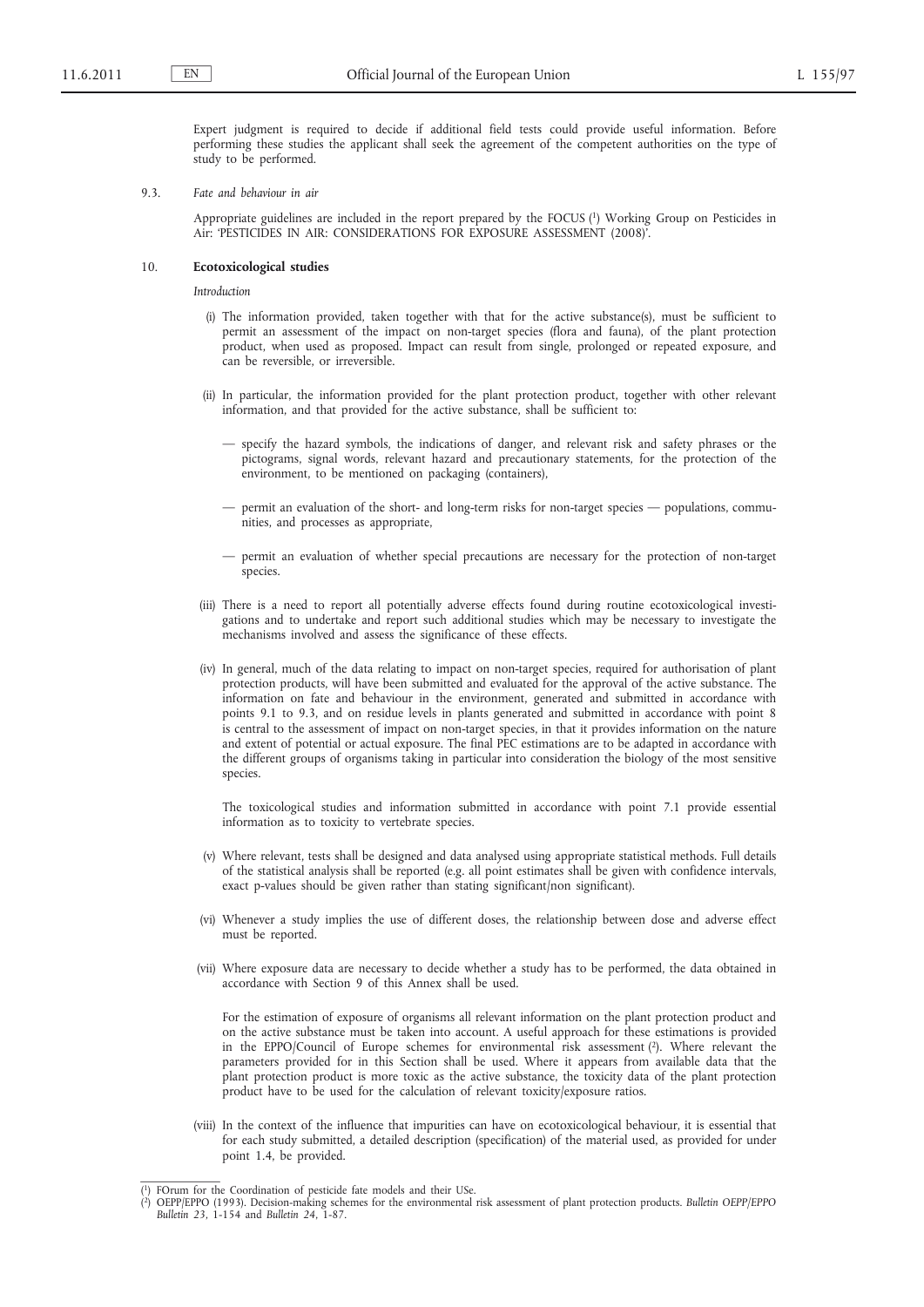- (ix) In order to facilitate the assessment of the significance of test results obtained the same strain of each relevant species shall where possible be used in the various toxicity tests specified.
- 10.1. *Effects on birds*

Possible effects on birds must be investigated except where the possibility that birds will be exposed, directly or indirectly, can be ruled out such as for use in enclosed spaces or wound healing treatments.

The acute toxicity/exposure ratio (TER<sub>a</sub>), the short-term dietary toxicity/exposure ratio (TER<sub>st</sub>) and the long-term dietary toxicity/exposure ratio (TER $_{1t}$ ) must be reported, where:

TER<sub>a</sub> = LD<sub>50</sub> (mg active substance/kg body weight)/ETE (mg active substance/kg body weight)

TER<sub>st</sub> = LC<sub>50</sub> (mg active substance/kg food)/ETE (mg active substance/kg food)

TER<sub>1t</sub> = NOEC (mg active substance/kg food)/ETE (mg active substance/kg food)

where ETE = estimated theoretical exposure.

In the case of pellets, granules or treated seeds the amount of active substance in each pellet, granule or seed must be reported as well as the proportion of the  $LD_{50}$  for the active substance in 100 particles and per gram of particles. The size and shape of pellets or granules must be reported.

In the case of baits the concentration of active substance in the bait (mg/kg) must be reported.

### 10.1.1. A cute or al toxicity

*A i m o f t h e t e s t*

The test shall provide, where possible,  $LD_{50}$  values, the lethal threshold dose, time courses of response and recovery, the NOEL, and must include relevant gross pathological findings.

## *C i r c u m s t a n c e s i n w h i c h r e q u i r e d*

The acute oral toxicity of preparations must be reported, where TER<sub>a</sub> or TER<sub>st</sub> for the active substance(s) in birds are between 10 and 100 or where results from mammal testing give evidence of a significantly higher toxicity of the preparation compared to the active substance unless it can be justified that it is not likely that birds are exposed to the plant protection product itself.

### *T e s t c o n d i t i o n s*

The study must be conducted on the most sensitive species identified in the studies provided for in point 8.1.1 or 8.1.2 of Part A of the Annex to Regulation (EU) No 544/2011.

## 10.1.2. Supervised cage or field trials

*A i m o f t h e t e s t*

The test will provide sufficient data to evaluate the nature and the extent of the risk in practical conditions of use.

### *Circumstances in which required*

Where the TER<sub>a</sub> and TER<sub>st</sub> are  $> 100$  and when there is no evidence of risk from any further study on the active substance (e.g. reproduction study) no further testing is required. In the other cases, expert judgement is necessary to decide whether there is a need to carry out further studies. This expert judgement will take into account, where relevant, foraging behaviour, repellency, alternative food, actual residue content in the food, persistence of the compound in the vegetation, degradation of the formulated product or treated produce, the amount of predation of the food, acceptance of bait, granules or treated seed and the possibility for bioconcentration.

Where TER<sub>a</sub> and TER<sub>st</sub> ≤ 10 or TER<sub>lt</sub> ≤ 5, cage or field trials must be conducted and reported unless a final assessment is possible on the basis of studies in accordance with point 10.1.3.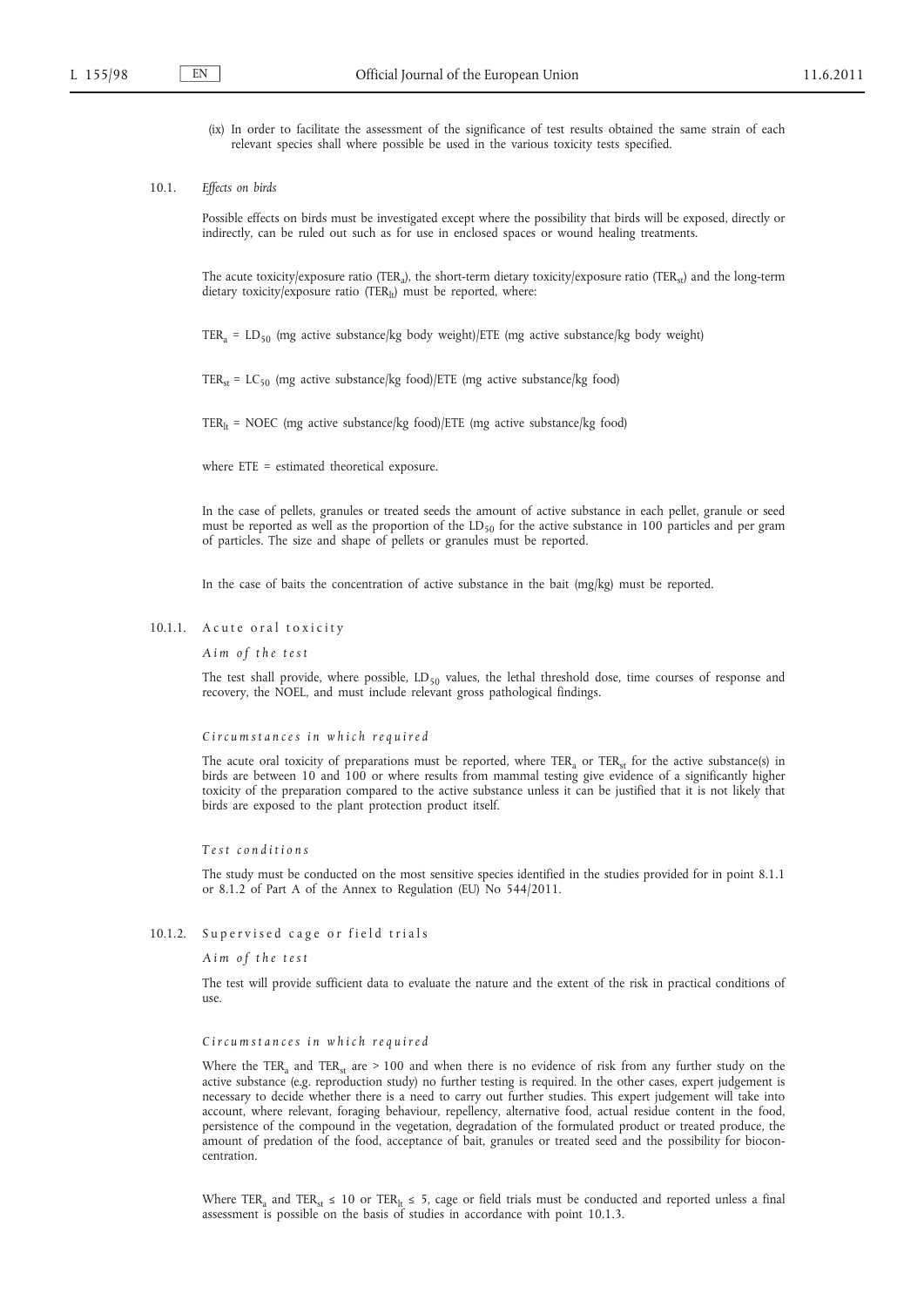## *T e s t c o n d i t i o n s*

Before performing these studies the applicant shall seek the agreement of the competent authorities on the type and conditions of the study to be performed.

10.1.3. A c c eptance of bait, granules or treated seeds by birds

*A i m o f t h e t e s t*

The test will provide sufficient data to evaluate the possibility of consumption of the plant protection product or plant products treated with it.

*C i r c u m s t a n c e s i n w h i c h r e q u i r e d*

In the case of seed dressings, pellets, baits and preparations which are granules and where TER<sub>a</sub>  $\leq$  10, acceptability (palatability) tests must be conducted.

## 10.1.4. Effects of secondary poisoning

Expert judgment is required to decide whether the effects of secondary poisoning shall be investigated.

10.2. *Effects on aquatic organisms*

Possible effects on aquatic species must be investigated except where the possibility that aquatic species will be exposed can be ruled out.

TER<sub>a</sub> and TER<sub>lt</sub> must be reported, where:

TER<sub>a</sub> = acute LC<sub>50</sub> (mg active substance/l)/realistic worst case PEC<sub>SW</sub> (initial or short-term, in mg active substance/l)

TER<sub>It</sub> = chronic NOEC (mg active substance/l)/long-term PEC<sub>SW</sub> (mg active substance/l)

### 10.2.1. A cute toxicity to fish, aquatic invertebrates or effects on algal growth

*C i r c u m s t a n c e s i n w h i c h r e q u i r e d*

In principle tests shall be carried out on one species from each of the three groups of aquatic organisms (fish, aquatic invertebrates and algae) as referred to in point 8.2 of Part A of the Annex to Regulation (EU) No 544/2011 in case the plant protection product itself can contaminate water. However where the available information permits to conclude that one of these groups is clearly more sensitive, tests on only the most sensitive species of the relevant group have to be performed.

The test must be performed where:

— the acute toxicity of the plant protection product can not be predicted on the basis of the data for the active substance which is especially the case if the formulation contains two or more active substances or coformulants such as solvents, emulgators, surfactants, dispersants, fertilisers which are able to increase the toxicity in comparison with the active substance, or

— the intended use includes direct application on water,

unless suitable studies referred to under point 10.2.4 are available.

Test conditions and test guidelines

The relevant provisions as under the corresponding paragraphs of points 8.2.1, 8.2.4 and 8.2.6 of Part A of the Annex to Regulation (EU) No 544/2011 apply.

10.2.2. Microcosm or mesocosm study

*A i m o f t h e t e s t*

The tests must provide sufficient data to evaluate the essential impact on aquatic organisms under field conditions.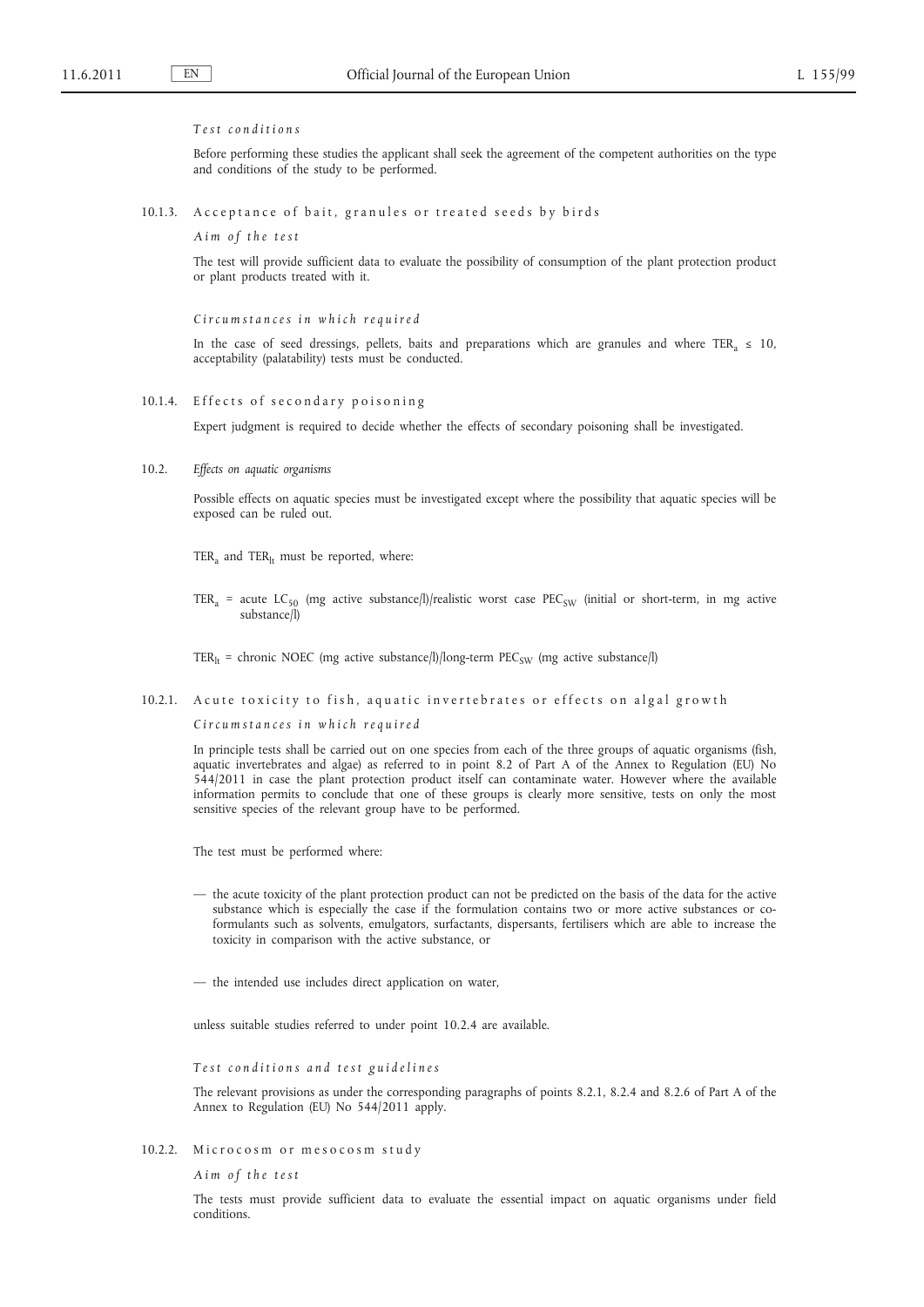### *C i r c u m s t a n c e s i n w h i c h r e q u i r e d*

Where TER<sub>a</sub> ≤ 100 or where TER<sub>lt</sub> ≤ 10, expert judgment must be used to decide whether a microcosm or mesocosm study is appropriate. This judgment will take into account the results of any additional data over and above those required by the provisions of points 8.2 and 10.2.1 of Part A of the Annex to Regulation (EU) No 544/2011.

*T e s t c o n d i t i o n s*

Before performing these studies the applicant shall seek the agreement of the competent authorities on the specific aims of the study to be performed and consequently on the type and conditions of the study to be performed.

The study shall include at least the highest likely exposure rate, whether from direct application, drift, drainage or run-off. The duration of the study must be sufficient to permit evaluation of all effects.

*T e s t g u i d e l i n e*

Appropriate guidelines are included in:

SETAC — Guidance document on testing procedures for pesticides in freshwater mesocosms/Workshop Huntingdon, 3 and 4 July 1991

or

Freshwater field tests for hazard assessment of chemicals — European Workshop on Freshwater Field Tests (EWOFFT).

10.2.3. Residue data in fish

*A i m o f t h e t e s t*

The test will provide sufficient data to evaluate the potential for occurrence of residues in fish.

*C i r c u m s t a n c e s i n w h i c h r e q u i r e d*

In general data are available from bioconcentration studies in fish.

Where bioconcentration has been observed in the study performed in accordance with point 8.2.3 of Part A of the Annex to Regulation (EU) No 544/2011, expert judgement is required to decide whether a long-term microcosm or mesocosm study has to be carried out in order to establish the maximum residues likely to be encountered.

*T e s t g u i d e l i n e*

SETAC — Guidance document on testing procedures for pesticides in freshwater mesocosms/Workshop Huntingdon, 3 and 4 July 1991.

10.2.4. Additional studies

The studies referred to in points 8.2.2 and 8.2.5 of Part A of the Annex to Regulation (EU) No 544/2011 may be required for particular plant protection products where it is not possible to extrapolate from data obtained in the corresponding studies on the active substance.

10.3. *Effects on terrestrial vertebrates other than birds*

Possible effects on wild vertebrate species must be investigated except where it can be justified that it is not likely that terrestrial vertebrates other than birds are exposed, directly or indirectly. TER<sub>a</sub>, TER<sub>st</sub> and TER<sub>It</sub> must be reported, where:

TER<sub>a</sub> = LD<sub>50</sub> (mg active substance/kg body weight)/ETE (mg active substance/kg body weight)

TER<sub>st</sub> = subchronic NOEL (mg active substance/kg food)/ETE (mg active substance/kg food)

 $TER<sub>lt</sub>$  = chronic NOEL (mg active substance/kg food)/ETE (mg active substance/kg food)

where ETE = estimated theoretical exposure.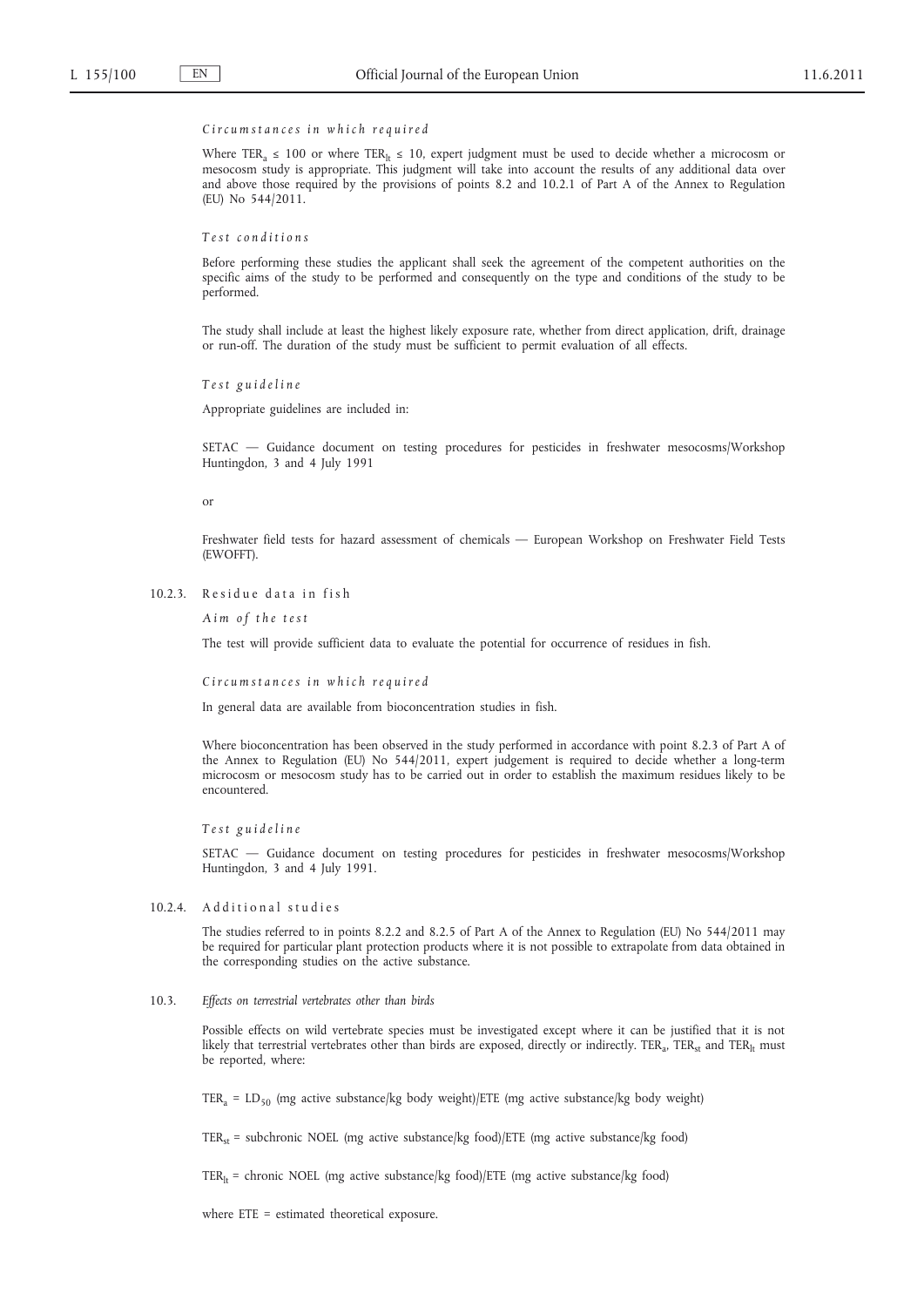In principle the evaluation sequence for the assessment of risks to such species is similar to that for birds. In practice it is not often necessary to perform further testing as the studies conducted in accordance with the requirements of Section 5 of the Annex to Regulation (EU) No 544/2011 and Section 7 of this Annex would provide the required information.

Aim of the test

The test will provide sufficient information to evaluate the nature and the extent of risks for terrestrial vertebrates other than birds in practical conditions of use.

Circumstances in which required

Where  $TER_a$  and  $TER_{st} > 100$  and where there is no evidence of risk from any further study no further testing is required. In the other cases, expert judgment is necessary to decide whether there is a need to carry out further studies. This expert judgment will take into account, where relevant, foraging behaviour, repellency, alternative food, actual residue content in the food, persistence of the compound in the vegetation, degradation of the formulated product or treated produce, the amount of predation of the food, acceptance of bait, granules or treated seed and the possibility for bioconcentration.

Where TER<sub>a</sub> and TER<sub>st</sub>  $\leq 10$  or TER<sub>It</sub>  $\leq 5$  cage or field trials or other appropriate studies must be reported.

Test conditions

Before performing these studies the applicant shall seek the agreement of the competent authorities on the type and conditions of the study to be performed and whether the effects of secondary poisoning shall be investigated.

10.4. *Effects on bees*

The possible effects on bees must be investigated except where the product is for exclusive use in situations where bees are not likely to be exposed such as:

- food storage in enclosed spaces,
- non-systemic seed dressings,
- non-systemic preparations for application to soil,
- non-systemic dipping treatments for transplanted crops and bulbs,
- wound sealing and healing treatments,
- rodenticidal baits,
- use in glasshouses without pollinators.

The hazard quotients for oral and contact exposure  $(Q_{HO}$  and  $Q_{HC}$ ), must be reported:

 $Q_{HO}$  = dose/oral LD<sub>50</sub> (μg active substance per bee)

 $Q_{HC}$  = dose/contact LD<sub>50</sub> (μg active substance per bee)

where:

dose = the maximum application rate, for which authorisation is sought, in g of active substance per hectare.

10.4.1. A cute or al and contact toxicity

*A i m o f t h e t e s t*

The test shall provide the  $LD_{50}$  values (by oral and contact exposure).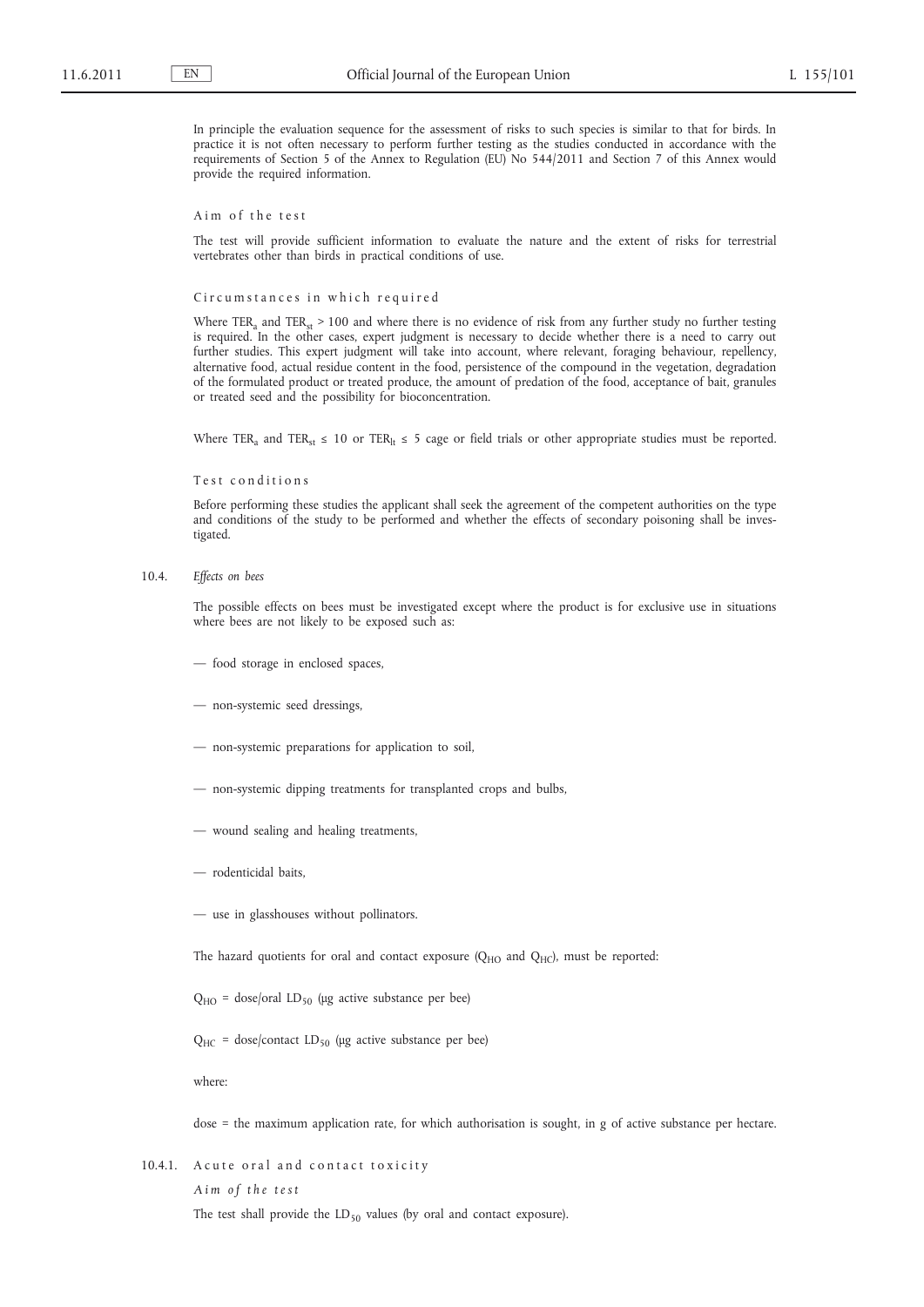## *C i r c u m s t a n c e s i n w h i c h r e q u i r e d*

Testing is required if:

- the product contains more than one active substance,
- the toxicity of a new formulation cannot be reliably predicted to be either the same or lower than a formulation tested in accordance with the provisions of point 8.3.1.1 of Part A of the Annex to Regulation (EU) No 544/2011 or of this point.

*T e s t g u i d e l i n e*

The test must be carried out in accordance with EPPO Guideline 170.

10.4.2. Residue test

### *A i m o f t h e t e s t*

The test shall provide sufficient information to evaluate possible risks to foraging bees from residual traces of plant protection products remaining on crops.

## *C i r c u m s t a n c e s i n w h i c h r e q u i r e d*

Where  $Q_{HC} \ge 50$ , expert judgment is required to decide whether the effect of residues must be determined unless there is evidence that there are no significant residual traces remaining on crops which could affect foraging bees or unless sufficient information is available from cage, tunnel or field tests.

#### *T e s t c o n d i t i o n s*

The median lethal time  $(LT_{50})$  (in hours) following 24-hour exposure to residues on leaves aged during 8 hours must be determined, and reported. Where  $LT_{50}$  is more than 8 hours, no further testing is required.

### 10.4.3. Cage tests

*A i m o f t h e t e s t*

The test shall provide sufficient information to evaluate possible risks from the plant protection product for bee survival and behaviour.

#### *C i r c u m s t a n c e s i n w h i c h r e q u i r e d*

Where Q<sub>HO</sub> and Q<sub>HC</sub> are < 50, further testing is not required except if significant effects are observed in the bee brood feeding test or if there are indications for indirect effects such as delayed action or modification of bee behaviour, in those cases cage and/or field tests shall be carried out.

Where  $Q_{HO}$  and  $Q_{HC}$  are > 50, cage and/or field testing is required.

Where field testing is conducted and reported in accordance with point 10.4.4, it is not necessary to conduct cage tests. However, cage tests where conducted, must be reported.

### *T e s t c o n d i t i o n s*

The test shall be carried out using healthy bees. If bees have been treated, e.g. with a varroacide, it is necessary to wait for 4 weeks before using the colony.

### *T e s t g u i d e l i n e*

The tests must be conducted in accordance with EPPO Guideline 170.

# $10.4.4.$  Field tests

*A i m o f t h e t e s t*

The test shall provide sufficient information to evaluate possible risks from the plant protection product on bee behaviour, colony survival and development.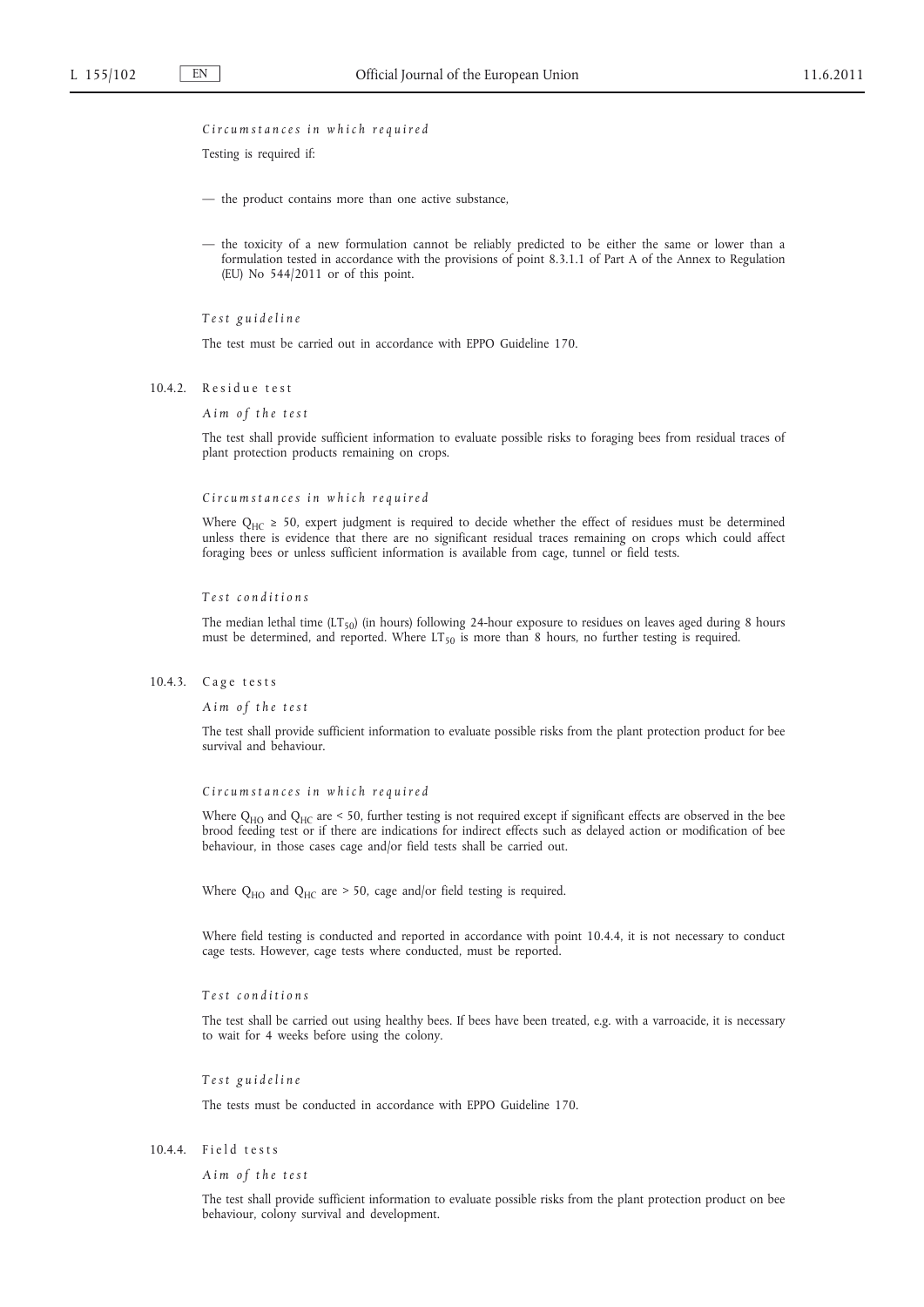### *C i r c u m s t a n c e s i n w h i c h r e q u i r e d*

Field tests must be conducted where on the basis of expert judgement, taking into account the proposed manner of use and the fate and behaviour of the active substance, significant effects are observed in cage testing.

*T e s t c o n d i t i o n s*

The test shall be carried out using healthy honeybee colonies of similar natural strength. If bees have been treated, e.g. with a varroacide, it is necessary to wait for 4 weeks before using the colony. The tests shall be conducted under conditions reasonably representative of the proposed use.

Special effects (larval toxicity, long residual effect, disorienting effects on bees) identified by the field tests may require further investigation using specific methods.

*T e s t g u i d e l i n e*

The tests must be conducted in accordance with EPPO Guideline 170.

10.4.5. Tunnel tests

*A i m o f t h e t e s t*

The test shall provide sufficient information to evaluate the impact on bees resulting from feeding on contaminated honey dew or flowers.

*C i r c u m s t a n c e s i n w h i c h r e q u i r e d*

Where it is not possible to investigate certain effects in cage or field trials, a tunnel test shall be carried out, e.g. in the case of plant protection products intended for control of aphids and other sucking insects.

*T e s t c o n d i t i o n s*

The test shall be carried out using healthy bees. If bees have been treated, e.g. with a varroacide, it is necessary to wait for 4 weeks before using the colony.

*T e s t g u i d e l i n e*

The test must be carried out in accordance with EPPO Guideline 170.

10.5. *Effects on arthropods other than bees*

The effects of plant protection products on non-target terrestrial arthropods (e.g. predators or parasitoids of harmful organisms) must be investigated. The information obtained for these species can also be used to indicate the potential for toxicity to non-target species inhabiting the same environment.

### 10.5.1. Laboratory, extended laboratory and semi-field tests

*A i m o f t h e t e s t*

The test shall provide sufficient information to evaluate the toxicity of the plant protection product for selected arthropod species that are relevant to the intended use of the product.

*C i r c u m s t a n c e s i n w h i c h r e q u i r e d*

Testing is not required where severe toxicity (> 99 % effect on the organisms compared to control) can be predicted from relevant available data or where the plant protection product is for exclusive use in situations where non-target arthropods are not exposed such as:

- food storage in enclosed spaces,
- wound sealing and healing treatments,
- rodenticidal baits.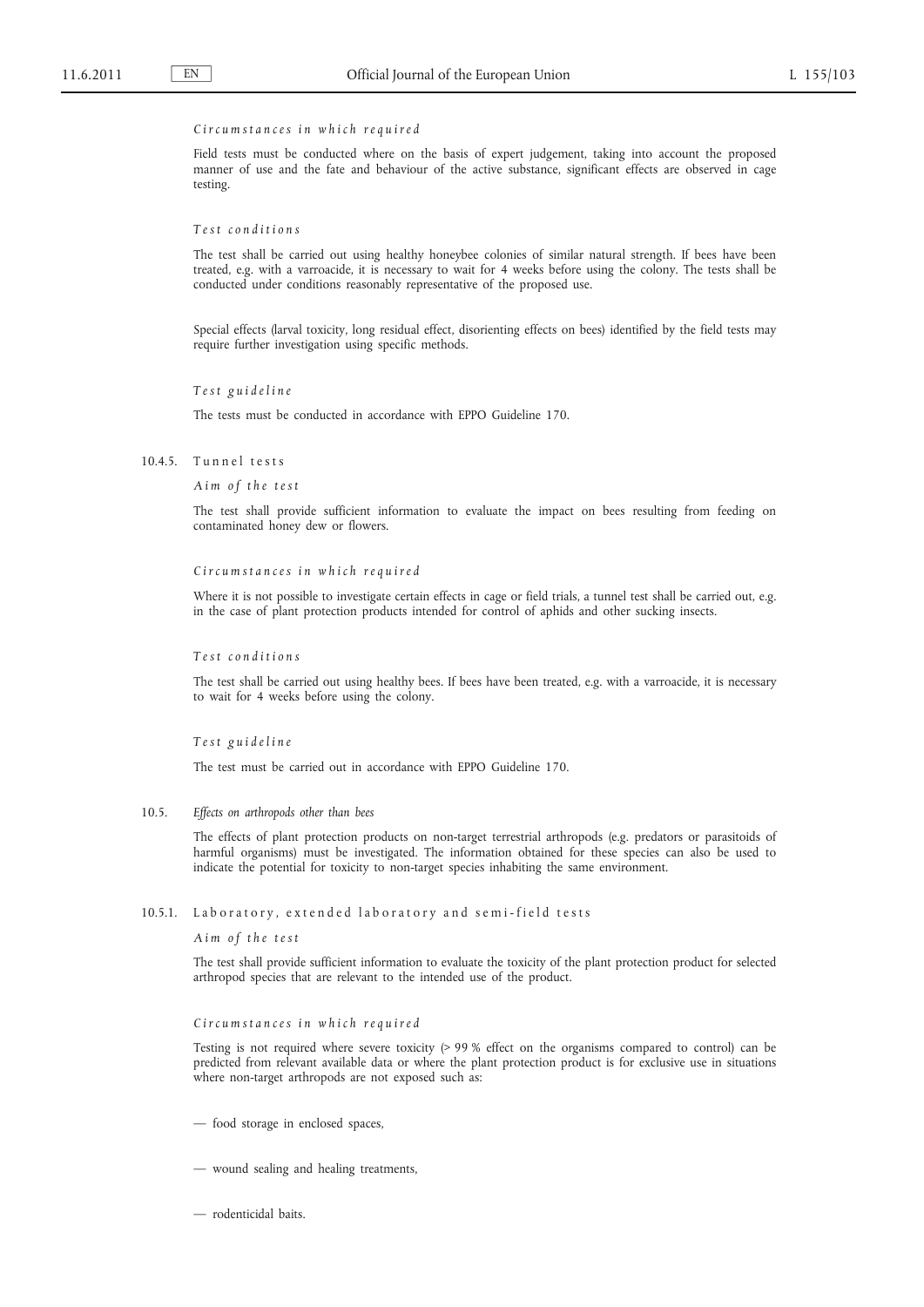Testing is required when significant effects on the organisms in comparison with the control are reported in the laboratory tests at the maximum recommended dose, conducted in accordance with the requirements of point 8.3.2 of Part A of the Annex to Regulation (EU) No 544/2011. Effects on a particular test species are considered to be significant when they exceed the threshold values as defined in the EPPO schemes for the environmental risk assessment unless species-specific threshold values are defined in the respective test guidelines.

Testing is also required if:

- the product contains more than one active substance,
- the toxicity of a new formulation cannot be reliably predicted to be either the same or lower than a formulation tested in accordance with the provisions of point 8.3.2 of Part A of the Annex to Regulation (EU) No 544/2011 or of this point,
- on the basis of the proposed manner of use or on the basis of the fate and behaviour continued or repeated exposure can be anticipated,
- there is a significant change in the proposed use, e.g. from arable crops to orchards, and species relevant to the new use have not previously been tested,
- there is an increase in the recommended application rate, above that previously tested under the Annex to Regulation (EU) No 544/2011.

### *T e s t c o n d i t i o n s*

Where significant effects were observed in the studies performed in accordance with the requirements of point 8.3.2 of Part A of the Annex to Regulation (EU) No 544/2011 or in the case of change of use such as arable crops to orchards, the toxicity of two additional relevant species must be investigated and reported. These must be different to the relevant species already tested under point 8.3.2 of Part A of the Annex to Regulation (EU) No 544/2011.

For a new mixture or formulation, the toxicity shall initially be assessed using the two most sensitive species as identified in studies already performed for which the threshold values were exceeded but effects still remain below 99 %. This will enable a comparison to be made; if it is significantly more toxic two species relevant to its proposed use must be tested.

Testing must be conducted at a rate equivalent to the maximum rate of application for which authorisation is sought. A sequential testing approach shall be adopted, i.e. laboratory, and if necessary extended laboratory and/or semi-field.

Where there will be more than one application per season, the product shall be applied at twice the recommended application rate unless this information is already available from studies performed in accordance with point 8.3.2 of Part A of the Annex to Regulation (EU) No 544/2011.

Where on the basis of the proposed manner of use or on the basis of the fate and behaviour continued or repeated exposure can be anticipated (such as the product is to be applied more than three times per season with a re-application of 14 days or less), expert judgment is required to examine whether further testing is required, beyond initial laboratory testing, which will reflect the proposed use pattern. These tests may be performed in the laboratory or under semi-field conditions. When the test is done in the laboratory a realistic substrate such as plant material or a natural soil shall be used. However it may be more appropriate to carry out field tests.

### *T e s t g u i d e l i n e*

Where relevant testing shall be done in accordance with appropriate guidelines which satisfy at least the requirements for testing as included in SETAC — Guidance document on regulatory testing procedures for pesticides with non-target arthropods.

# $10.5.2.$  Field tests

*A i m o f t h e t e s t*

The tests shall provide sufficient information to evaluate the risk of the plant protection product for arthropods under field conditions.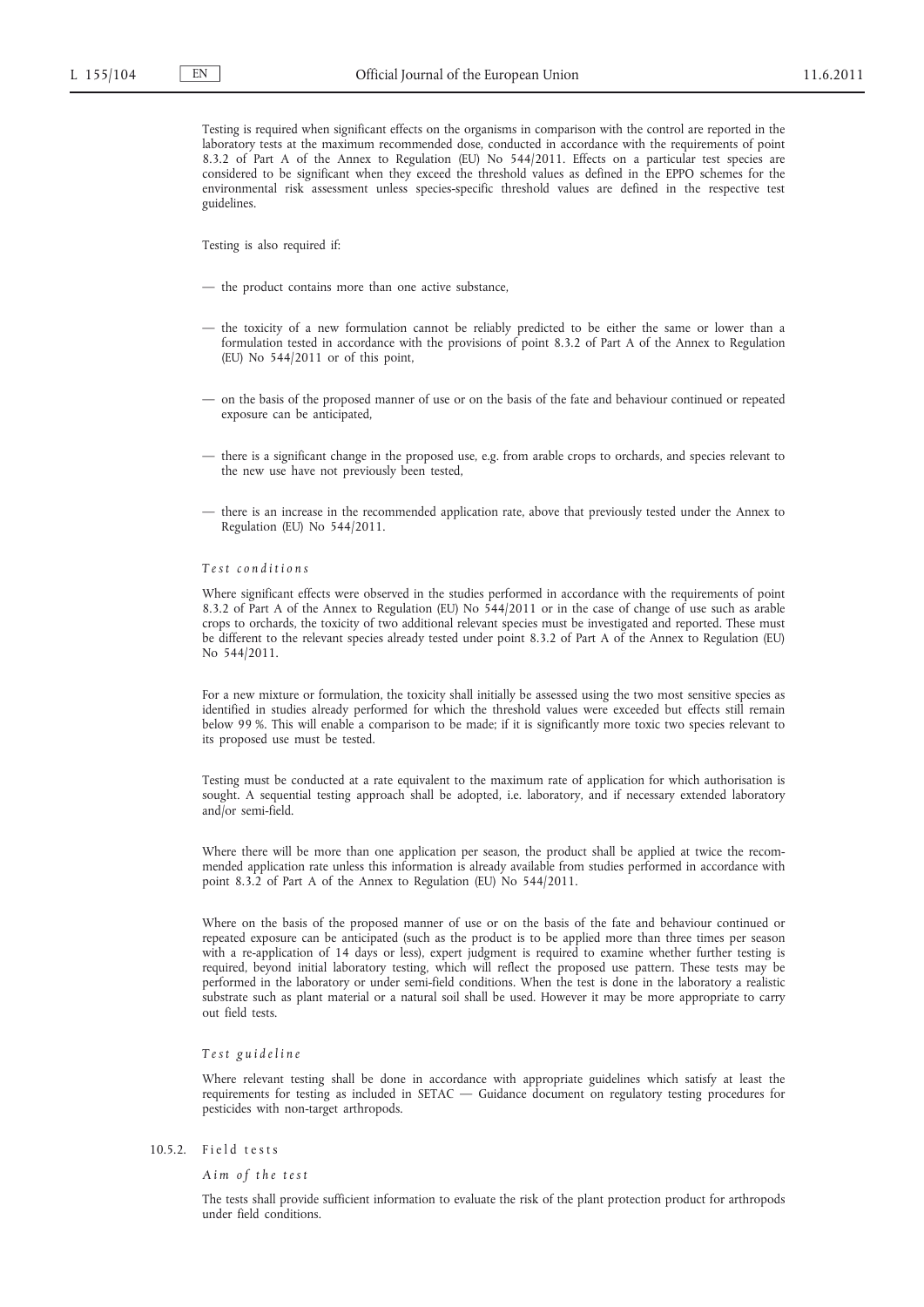### *C i r c u m s t a n c e s i n w h i c h r e q u i r e d*

Where significant effects are seen following laboratory and semi-field exposure, or where on the basis of the proposed manner of use or on the basis of the fate and behaviour continued or repeated exposure can be anticipated expert judgment is required to examine whether more extensive testing is necessary to permit an accurate risk assessment.

*T e s t c o n d i t i o n s*

The tests must be conducted under representative agricultural conditions and in accordance with the proposed recommendations for use, resulting in a realistic worst case study.

A toxic standard shall be included in all tests.

*T e s t g u i d e l i n e*

Where relevant testing shall be done in accordance with appropriate guidelines which satisfy at least the requirements for testing as included in SETAC — Guidance document on regulatory testing procedures for pesticides with non-target arthropods.

10.6. *Effects on earthworms and other soil non-target macro-organisms, believed to be at risk*

10.6.1. Effects on earthworms

The possible impact on earthworms must be reported except where it can be justified that it is not likely that earthworms are exposed, directly or indirectly.

TER<sub>a</sub> and TER<sub>lt</sub> must be reported where:

TER<sub>a</sub> = LC<sub>50</sub> (mg active substance/kg)/realistic worst case PEC<sub>s</sub> (initial or short-term, in mg active substance/kg)

TER<sub>lt</sub> = NOEC (mg active substance/kg)/long-term PEC<sub>S</sub> (mg active substance/kg).

## 10.6.1.1. A cute toxicity tests

Aim of the test

The test shall provide the  $LC_{50}$ , where possible the highest concentration causing no mortality and the lowest concentration causing 100 % mortality and must include observed morphological and behavioural effects.

Circumstances in which required

These studies are only required where:

- the product contains more than one active substance,
- the toxicity of a new formulation cannot be reliably predicted from the formulation tested in accordance with the provisions of point 8.4 of Part A of the Annex to Regulation (EU) No 544/2011 or of this point.

Test guideline

The tests must be conducted in accordance to OECD Method 207.

# 10.6.1.2. Tests for sublethal effects

Aim of the test

The test shall provide the NOEC and the effects on growth, reproduction and behaviour.

Circumstances in which required

These studies are only required where:

— the product contains more than one active substance,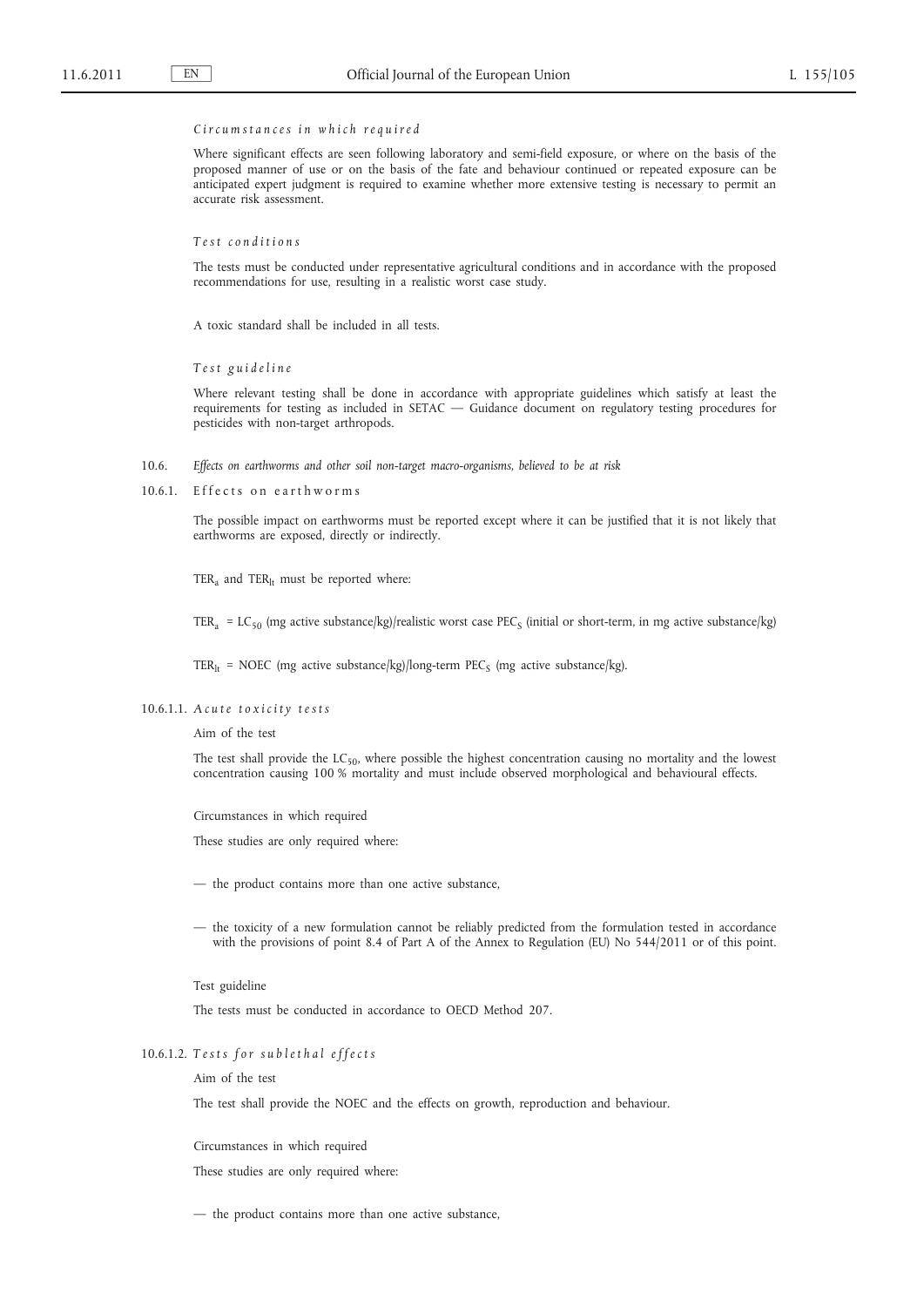— the toxicity of a new formulation cannot be reliably predicted from the formulation tested in accordance with the provisions of point 8.4 of Part A the Annex to Regulation (EU) No 544/2011 or of this point,

— there is an increase in the recommended application rate, above that previously tested.

Test conditions

The same provisions as under the corresponding paragraphs of point 8.4.2 of Part A of the Annex to Regulation (EU) No 544/2011 apply.

10.6.1.3. *F i e l d s t u d i e s*

Aim of the test

The test shall provide sufficient data to evaluate the effects on earthworms in field conditions.

Circumstances in which required

Where TER<sub>It</sub> < 5 a field study to determine effects under practical field conditions must be conducted and reported.

Expert judgment is required to decide whether residue contents of earthworms shall be investigated.

Test conditions

Fields selected shall have a reasonable earthworm population.

The test must be carried out at the maximum proposed application rate. A toxic reference product must be included in the test.

#### 10.6.2. Effects on other soil non-target macro-organisms

*A i m o f t h e t e s t*

The test shall provide sufficient data to evaluate the impact of the plant protection product on macro-organisms that contribute to the breakdown of dead plant and animal organic matter.

*C i r c u m s t a n c e s i n w h i c h r e q u i r e d*

Testing is not required where in accordance with point 9.1 of this Annex, it is evident that  $DT_{90}$  values are less than 100 days, or the nature and manner of use of the plant protection product are such that exposure does not occur or when data from studies on the active substance performed in accordance with the provisions of points 8.3.2, 8.4 and 8.5 of Part A of the Annex to Regulation (EU) No 544/2011, indicate that there is no risk for soil macrofauna, earthworms or soil microflora.

Impact on organic matter breakdown must be investigated and reported, where the  $DT_{90f}$  values determined in field dissipation studies (point 9.1) are > 365 days.

## 10.7. *Effects on soil non-target micro-organisms*

10.7.1. Laboratory testing

*A i m o f t h e t e s t*

The test shall provide sufficient data to evaluate the impact of the plant protection product on soil microbial activity in terms of nitrogen transformation and carbon mineralisation.

*C i r c u m s t a n c e s i n w h i c h r e q u i r e d*

Where the  $DT_{90f}$  values determined in field dissipation studies (point 9.1) are > 100 days, impact on soil nontarget micro-organisms must be investigated through laboratory testing. Testing is, however, not required if in the studies performed in accordance with the provisions of point 8.5 of Part A of the Annex to Regulation (EU) No 544/2011, deviations from control values in terms of metabolic activity of the microbial biomass after 100 days is < 25 %, and such data are relevant to the uses, nature, and properties of the particular preparation to be authorised.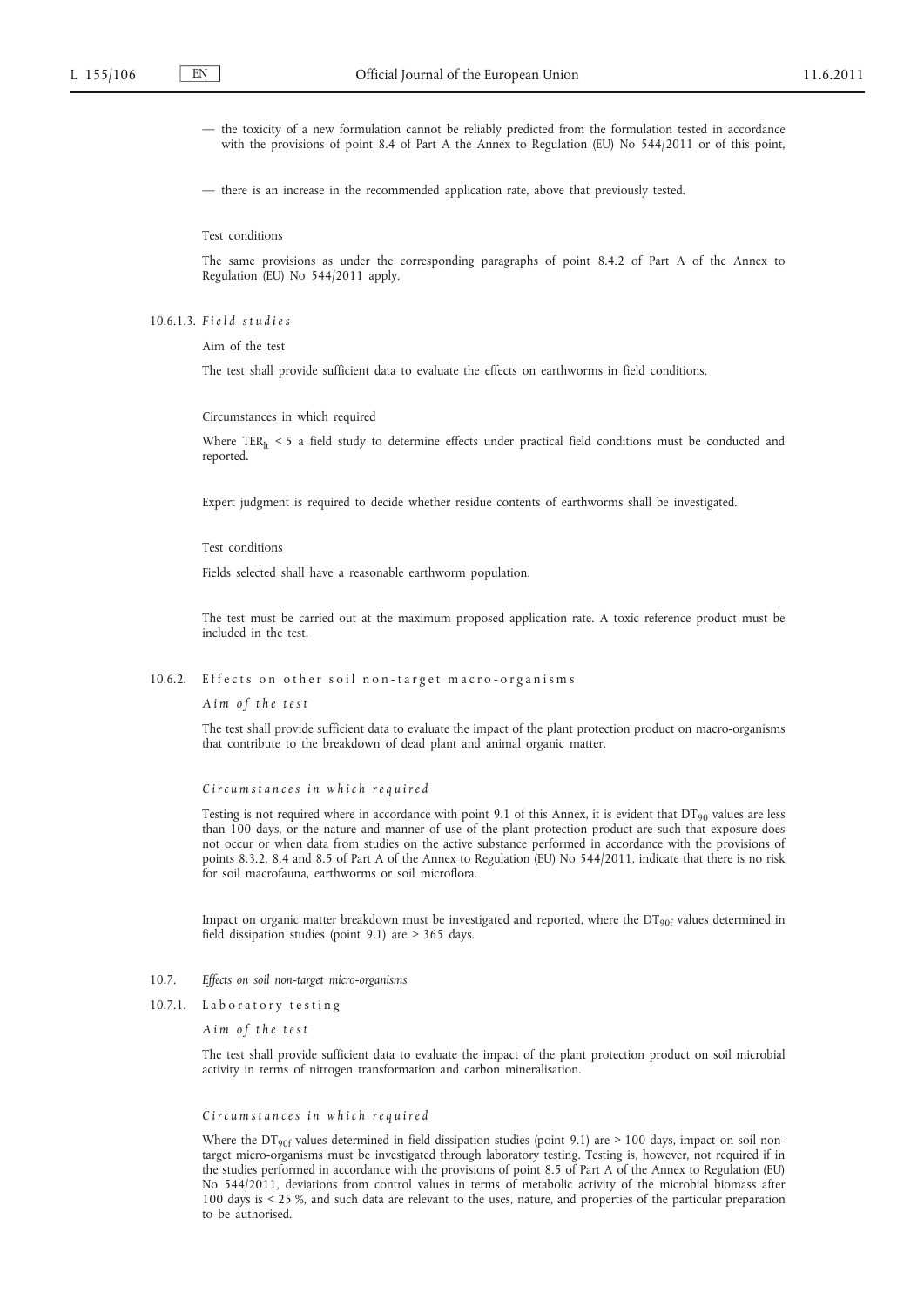# *T e s t g u i d e l i n e*

SETAC — Procedures for assessing the environmental fate and ecotoxicity of pesticides.

### 10.7.2. Additional testing

*A i m o f t h e t e s t*

The test shall provide sufficient data to evaluate the impact of the plant protection product under field conditions on microbial activity.

### *C i r c u m s t a n c e s i n w h i c h r e q u i r e d*

Where at the end of 100 days, measured activity deviates by more than 25 % from the control, in the laboratory testing further testing in the laboratory, under glass and/or in the field may be necessary.

### 10.8. *Available data from biological primary screening in summary form*

A summary of available data from preliminary tests used to assess the biological activity and dose range finding whether positive or negative, which provides information with respect to possible impact on non-target species, both flora and fauna, must be provided, together with a critical assessment as to its relevance to potential impact on non-target species.

#### 11. **Summary and evaluation of Sections 9 and 10**

A summary and evaluation of all data presented in Sections 9 and 10 shall be carried out in accordance with the guidance given by the competent authorities of the Member States concerning the format of such summaries and evaluations. It shall include a detailed and critical assessment of those data in the context of relevant evaluative and decision making criteria and guidelines, with particular reference to the risks for the environment and non-target species that may or do arise, and the extent, quality and reliability of the data base. In particular the following issues shall be addressed:

- predicting distribution and fate in the environment, and the time courses involved,
- identifying non-target species and populations at risk, and predicting the extent of potential exposure,
- evaluation as to the short- and long-term risks for non-target species populations, communities, and processes — as appropriate,
- evaluation as to the risk of fish kills, and fatalities in large vertebrates, or terrestrial predators, regardless of effects at population or community level, and
- identification of precautions necessary to avoid or minimise contamination of the environment, and for the protection of non-target species.

### 12. **Further information**

- 12.1. *Information on authorisations in other countries*
- 12.2. *Information on established maximum residue levels (MRL) in other countries*
- 12.3. *Proposals including justification for the classification and labelling proposed in accordance with Regulation (EC) No 1272/2008 and Directive 1999/45/EC*
	- hazard symbol(s) or hazard pictograms,
	- indications of danger or signal words,
	- risk phrases or hazard statements,
	- safety phrases or precautionary statements.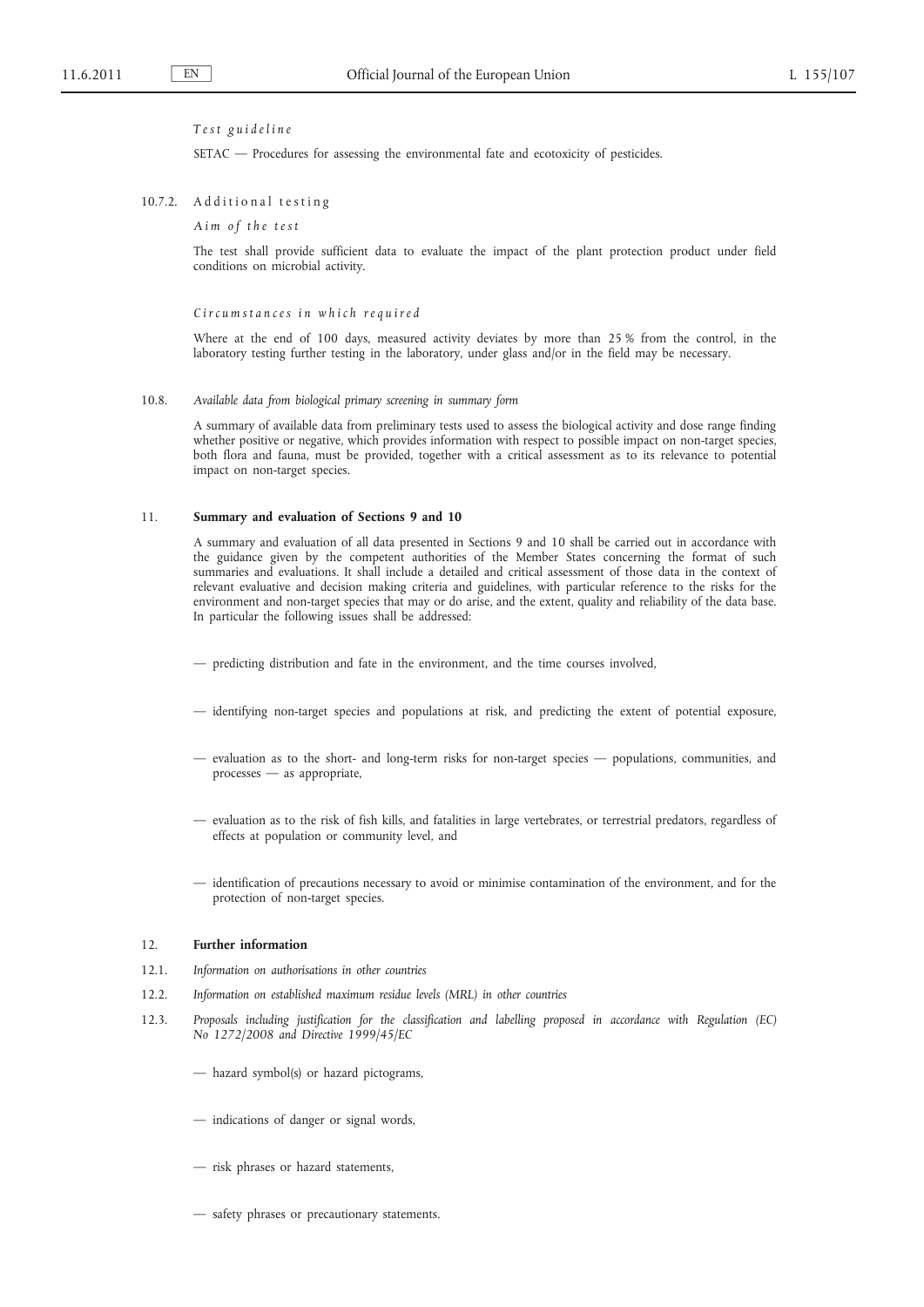- 12.4. *Proposals for risk and safety in accordance with the requirements of Article 65 of Regulation (EC) No 1107/2009 and of Commission Regulation (EU) No 547/2011 (1) and proposed label.*
- 12.5. *Specimens of proposed packaging*

### PART B

### **PREPARATIONS OF MICRO-ORGANISMS INCLUDING VIRUSES**

### **Introduction**

(i) This Part provides data requirements for the authorisation of a plant protection product based on preparations of micro-organisms including viruses.

The term 'micro-organism' as defined in the introduction to Part B of the Annex to Regulation (EU) No 544/2011, also applies to the Part B of this Annex.

- (ii) Where relevant, data shall be analysed using appropriate statistical methods. Full details of the statistical analysis shall be reported (e.g. all point estimates shall be given with confidence intervals, exact p-values should be given rather than stating significant/non significant).
- (iii) Pending the acceptance of specific guidelines at international level, the information required shall be generated using test guidelines accepted by the competent authority (e.g. USEPA guideline (2)); where appropriate test guidelines as described in Part A of the Annex to Regulation (EU) No 544/2011, shall be adapted in such a way that they are appropriate for micro-organisms. Testing shall include viable and, if appropriate, non-viable micro-organisms, and a blank control.
- (iv) Whenever a study implies the use of different doses, the relationship between dose and adverse effect must be reported.
- (v) Where testing is done, a detailed description (specification) of the material used and its impurities, in accordance with the provisions of point 1.4, must be provided.
- (vi) In cases where a new preparation is to be dealt with, extrapolation from Part B of the Annex to Regulation (EU) No 544/2011, could be acceptable, provided that all the possible effects of the co-formulants and other components, especially on pathogenicity and infectiveness, are also evaluated.

### 1. **Identity of the plant protection product**

The information provided, taken together with that provided for the micro-organism(s), must be sufficient to precisely identify and define preparations. The information and data referred to, unless otherwise specified, are required for all plant protection products. This is with the view to identify if any factor could alter the properties of the micro-organism as a plant protection product in comparison to the micro-organism as such, which is treated in Part B of the Annex to Regulation (EU) No  $544/2011$ .

1.1. *Applicant*

The name and address of the applicant must be provided as must the name, position, telephone and fax number of the appropriate person to contact.

Where, in addition, the applicant has an office, agent or representative in the Member State in which the authorisation is being sought, the name and address of the local office, agent or representative shall be provided, as shall the name, position, telephone and fax number of the appropriate person to contact.

1.2. *Manufacturer of the preparation and the micro-organism(s)*

The name and address of the manufacturer of the preparation and of each micro-organism in the preparation must be provided as must the name and address of each manufacturing plant in which the preparation and microorganism are manufactured.

A contact point (preferable a central contact point, to include name, telephone and fax numbers) must be provided for each manufacturer.

<sup>(</sup> 1) See page 176 of this Official Journal.

<sup>(</sup> 2) *USEPA Microbial Pesticide Test Guidelines, OPPTS Series 885, February 1996* ([http://www.epa.gov/oppbppd1/biopesticides/guidelines/](http://www.epa.gov/oppbppd1/biopesticides/guidelines/series885.htm) [series885.htm\)](http://www.epa.gov/oppbppd1/biopesticides/guidelines/series885.htm).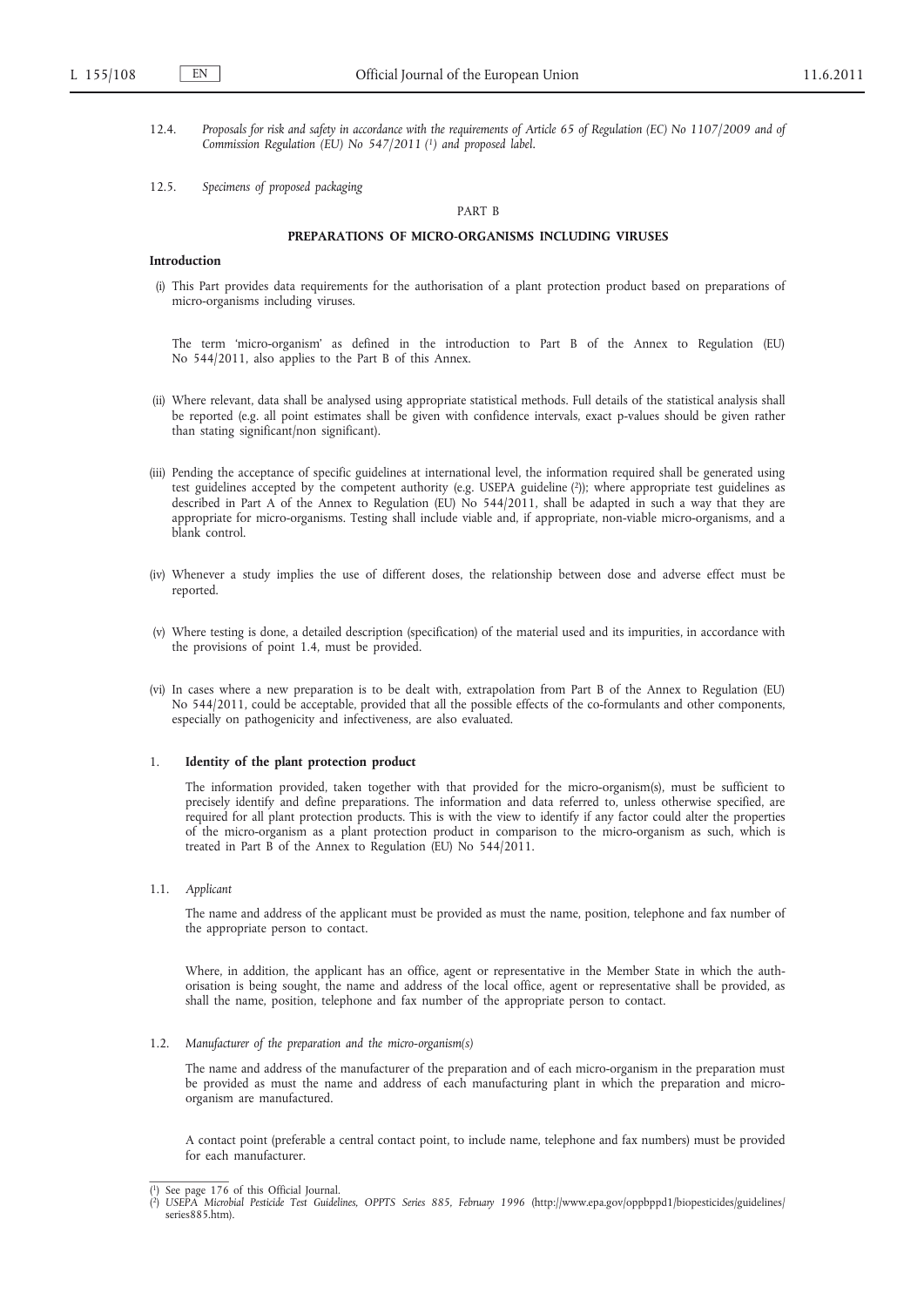If the micro-organism originates from a producer from which data in accordance with Part B of the Annex to Regulation (EU) No 544/2011 had not been submitted previously, detailed information on the name and species description, as required in point 1.3 of Part B of the Annex to Regulation (EU) No 544/2011 and on impurities, as required in point 1.4 of Part B of the Annex to Regulation (EU) No 544/2011 have to be provided.

1.3. *Trade name or proposed trade name, and manufacturer's development code number of the preparation if appropriate*

All former and current trade names and proposed trade names and development code numbers of the preparation referred to in the dossier as well as the current names and numbers must be provided. Full detail of any differences must be provided. (The proposed trade name must not give rise to confusion with the trade name of already authorised plant protection products.)

- 1.4. *Detailed quantitative and qualitative information on the composition of the preparation*
	- (i) Each micro-organism that is subject to the application shall be identified and named at the species level. The micro-organism shall be deposited at a recognised culture collection and given an accession number. The scientific name must be stated, as well as the group assignment (bacteria, virus, etc.) and any other denomination relevant to the micro-organism (e.g. strain, serotype). In addition, the development phase of the microorganism (e.g. spores, mycelium) in the marketed product shall be stated.
	- (ii) For preparations the following information must be reported:
		- the content of the micro-organism(s) in the plant protection product and the content of the microorganism in the material used for manufacturing of plant protection products. These must include the maximum, minimum and nominal content of the viable and non-viable material,
		- the content of co-formulants,
		- the content of other components (such as by-products, condensates, culture medium, etc.) and contaminating micro-organisms, derived from production process.

The contents shall be expressed in terms as provided for in Directive 1999/45/EC for chemicals and appropriate terms for micro-organisms (number of active units per volume or weight or any other manner that is relevant to the micro-organism).

- (iii) Co-formulants must where possible, be identified either by their International Chemical Identification as given in Annex VI to Regulation (EC) No 1272/2008, or, if not included in that Regulation, in accordance with both IUPAC and CA nomenclature. Their structure or structural formula must be provided. For each component of the co-formulants the relevant EC (Einecs or ELINCS) number and CAS number where they exist, must be provided. Where the information provided does not fully identify a co-formulant, an appropriate specification must be provided. The trade name of co-formulants, where they exist, must also be provided.
- (iv) For co-formulants the function must be given:
	- adhesive (sticker),
	- antifoaming agent,
	- antifreeze,
	- $=$  hinder
	- buffer,
	- carrier,
	- deodorant,
	- dispersing agent,

— dye,

- emetic,
- emulsifier,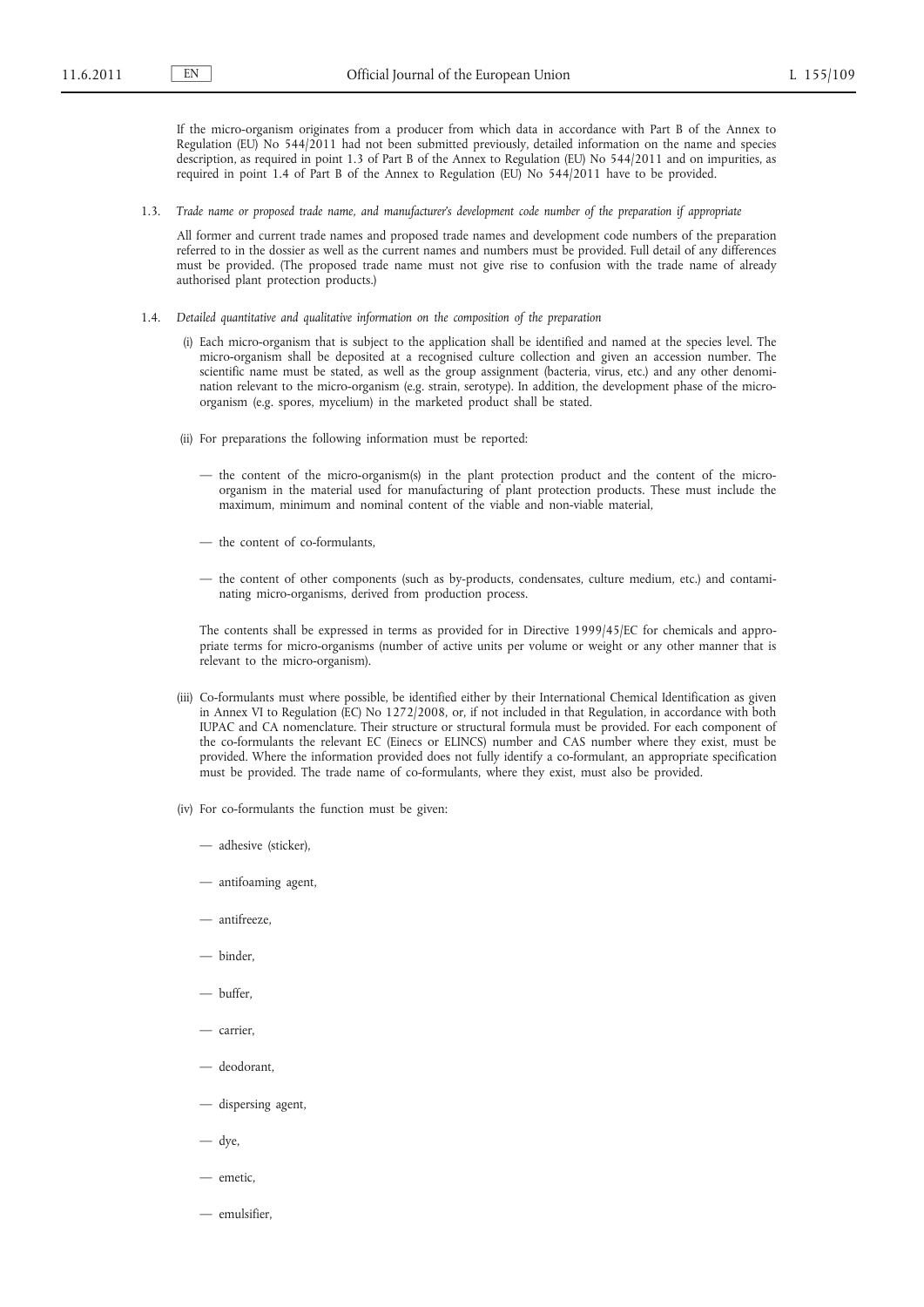- fertiliser,
- odorant,
- perfume,
- preservative,
- propellant,
- repellent,
- safener,
- solvent,
- stabiliser,
- synergist,
- thickener,
- wetting agent,
- miscellaneous (specify).
- (v) Identification of contaminating micro-organisms and other components derived from production process.

Contaminating micro-organisms must be identified as outlined in point 1.3 of Part B of the Annex to Regulation (EU) No 544/2011.

Chemicals (inert components, by-products, etc.) must be identified as outlined in point 1.10 of Part A of the Annex to Regulation (EU) No 544/2011.

Where the information provided does not fully identify a component, such as condensate, culture medium, etc. detailed information on the composition must be provided for each such component.

1.5. *Physical state and nature of the preparation*

The type and code of preparation must be designated in accordance with the 'Catalogue of pesticide formulation types and international coding system (GIFAP Technical Monograph No 2, 1989)'.

Where a particular preparation is not defined precisely in that catalogue, a full description of the physical nature and state of the preparation must be provided, together with a proposal for a suitable description of the type of preparation and a proposal for its definition.

#### 1.6. *Function*

The biological function must be specified from among the following:

- control of bacteria,
- control of fungi,
- control of insects,
- control of mites,
- control of molluscs,
- control of nematodes,
- control of weeds,
- other (must be specified).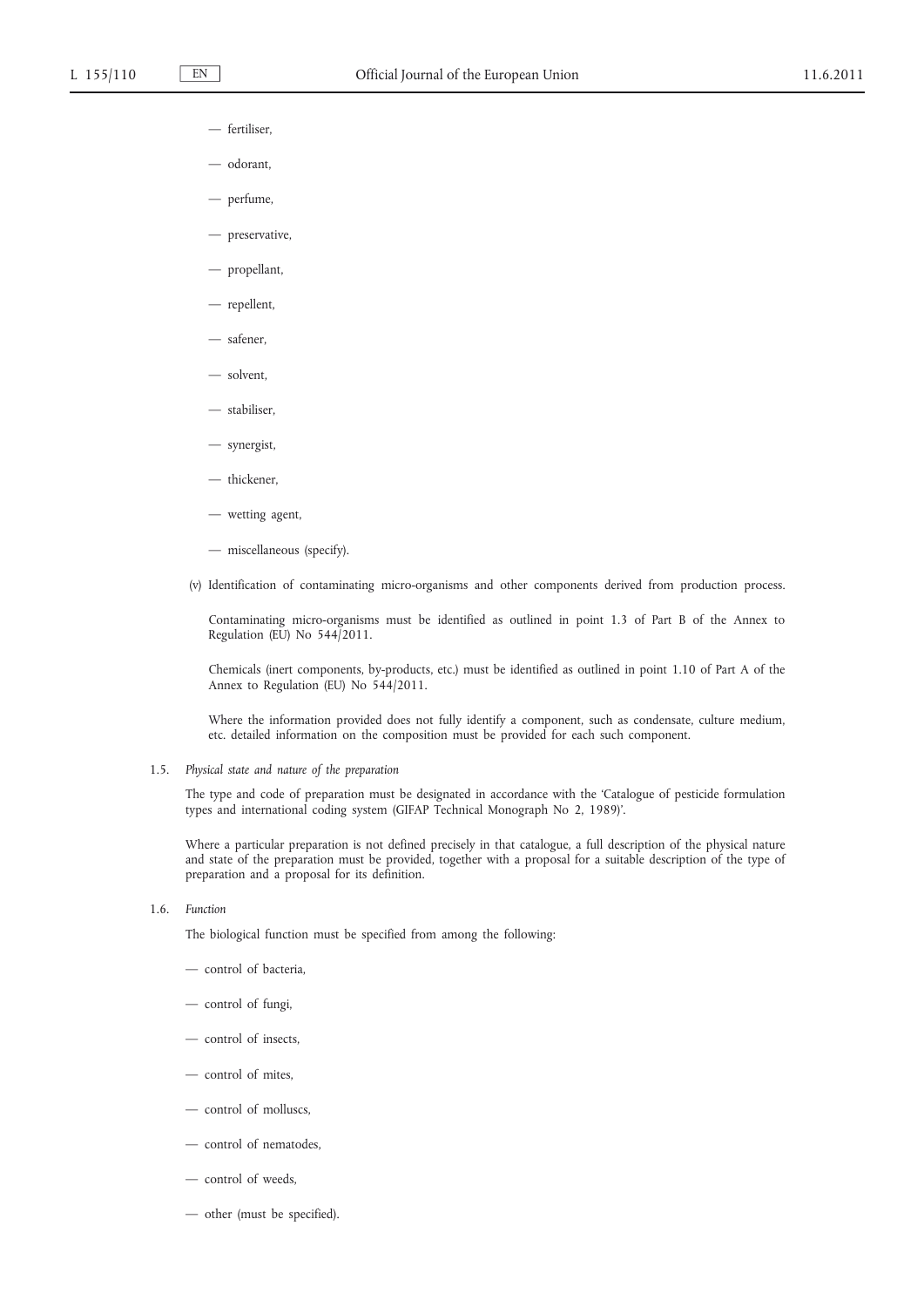#### 2. **Physical, chemical and technical properties of the plant protection product**

The extent to which plant protection products for which authorisation is sought comply with relevant FAO specifications, as agreed by the Group of Experts on Pesticide Specification of the FAO Panel of Experts on Pesticide Specifications, Registration Requirements and Application Standards, must be stated. Divergences from FAO specifications must be described in detail, and justified.

2.1. *Appearance (colour and odour)*

A description of both the colour and odour, if any, and the physical state of the preparation, must be provided.

- 2.2. *Storage stability and shelf-life*
- 2.2.1. Effects of light, temperature and humidity on technical characteristics of the plant protection product
	- (i) The physical and biological stability of the preparation at the recommended storage temperature including information on the growth of contaminating micro-organisms must be determined and reported. The conditions under which the test has been performed must be justified.
	- (ii) Additionally in the case of liquid preparations, the effect of low temperatures on physical stability, must be determined and reported in accordance with CIPAC Methods MT 39, MT 48, MT 51 or MT 54 as appropriate.
	- (iii) The shelf life of the preparation at the recommended storage temperature must be reported. Where shelf life is less than 2 years, the shelf life in months, with appropriate temperature specifications, must be reported. Useful information is given in GIFAP Monograph No 17.

## 2.2.2. Other factors affecting stability

Effect of exposure to air, packaging, etc. on the product stability must be explored.

2.3. *Explosivity and oxidising properties*

Explosivity and oxidising properties will be determined as defined in point 2.2 of Part A of this Annex, unless it can be justified that it is technically or scientifically not necessary to perform such studies.

2.4. *Flash point and other indications of flammability or spontaneous ignition*

Flash point and flammability must be determined, as defined in point 2.3 of Part A of this Annex, unless it can be justified that it is technically or scientifically not necessary to perform such studies.

2.5. *Acidity, alkalinity and if necessary pH value*

Acidity, alkalinity and pH will be determined as defined in point 2.4 of Part A of this Annex, unless it can be justified that it is technically or scientifically not necessary to perform such studies.

2.6. *Viscosity and surface tension*

Viscosity and surface tension will be determined as defined in point 2.5 of Part A of this Annex, unless it can be justified that it is technically or scientifically not necessary to perform such studies.

2.7. *Technical characteristics of the plant protection product*

The technical characteristics of the preparation must be determined to permit a decision to be made as to its acceptability. If tests have to be performed, they must be done at temperatures compatible with survival of the micro-organism.

2.7.1. Wettability

The wettability of solid preparations which are diluted for use (e.g. wettable powders and water dispersible granules), must be determined and reported in accordance with CIPAC Method MT 53.3.

2.7.2. Persistent foaming

The persistence of foaming of preparations to be diluted with water, must be determined and reported in accordance with CIPAC Method MT 47.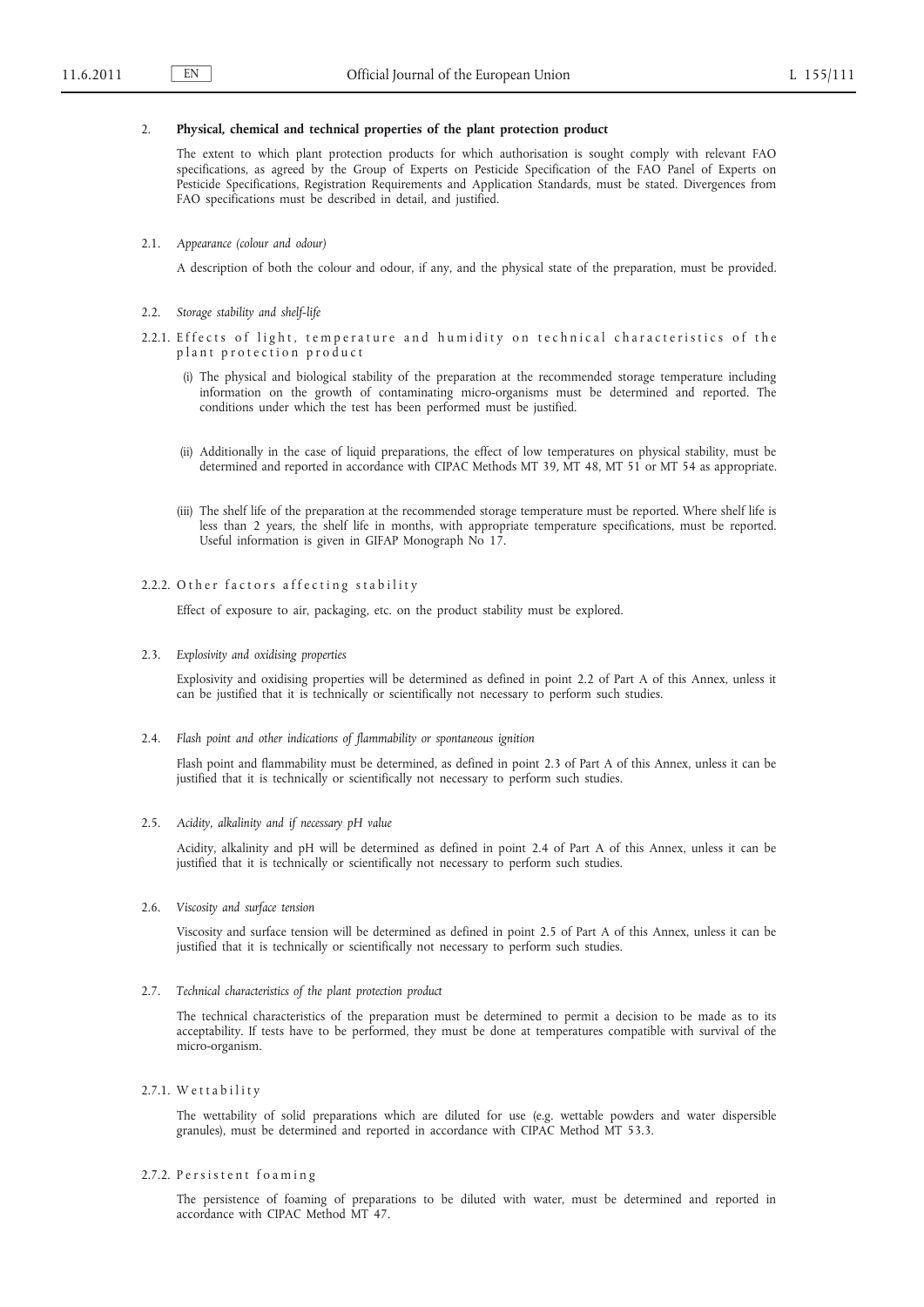# 2.7.3. Suspensibility and suspension stability

- The suspensibility of water dispersible products (e.g. wettable powders, water dispersible granules, suspension concentrates) must be determined and reported in accordance with CIPAC Method MT 15, MT 161 or MT 168 as appropriate.
- The spontaneity of dispersion of water dispersible products (e.g. suspension concentrates and water dispersible granules) must be determined and reported in accordance with CIPAC Method MT 160 or MT 174 as appropriate.
- 2.7.4. Dry sieve test and wet sieve test

In order to ensure that dustable powders have a suitable particle size distribution for ease of application, a dry sieve test must be conducted and reported in accordance with CIPAC Method MT 59.1.

In the case of water dispersible products, a wet sieve test must be conducted and reported in accordance with CIPAC Method MT 59.3 or MT 167 as appropriate.

- 2.7.5. Particle size distribution (dustable and wettable powders, granules), content of dust/fines (granules), attrition and friability (granules)
	- (i) The size distribution of particles in the case of powders, must be determined and reported in accordance with OECD Method 110.

The nominal size range of granules for direct application must be determined and reported in accordance with CIPAC MT 58.3, for water dispersible granules in accordance with CIPAC MT 170.

- (ii) The dust content of granular preparations, must be determined and reported in accordance with CIPAC Method MT 171. If relevant for operator exposure the particle size of dust must be determined and reported in accordance with OECD Method 110.
- (iii) The friability and attrition characteristics of granules, must be determined and reported once internationally agreed methods are available. Where already data are available they must be reported together with the method used.

2.7.6. Emulsifiability, re-emulsifiability, emulsion stability

- (i) The emulsifiability, emulsion stability and re-emulsifiability of preparations which form emulsions, must be determined and reported in accordance with CIPAC Method MT 36 or MT 173 as appropriate.
- (ii) The stability of dilute emulsions and of preparations which are emulsions, must be determined and reported in accordance with CIPAC Method MT 20 or MT 173.
- 2.7.7. Flowability, pourability (rinsability) and dustability
	- (i) The flowability of granular preparations must be determined and reported in accordance with CIPAC Method MT 172.
	- (ii) The pourability (including rinsed residue) of suspensions (e.g. suspension concentrates, suspo-emulsions), must be determined and reported in accordance with CIPAC Method MT 148.
	- (iii) The dustability of dustable powders must be determined and reported in accordance with CIPAC Method MT 34 or another suitable method.
- 2.8. *Physical, chemical and biological compatibility with other products including plant protection products with which its use is to be authorised*
- 2.8.1. Physical compatibility

The physical compatibility of recommended tank mixes must be determined and reported.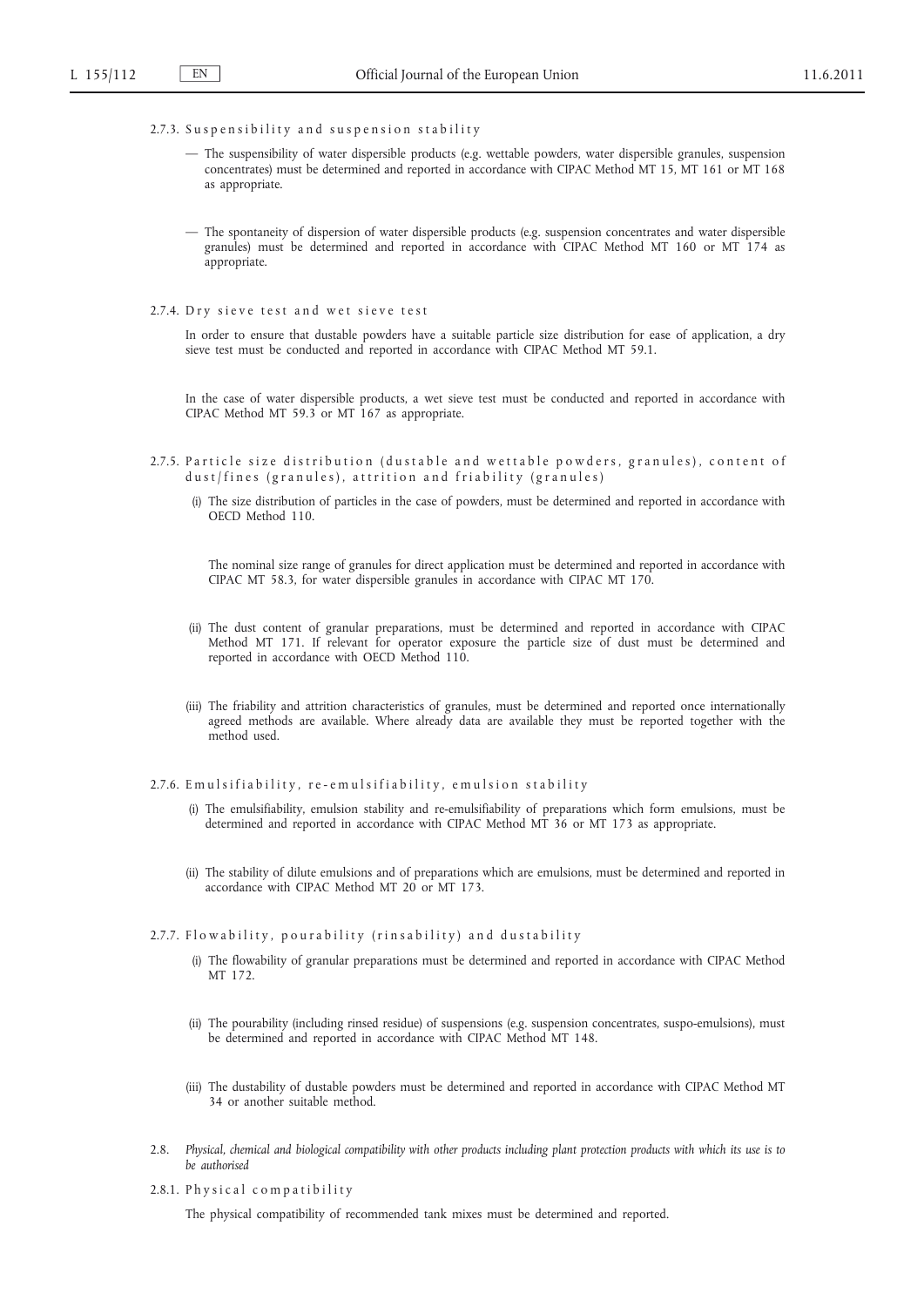#### 2.8.2. Chemical compatibility

The chemical compatibility of recommended tank mixes must be determined and reported except where examination of the individual properties of the preparations would establish beyond reasonable doubt that there is no possibility of reaction taking place. In such cases it is sufficient to provide that information as justification for not practically determining the chemical compatibility.

2.8.3. Biological compatibility

The biological compatibility of tank mixes must be determined and reported. Effects (e.g. antagonism, fungicidal effects) on the activity of the micro-organism after mixing with other micro-organisms or chemicals must be described. The possible interaction of the plant protection product with other chemical products to be applied on the crops under the expected condition of use of the preparation shall be investigated, based on the efficacy data. Intervals between application of the biological pesticide and chemical pesticides shall be specified, if appropriate, in order to avoid loss of efficacy.

2.9. *Adherence and distribution to seeds*

In the case of preparations for seed treatment, both distribution and adhesion must be investigated and reported; in the case of distribution in accordance with CIPAC Method MT 175.

2.10. *Summary and evaluation of data presented under points 2.1 to 2.9*

#### 3. **Data on application**

3.1. *Field of use envisaged*

The field(s) of use, existing and proposed, for preparations containing the micro-organism must be specified from among the following:

- field use, such as agriculture, horticulture, forestry and viticulture,
- protected crops (e.g. in glasshouses),
- amenity,
- weed control on non-cultivated areas,
- home gardening,
- house plants,
- stored products,
- other (specify).
- 3.2. *Mode of action*

The way by which uptake of the product may occur (e.g. contact, stomach, inhalation) or the pest controlling action (fungitoxic, fungistatic action, nutrient competition, etc.) must be stated.

It must also be stated whether or not the product is translocated in plants and, where relevant, if such translocation is apoplastic, symplastic or both.

3.3. *Details of intended use*

Details of the intended use, e.g. types of harmful organisms controlled and/or plants or plant products to be protected, must be provided.

Intervals between the application of the plant protection product containing micro-organisms and chemical pesticides, or a list with active substances of chemical plant protection products not to be used together with the plant protection product containing micro-organisms on the same crop, shall also be provided.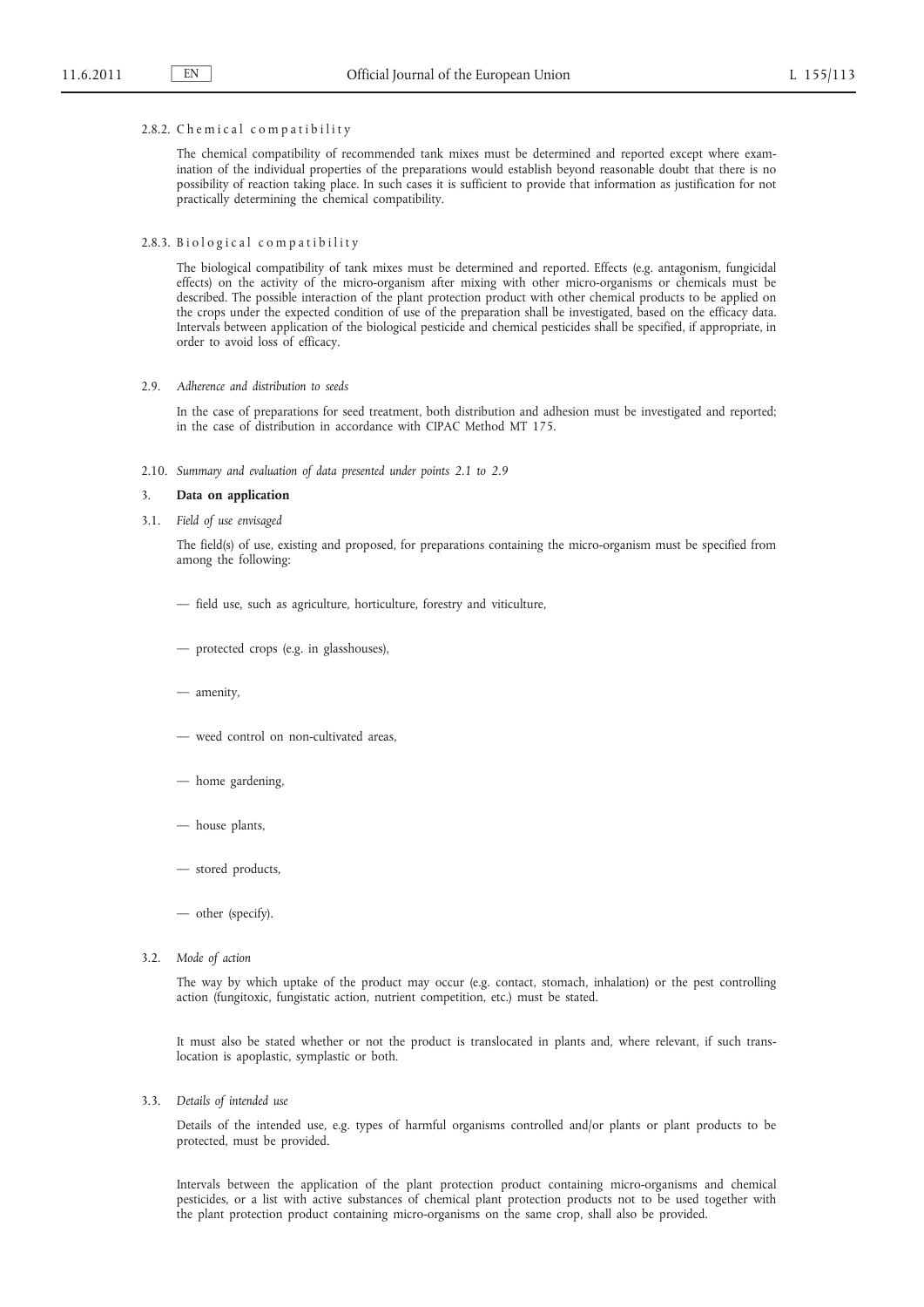#### 3.4. *Application rate*

For each method of application and each use, the rate of application per unit (ha,  $m^2$ ,  $m^3$ ) treated, in terms of g or kg or l for the preparation and in terms of appropriate units for the micro-organism, must be provided.

Application rates shall normally be expressed in g or kg/ha or in kg/m<sup>3</sup> and where appropriate in g or kg/tonne; for protected crops and home gardening use rates shall be expressed in g or kg/100 m<sup>2</sup> or g or kg/m<sup>3</sup>.

3.5. *Content of micro-organism in material used (e.g. in the diluted spray, baits or treated seed)*

The content of micro-organism shall be reported, as appropriate, in number of active unit/ml or g or any other relevant unit.

3.6. *Method of application*

The method of application proposed must be described fully, indicating the type of equipment to be used, if any, as well as the type and volume of diluent to be used per unit of area or volume.

3.7. *Number and timing of applications and duration of protection*

The maximum number of applications to be used and their timing, must be reported. Where relevant the growth stages of the crop or plants to be protected and the development stages of the harmful organisms, must be indicated. Where possible and necessary the interval between applications, in days, must be stated.

The duration of protection afforded both by each application and by the maximum number of applications to be used, must be indicated.

3.8. *Necessary waiting periods or other precautions to avoid phytopathogenic effects on succeeding crops*

Where relevant, minimum waiting periods between last application and sowing or planting of succeeding crops, which are necessary to avoid phytopathogenic effects on succeeding crops, must be stated, and follow from the data provided under Section 6, point 6.6.

Limitations on choice of succeeding crops, if any, must be stated.

3.9. *Proposed instructions for use*

The proposed instructions for use of the preparation, to be printed on labels and leaflets, must be provided.

#### 4. **Further information on the plant protection product**

- 4.1. *Packaging and compatibility of the preparation with proposed packaging materials*
	- (i) Packaging to be used must be fully described and specified in terms of the materials used, manner of construction (e.g. extruded, welded, etc.), size and capacity, size of opening, type of closure and seals. It must be designed in accordance with the criteria and guidelines specified in the FAO 'Guidelines for the Packaging of Pesticides'.
	- (ii) The suitability of the packaging, including closures, in terms of its strength, leakproofness and resistance to normal transport and handling, must be determined and reported in accordance with ADR methods 3552, 3553, 3560, 3554, 3555, 3556, 3558, or appropriate ADR Methods for intermediate bulk containers, and, where for the preparation child-resistant closures are required, in accordance with ISO standard 8317.
	- (iii) The resistance of the packaging material to its contents must be reported in accordance with GIFAP Monograph No 17.
- 4.2. *Procedures for cleaning application equipment*

Cleaning procedures for both application equipment and protective clothing must be described in detail. The effectiveness of the cleaning procedure must be determined, using e.g. biotests, and reported.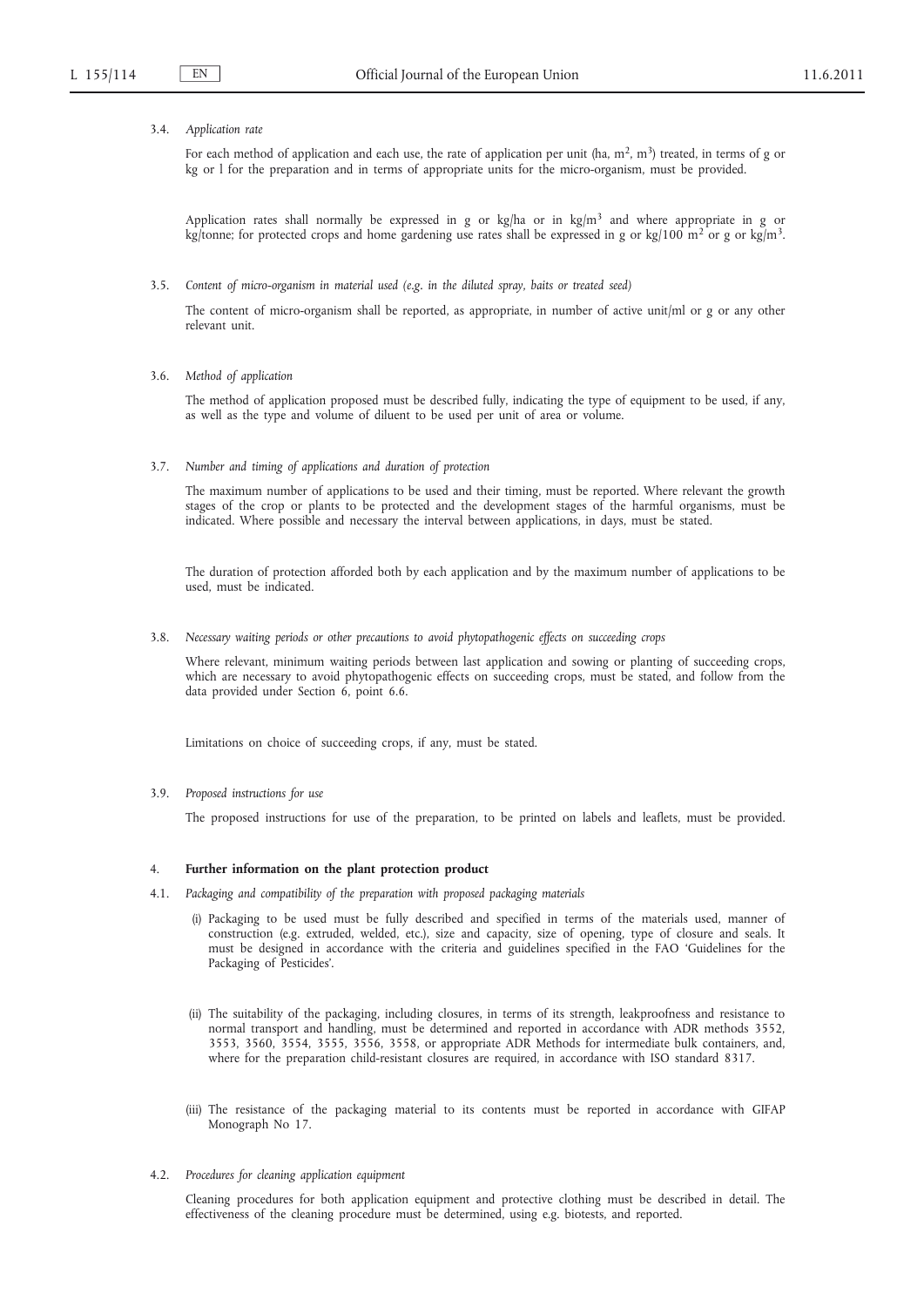4.3. *Re-entry periods, necessary waiting periods or other precautions to protect man, livestock and the environment*

The information provided must follow from and be supported by the data provided for the micro-organism(s) and that provided under Sections 7 and 8.

- (i) Where relevant pre-harvest intervals, re-entry periods or withholding periods necessary to minimise the presence of residues in or on crops, plants and plant products, or in treated areas or spaces, with a view to protecting man or livestock, must be specified e.g.:
	- pre-harvest interval (in days) for each relevant crop,
	- re-entry period (in days) for livestock, to areas to be grazed,
	- re-entry period (in hours or days) for man to crops, buildings or spaces treated,
	- withholding period (in days) for animal feedingstuffs,
	- waiting period (in days), between application and handling treated products.
- (ii) Where necessary, in the light of the test results, information on any specific agricultural, plant health or environmental conditions under which the preparation may or may not be used must be provided.
- 4.4. *Recommended methods and precautions concerning: handling, storage, transport or fire*

The recommended methods and precautions concerning handling procedures (detailed) for the storage, at both warehouse and user level of plant protection products, for their transport and in the event of fire must be provided. Where relevant, information on combustion products must be provided. The risks likely to arise and the methods and procedures to minimise the hazards arising, must be specified. Procedures to preclude or minimise the generation of waste or leftovers must be provided.

Where relevant, assessment has to be done in accordance with ISO TR 9122.

The nature and characteristics of protective clothing and equipment proposed must be provided. The data provided must be sufficient to evaluate the suitability and effectiveness under realistic conditions of use (e.g. field or glasshouse circumstances).

4.5. *Measures in the case of an accident*

Whether arising during transport, storage or use, detailed procedures to be followed in the event of an accident, must be provided and include:

- containment of spillages,
- decontamination of areas, vehicles and buildings,
- disposal of damaged packaging, adsorbents and other materials,
- protection of emergency workers and bystanders,
- first aid measures.
- 4.6. *Procedures for destruction or decontamination of the plant protection product and its packaging*

Procedures for destruction and decontamination must be developed for both small quantities (user level) and large quantities (warehouse level). The procedures must be consistent with provisions in place relating to the disposal of waste and of toxic waste. The means of disposal proposed shall be without unacceptable influence on the environment and be the most cost effective and practical means of disposal feasible.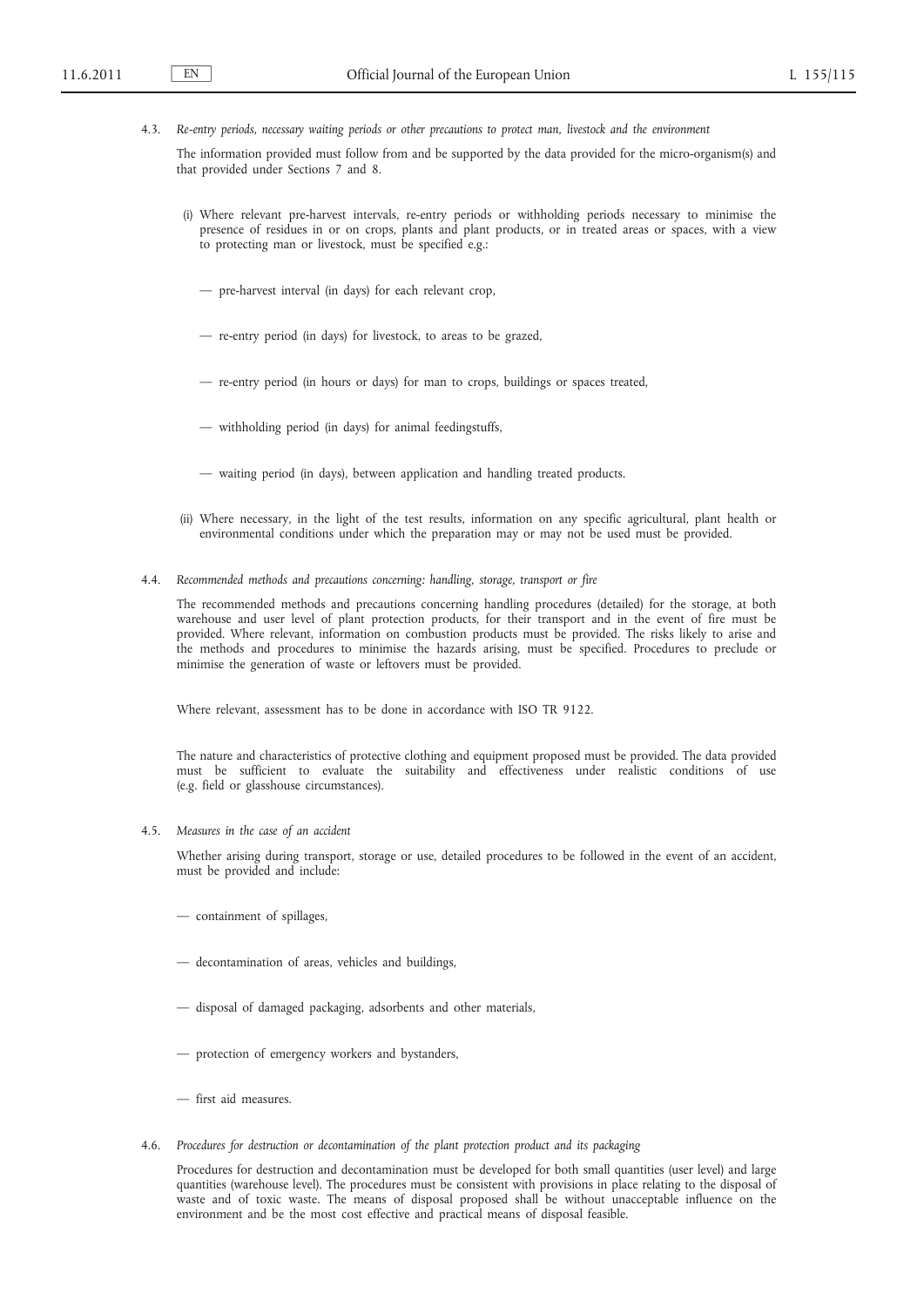### 4.6.1. Controlled incineration

In many cases the preferred or sole means to safely dispose of plant protection products and in particular the coformulants contained in it, contaminated materials, or contaminated packaging, is through controlled incineration in a licensed incinerator.

The applicant must provide detailed instructions for safe disposal.

### 4.6.2. O t h e r s

Other methods to dispose of plant protection products, packaging and contaminated materials, where proposed, must be fully described. Data must be provided for such methods, to establish their effectiveness and safety.

#### 5. **Analytical methods**

*Introduction*

The provisions of this Section only cover analytical methods required for post-registration control and monitoring purposes.

It is desirable to have a plant protection product without contaminants, if possible. The level of acceptable contaminants shall be judged from a risk assessment point of view, by the competent authority.

Both production and product must be subject to a continuous quality control by the applicant. The quality criteria for the product shall be submitted.

For analytical methods used for generation of data as required in this Regulation or for other purposes the applicant has to provide a justification for the method used; where necessary separate guidance will be developed for such methods on the basis of the same requirements as defined for methods for post-registration control and monitoring purposes.

Descriptions of methods must be provided and include details of equipment, materials and conditions used. The applicability of existing CIPAC methods must be reported.

As far as practicable these methods must employ the simplest approach, involve the minimum cost, and require commonly available equipment.

For this Section the following applies:

| metabolites, residues | Impurities, metabolites, relevant   As defined in Article 3 of Regulation (EC) No 1107/2009            |
|-----------------------|--------------------------------------------------------------------------------------------------------|
| Relevant impurities   | Impurities, as defined above, that are of concern for human or animal health<br>and/or the environment |

On request the following samples must be provided:

- (i) samples of the preparation;
- (ii) samples of the micro-organism as manufactured;
- (iii) analytical standards of the pure micro-organism;
- (iv) analytical standards of relevant metabolites and all other components included in the residue definition;
- (v) if available, samples of reference substances for the relevant impurities.
- 5.1. *Methods for the analysis of the preparation*
	- Methods, which must be described in full, must be provided for the identification and the determination of the content of the micro-organism in the preparation. In the case of a preparation containing more than one micro-organism, methods capable of identifying and determining the content of each one should be provided.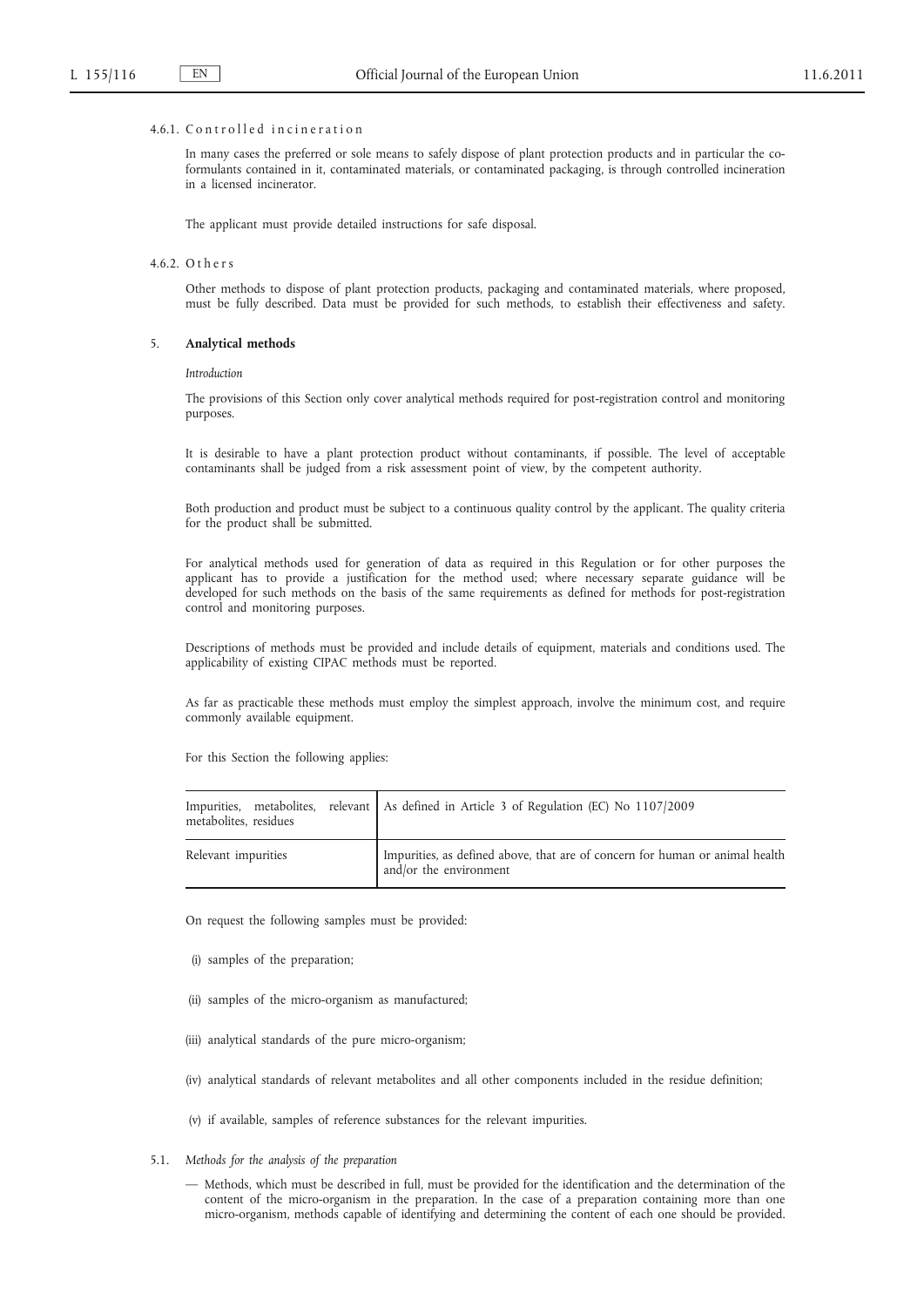- Methods to establish regular control of the final product (preparation) in order to show that it does not contain other organisms than the indicated ones and to establish its uniformity.
- Methods to identify any contaminating micro-organisms of the preparation.
- Methods used to determine the storage stability and shelf life of the preparation must be provided.
- 5.2. *Methods to determine and quantify residues*

Analytical methods for the determination of residues, as defined in point 4.2 of Part B of the Annex to Regulation (EU) No 544/2011 must be submitted unless it is justified that the information already submitted in accordance with the requirements of point 4.2 of Part B of the Annex to Regulation (EU) No 544/2011 is sufficient.

### 6. **Efficacy data**

*General*

The data supplied must be sufficient to permit an evaluation of the plant protection product to be made. In particular it must be possible to evaluate the nature and extent of benefits that accrue following use of the preparation, where they exist in comparison to suitable reference products and damage thresholds, and to define its conditions of use.

The number of trials to be conducted and reported depends mainly on factors such as the extent to which the properties of the active substance(s) it contains are known and on the range of conditions that arise, including variability in plant health conditions, climatic differences, the range of agricultural practices, the uniformity of the crops, the mode of application, the type of harmful organism and the type of plant protection product.

Sufficient data must be generated and submitted to confirm that patterns determined hold for the regions and the range of conditions, likely to be encountered in the regions concerned, for which its use is to be recommended. Where an applicant claims that tests in one or more of the proposed regions of use are unnecessary because conditions are comparable with those in other regions where tests have been carried out, the applicant must substantiate the claim for comparability with documentary evidence.

In order to assess seasonal differences, if any, sufficient data must be generated and submitted to confirm the performance of the plant protection product in each agronomically and climatically different region for each particular crop (or commodity)/harmful organism combination. Normally trials on effectiveness or phytotoxicity, where relevant, in at least two growing seasons must be reported.

If to the opinion of the applicant the trials from the first season adequately confirm the validity of claims made on the basis of extrapolation of results from other crops, commodities or situations or from tests with closely similar preparations, a justification, which is acceptable to the competent authority for not carrying out a second season's work must be provided. Conversely, where, because of climatic or plant health conditions or other reasons the data obtained in any particular season are of limited value for the assessment of performance, trials in one or more further seasons must be conducted and reported.

6.1. *Preliminary tests*

Reports in summary form of preliminary tests, including glasshouse and field studies, used to assess the biological activity and dose range finding of the plant protection product and of the active substance(s) it contains, must be submitted when requested by the competent authority. These reports will provide additional information for the competent authority when it evaluates the plant production product. Where this information is not submitted a justification which is acceptable to the competent authority must be provided.

6.2. *Testing effectiveness*

Aim of the tests

The tests shall provide sufficient data to permit an evaluation of the level, duration and consistency of control or protection or other intended effects of the plant protection product in comparison to suitable reference products, where they exist.

### Test conditions

Normally a trial consists of three components: test product, reference product and untreated control.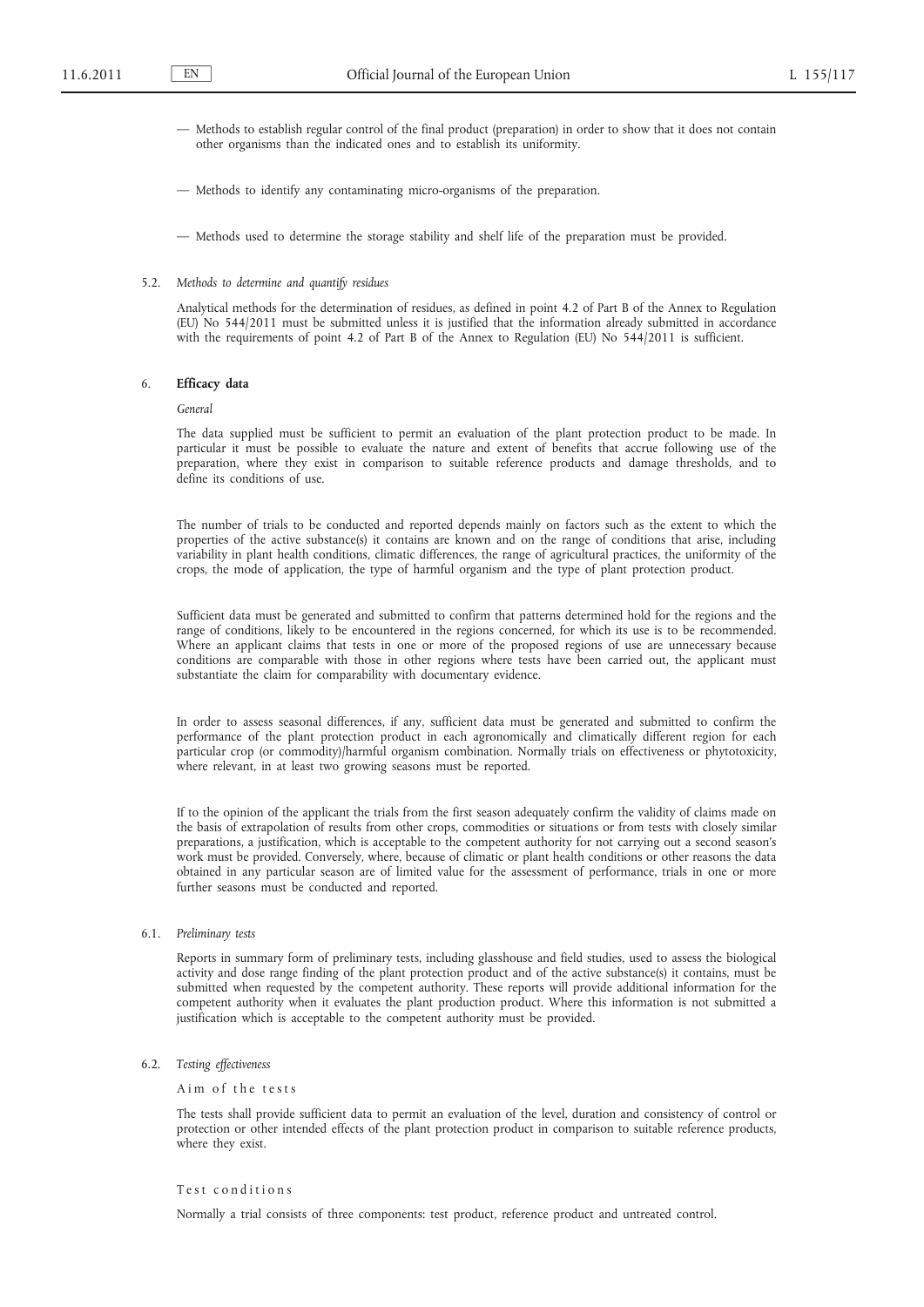The performance of the plant protection product must be investigated in relation to suitable reference products, where they exist. A suitable reference product is defined as an authorised plant protection product which has proved a sufficient performance in practice under the agricultural, plant health and environmental (including climatic) conditions in the area of proposed use. In general, formulation type, effects on the harmful organisms, working spectrum and method of application shall be close to those of the tested plant protection product.

Plant protection products must be tested in circumstances where the target harmful organism has been shown to have been present at a level causing or known to cause adverse effects (yield, quality, operational benefit) on an unprotected crop or area or on plants or plant products which have not been treated or where the harmful organism is present at such a level that an evaluation of the plant protection product can be made.

Trials to provide data on plant protection products for control of harmful organisms must show the level of control of the species of harmful organisms concerned or of species representative of groups for which claims are made. Trials must include the different stages of growth of life cycle of the harmful species, where this is relevant and the different strains or races, where these are likely to show different degrees of susceptibility.

Similarly, trials to provide data on plant protection products which are plant growth regulators, must show the level of effects on the species to be treated, and include investigation of differences in the response of a representative sample of the range of cultivars on which its use is proposed.

In order to clarify the dose response, dose rates lower than the recommended one must be included in some trials in order to enable to assess whether the recommended rate is the minimum necessary to achieve the desired effect.

The duration of the effects of treatment must be investigated in relation to the control of the target organism or effect on the treated plants or plant products, as appropriate. When more than one application is recommended, trials must be reported which establish the duration of the effects of an application, the number of applications necessary and the desired intervals between them.

Evidence must be submitted to show that the dose, timing and method of application recommended give adequate control, protection or have the intended effect in the range of circumstances likely to be encountered in practical  $11S<sub>P</sub>$ 

Unless there are clear indications that the performance of the plant protection product is unlikely to be affected to a significant degree by environmental factors, such as temperature or rain, an investigation of the effects of such factors on performance must be carried out and reported, particularly where it is known that the performance of chemically related products is so affected.

Where proposed label claims include recommendations for the use of the plant protection product with other plant protection product(s) or adjuvant(s) information on the performance of the mixture must be provided.

## Test guideline

Trials must be designed to investigate specified issues, to minimise the effects of random variation between different parts of each site and to enable statistical analysis to be applied to results amenable to such analysis. The design, analysis and reporting of trials must be in accordance with European and Mediterranean Plant Protection Organisation (EPPO) guidelines 152 and 181. The report shall include a detailed and critical assessment of the data.

The trials must be carried out in accordance to specific EPPO guidelines, where available, or with guidelines satisfying at least the requirements of the corresponding EPPO guideline.

A statistical analysis of results amenable to such analysis must be carried out; where necessary the test guideline used must be adapted to enable such analysis.

6.3. *Information on the occurrence or possible occurrence of the development of resistance*

Laboratory data and where it exists, field information relating to the occurrence and development of resistance or cross-resistance in populations of harmful organisms to the active substance(s), or to related active substances, must be provided. Where such information is not directly relevant to the uses for which authorisation is sought or to be renewed (different species of harmful organism or different crops), it must, if available, nevertheless be provided, as it may provide an indication of the likelihood of resistance developing in the target population.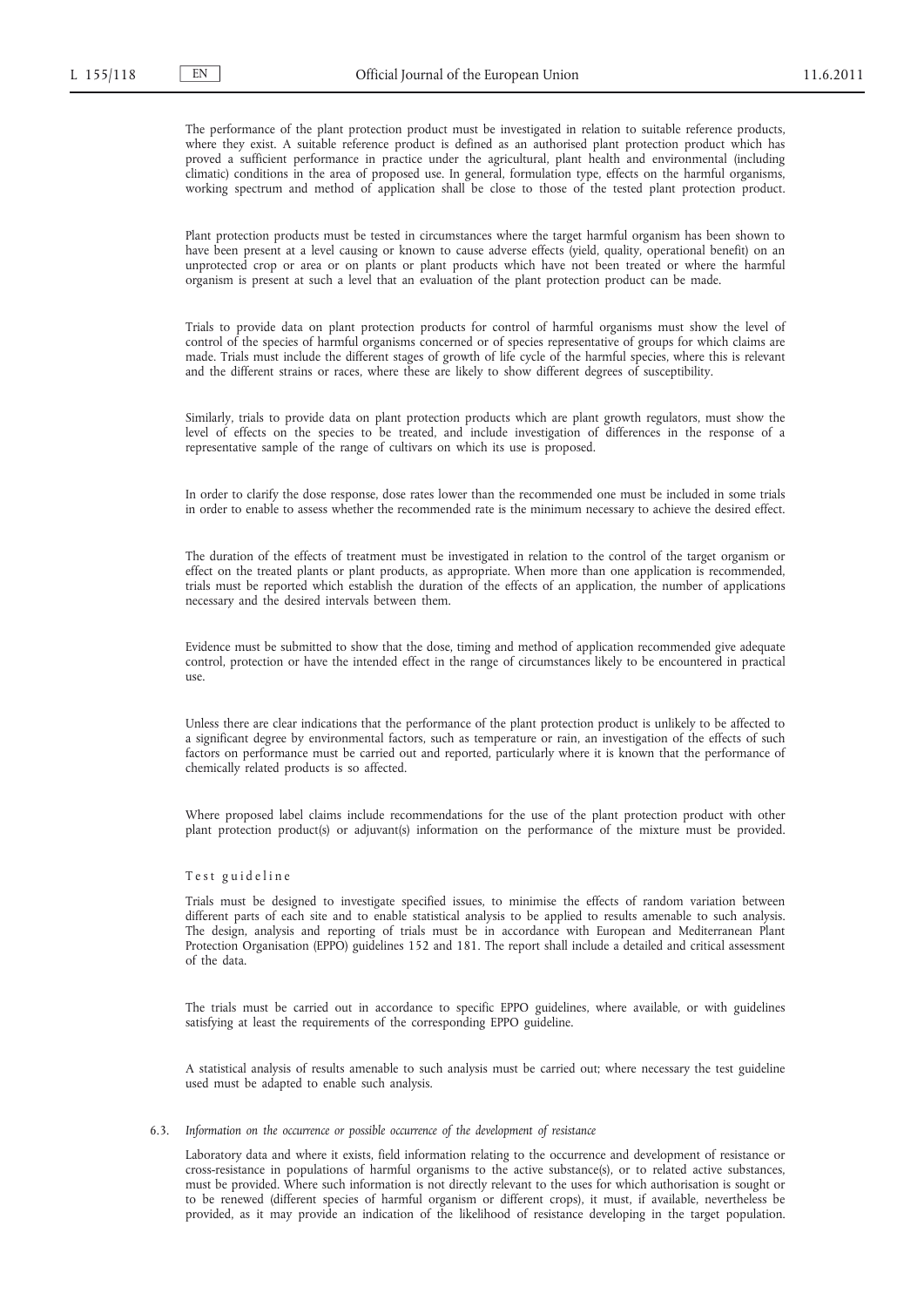Where there is evidence or information to suggest that, in commercial use, the development of resistance is likely, evidence must be generated and submitted as to the sensitivity of the population of the harmful organism concerned to the plant protection product. In such cases a management strategy designed to minimise the likelihood of resistance or cross-resistance developing in target species must be provided.

- 6.4. *Effects on the yield of treated plants or plant products in terms of quantity and/or quality*
- 6.4.1. Effects on the quality of plants or plant products

*A i m o f t h e t e s t s*

The tests shall provide sufficient data to permit an evaluation of the possible occurrence of taint or odour or other quality aspects of plants or plant products after treatment with the plant protection product.

*C i r c u m s t a n c e s i n w h i c h r e q u i r e d*

The possibility of the occurrence of taint or odour in food crops must be investigated and be reported where:

- the nature of the products or its use is such that a risk of occurrence of taint or odour might be expected, or
- other products based on the same or a closely similar active ingredient have been shown to present a risk of occurrence of taint or odour.

The effects of plant protection products on other quality aspects of treated plants or plant products must be investigated and reported where:

- the nature of the plant protection product or it use could have an adverse influence on other quality aspects (for example in the case of use of plant growth regulators close to the harvest), or
- other products based on the same or a closely similar active ingredient have been shown to have an adverse influence on the quality.

Testing shall be conducted initially on the main crops on which the plant protection product is to be used, at twice the normal rates of application and using, where relevant, the main methods of processing. Where effects are observed it is necessary to perform testing at the normal rate of application.

The extent of investigation necessary on other crops will depend on their degree of similarity of the main crops already tested, the quantity and quality of data available on those main crops and how far the manner of use of the plant protection product and methods of processing the crops, are similar. It is generally sufficient to perform the test with the main formulation type to be authorised.

### 6.4.2. Effects on transformation processes

*A i m o f t h e t e s t s*

The tests shall provide sufficient data to permit an evaluation of the possible occurrence of adverse effects after treatment with the plant protection product on transformation processes or on the quality of their products.

#### *C i r c u m s t a n c e s i n w h i c h r e q u i r e d*

When the treated plants or plant products are normally intended for use in transformation process such as wine making, brewing or bread making and when at harvest significant residues are present, the possibility of the occurrence of adverse effects must be investigated and reported where:

- there are indications that the use of the plant protection product could have an influence on the processes involved (for example in the case of use of plant growth regulators or fungicides close to the harvest), or
- other products based on the same or a closely similar active ingredient have been shown to have an adverse influence on these processes or its products.

It is generally sufficient to perform the test with the main formulation type to be authorised.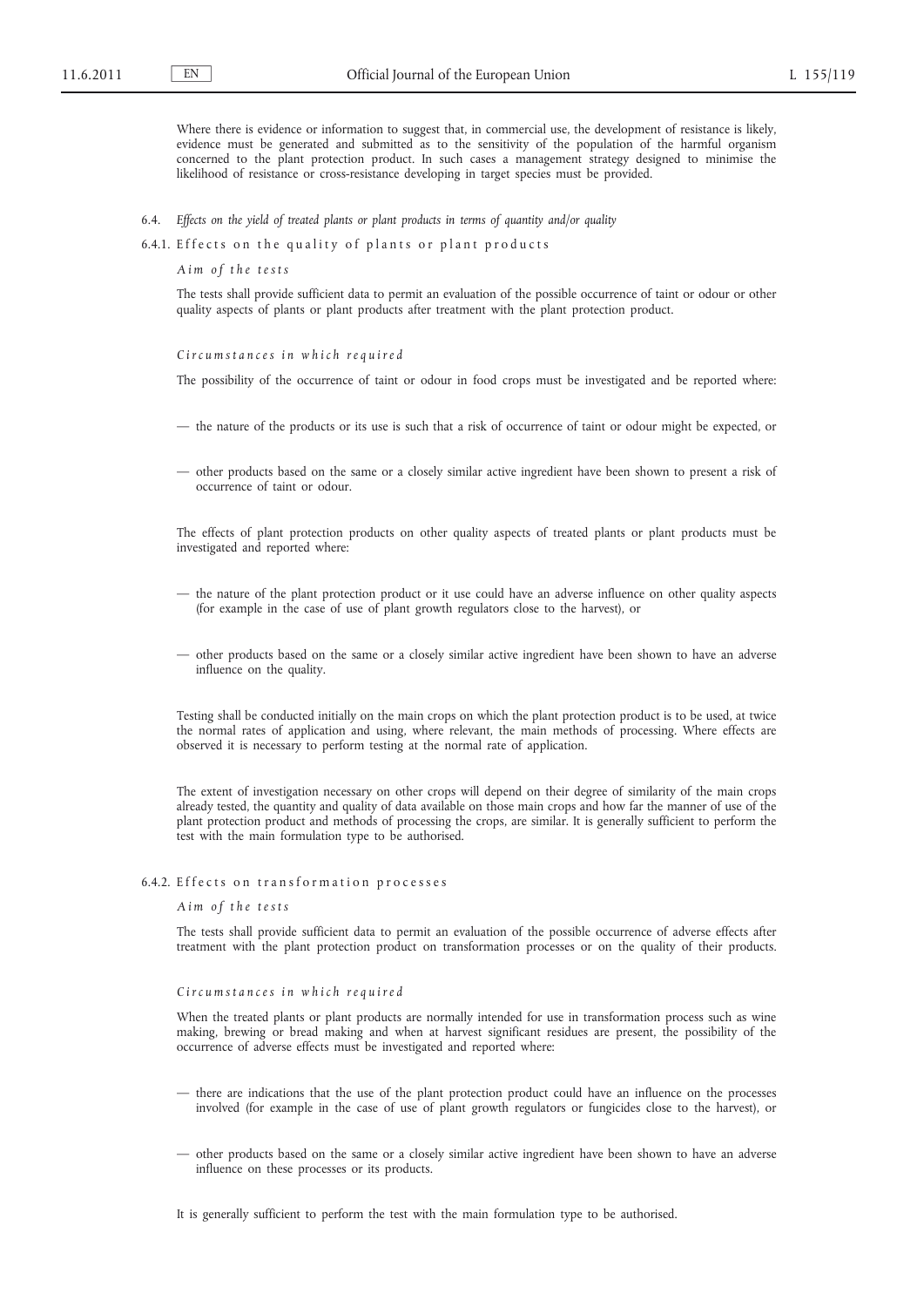# 6.4.3. Effects on the yield of treated plants or plant products

### *A i m o f t h e t e s t s*

The test shall provide sufficient data to permit an evaluation of the performance of the plant protection product and of possible occurrence of yield reduction or loss in storage of treated plants or plant products.

# *C i r c u m s t a n c e s i n w h i c h r e q u i r e d*

The effects of plant protection products on the yield or yield components of treated plant products must be determined where relevant. When treated plants or plant products are likely to be stored the effect on the yield after storage, including data on storage life must be determined where relevant.

This information will normally be available from the tests required under the provisions of point 6.2.

6.5. *Phytotoxicity to target plants (including different cultivars), or to target plant products*

#### Aim of the tests

The test shall provide sufficient data to permit an evaluation of the performance of the plant protection product and of the possible occurrence of phytotoxicity after treatment with the plant protection product.

#### Circumstances in which required

For herbicides and for other plant protection products for which adverse effects, however transitory, are seen during the trials, performed in accordance with point 6.2, the margins of selectivity on target crops must be established, using twice the recommended rate of application. Where serious phytotoxic effects are seen, an intermediate application rate must also be investigated.

Where adverse effects occur, but are claimed to be unimportant in comparison with the benefits of use or transient, evidence to support this claim is required. If necessary, yield measurement must be submitted.

The safety of a plant protection product to the main cultivars of the main crops for which it is recommended must be demonstrated, including effects of crop growth stage, vigour, and other factors which may influence susceptibility to damage or injury.

The extent of investigation necessary on other crops will depend on their degree of similarity to the main crops already tested, the quantity and quality of data available on those main crops and how far the manner of use of the plant protection product, if relevant, is similar. It is generally sufficient to perform the test with the main formulation type to be authorised.

Where proposed label claims include recommendations for the use of the plant protection product with other plant protection product(s), the previous paragraphs apply for the mixture.

#### Test guideline

Observations concerning phytotoxicity must be performed in the tests provided for in point 6.2.

Where phytotoxic effects are seen, they must be accurately assessed and recorded in accordance with EPPO guideline 135 or when a Member State requires so and when the test is carried out on the territory of this Member State, with guidelines satisfying at least the requirements of this EPPO guideline.

A statistical analysis of results amenable to such analysis must be carried out, where necessary the test guideline used must be adapted to enable such analysis.

- 6.6. *Observations on undesirable or unintended side-effects, e.g. on beneficial and other non-target organisms, on succeeding crops, other plants or parts of treated plants used for propagating purposes (e.g. seeds, cuttings, runners)*
- 6.6.1. Impact on succeeding crops

*A i m o f t h e i n f o r m a t i o n r e q u i r e d*

Sufficient data must be reported to permit an evaluation of possible adverse effects of a treatment with the plant protection product on succeeding crops.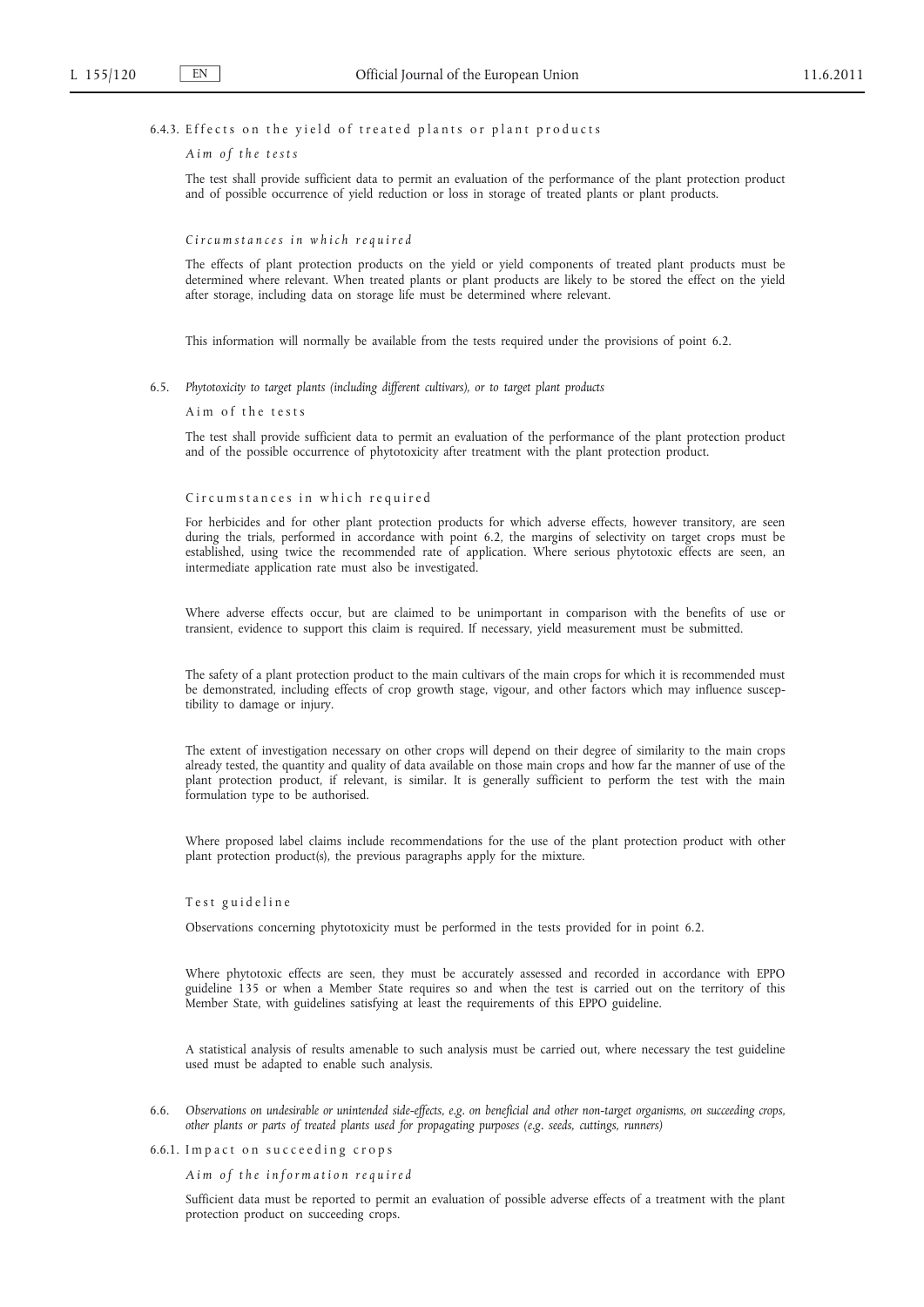#### *C i r c u m s t a n c e s i n w h i c h r e q u i r e d*

Where data, generated in accordance with point 9.1, shows that significant residues of the active substance, its metabolites or degradation products, which have or may have biological activity on succeeding crops, remain in soil or in plant materials, such as straw or organic material up to sowing or planting time of possible succeeding crops, observations must be submitted on effects on the normal range of succeeding crops.

### 6.6.2. Impact on other plants, including adjacent crops

*A i m o f t h e i n f o r m a t i o n r e q u i r e d*

Sufficient data must be reported to permit an evaluation of possible adverse effects of a treatment with the plant protection product on other plants, including adjacent crops.

*C i r c u m s t a n c e s i n w h i c h r e q u i r e d*

Observations must be submitted on adverse effects on other plants, including the normal range of adjacent crops, when there are indications that the plant protection product could affect these plants via vapour drift.

6.6.3. Impact on treated plants or plant products to be used for propagation

*A i m o f t h e i n f o r m a t i o n r e q u i r e d*

Sufficient data must be reported to permit an evaluation of possible adverse effects of a treatment with the plant protection product on plants or plant products to be used for propagation.

*C i r c u m s t a n c e s i n w h i c h r e q u i r e d*

Observations must be submitted on the impact of plant protection products on plant parts used for propagation except where the proposed uses preclude use on crops intended for production of seeds, cuttings, runners or tubers for planting, as appropriate.

(i) for seeds — viability, germination and vigour;

- (ii) for cuttings rooting and growth rates;
- (iii) for runners establishment and growth rates;
- (iv) for tubers sprouting and normal growth.

*T e s t g u i d e l i n e*

Seeds testing shall be done in accordance with ISTA Methods.

# 6.6.4. Effects on beneficial and other non-target organisms

Any effects, positive or negative, on the incidence of other harmful organisms, observed in the tests performed in accordance with the requirements of this Section, shall be reported. Any observed environmental effects must also be reported, especially effects on wildlife and/or beneficial organisms.

A summary of all data and information provided under points 6.1 to 6.6 must be provided, together with a detailed and a critical assessment of the data, with particular reference to the benefits that the plant protection product offers, adverse effects that do or may arise and measures necessary to avoid or minimise adverse effects.

## 7. **Effects on human health**

For proper evaluation of the toxicity including potential for pathogenicity and infectiveness of preparations sufficient information shall be available on acute toxicity, irritation and sensitisation of the micro-organism. If possible, additional information on mode of toxic action, toxicological profile and all other known toxicological aspects of the micro-organism shall be submitted. Special attention shall be given to co-formulants.

While performing toxicology studies, all signs of infection or pathogenicity shall be noted. Toxicology studies shall include clearance studies.

<sup>6.7.</sup> *Summary and evaluation of data presented under 6.1 to 6.6*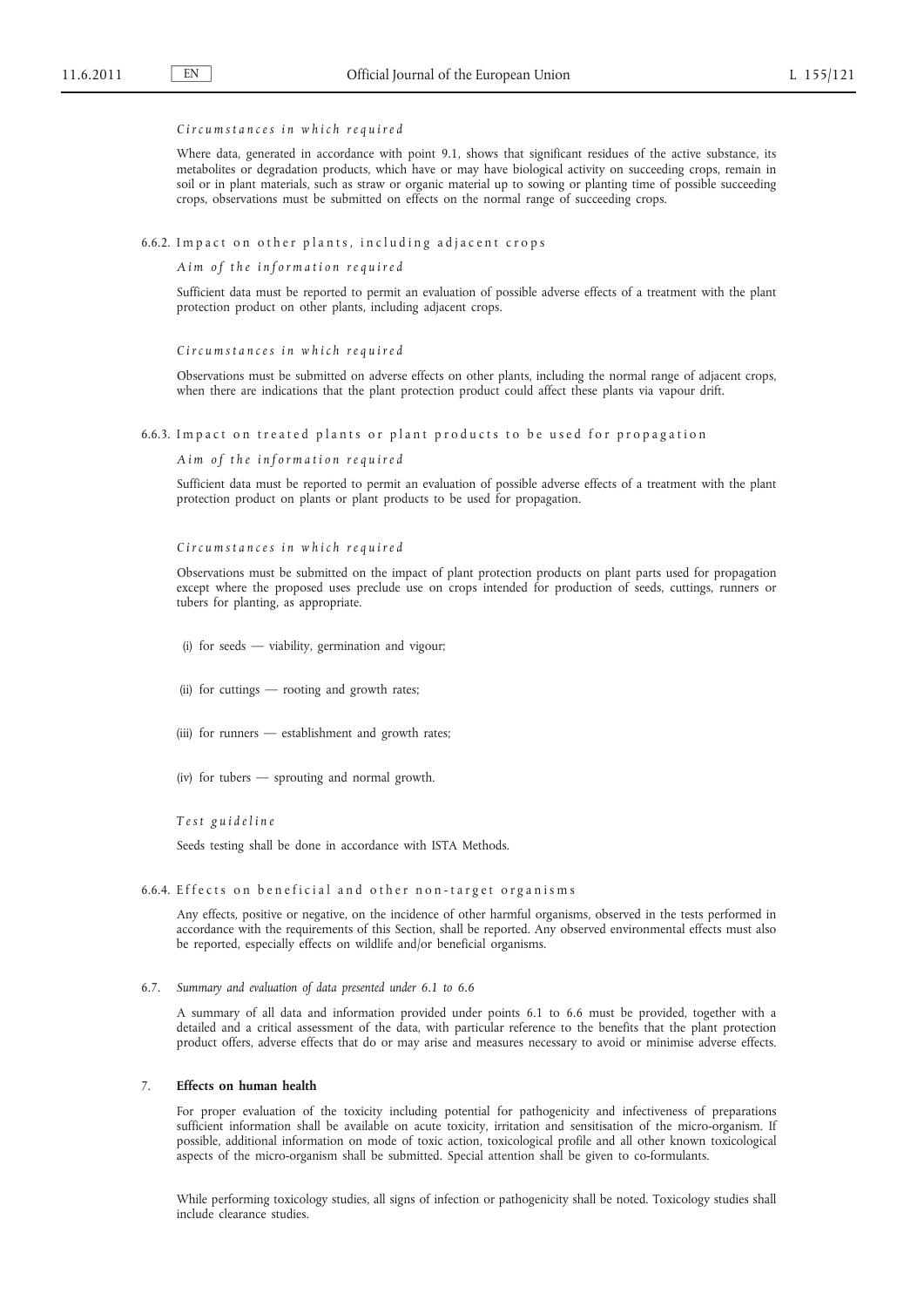In the context of the influence that impurities and other components can have on toxicological behaviour, it is essential that for each study submitted, a detailed description (specification) of the material used, be provided. Tests must be conducted using the plant protection product to be authorised. In particular, it must be clear that the micro-organism used in the preparation, and the conditions of culturing it, are the same for which information and data are submitted in the context of Part B of the Annex to Regulation (EU) No 544/2011.

A tiered testing system will be applied to the study of the plant protection product.

7.1. *Basic acute toxicity studies*

The studies, data and information to be provided and evaluated, must be sufficient to permit the identification of effects following a single exposure to the plant protection product, and in particular to establish, or indicate:

- the toxicity of the plant protection product,
- toxicity of the plant protection product relative to the micro-organism,
- the time course and characteristics of the effect with full details of behavioural changes and possible gross pathological findings at post-mortem,
- where possible the mode of toxic action, and
- the relative hazard associated with the different routes of exposure.

While the emphasis must be on estimating the toxicity ranges involved, the information generated must also permit the plant protection product to be classified in accordance with Directive 1999/45/EC or Regulation (EC) No 1272/2008. The information generated through acute toxicity testing is of particular value in assessing hazards likely to arise in accident situations.

## 7.1.1. A cute or al toxicity

*C i r c u m s t a n c e s i n w h i c h r e q u i r e d*

An acute oral test shall always be carried only if the applicant cannot justify an alternative approach under Directive 1999/45/EC or Regulation (EC) No 1272/2008, where applicable.

*T e s t m e t h o d*

The test must be carried out in accordance with Method B 1 bis or B 1 tris of Regulation (EC) No 440/2008.

### 7.1.2. A cute inhalation toxicity

#### *A i m o f t h e t e s t*

The test will provide the inhalation toxicity to rats of the plant protection product.

#### *C i r c u m s t a n c e s i n w h i c h r e q u i r e d*

The test must be carried out where the plant protection product:

- is used with fogging equipment,
- is an aerosol,
- is a powder containing a significant proportion of particles of diameter < 50 micrometre (> 1 % on a weight basis),
- is to be applied from aircraft in cases where inhalation exposure is relevant,
- is to be applied in a manner which generates a significant proportion of particles or droplets of diameter < 50 micrometre (> 1 % on a weight basis),
- contains a volatile component at greater than 10 %.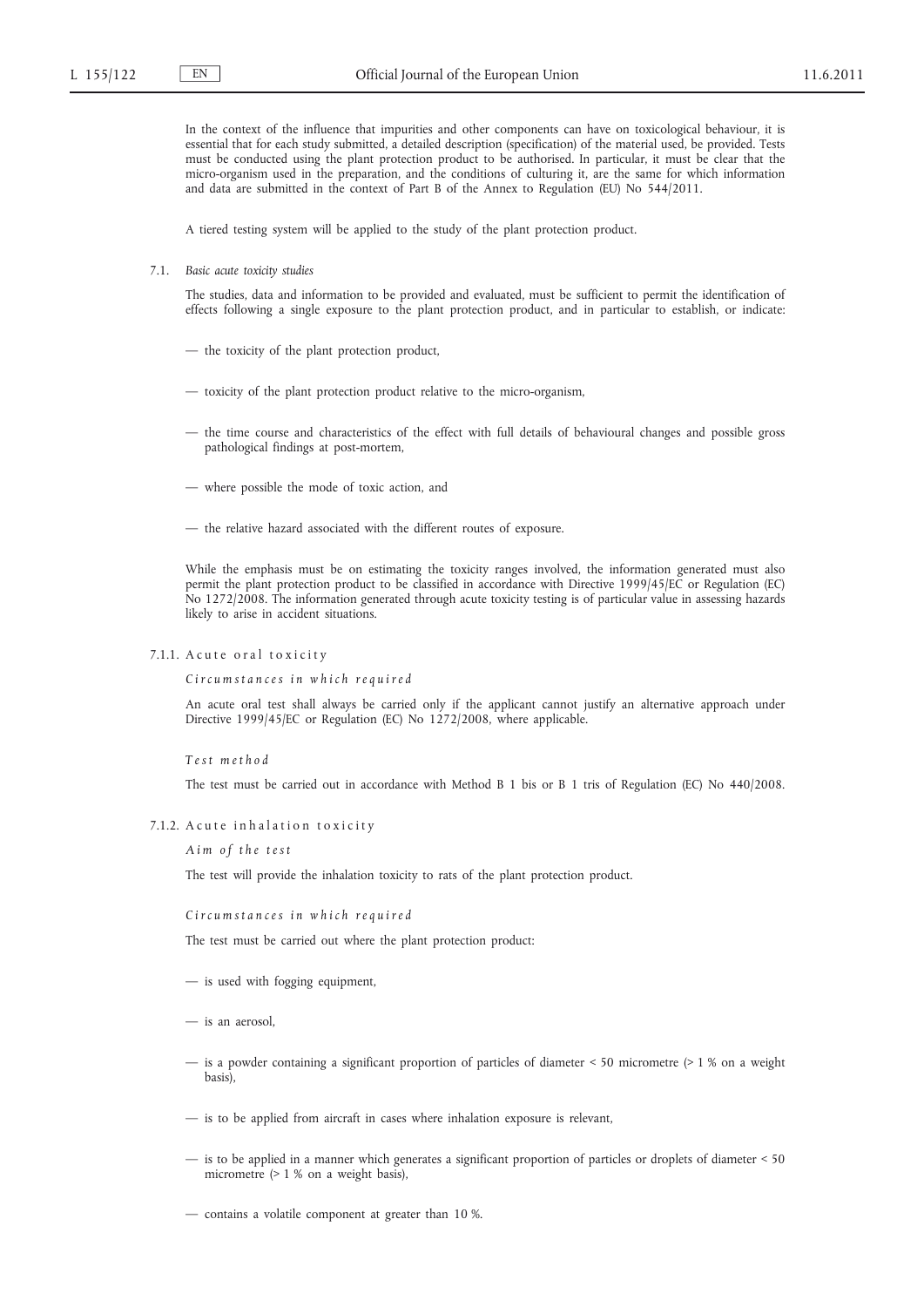#### *T e s t m e t h o d*

The test must be carried out in accordance with Method B 2 of Regulation (EC) No 440/2008.

### 7.1.3. A cute percutaneous toxicity

*C i r c u m s t a n c e s i n w h i c h r e q u i r e d*

An acute percutaneous test shall be conducted only if the applicant cannot justify an alternative approach under Directive 1999/45/EC or Regulation (EC) No 1272/2008, where applicable.

*T e s t m e t h o d*

The test must be carried out in accordance with Method B 3 of Regulation (EC) No 440/2008.

#### 7.2. *Additional acute toxicity studies*

#### 7.2.1. Skin irritation

*A i m o f t h e t e s t*

The test will provide the potential of skin irritancy of the plant protection product including the potential reversibility of the effects observed.

#### *C i r c u m s t a n c e s i n w h i c h r e q u i r e d*

The skin irritancy of the plant protection product must always be determined, except where the co-formulants are not expected to be skin irritant or the micro-organism is shown not to be skin irritant or where it is likely, as indicated in the test guideline, that severe skin effects can be excluded.

#### *T e s t m e t h o d*

The test must be carried out in accordance with Method B 4 of Regulation (EC) No 440/2008.

#### 7.2.2. Eye irritation

#### *A i m o f t h e t e s t*

The test will provide the potential for eye irritation of the plant protection product, including the potential reversibility of the effects observed.

#### *C i r c u m s t a n c e s i n w h i c h r e q u i r e d*

The eye irritancy of the plant protection product must be determined, where the co-formulants are suspected to be eye irritant, except where the micro-organism is eye irritant or where it is likely, as indicated in the test guideline, that severe effects on the eyes may be produced.

### *T e s t m e t h o d*

The eye irritation must be determined in accordance with Method B 5 of Regulation (EC) No 440/2008.

#### 7.2.3. Skin sensitisation

*A i m o f t h e t e s t*

The test will provide sufficient information to assess the potential of the plant protection product to provoke skin sensitisation reactions.

#### *C i r c u m s t a n c e s i n w h i c h r e q u i r e d*

The test must be carried out where the co-formulants are suspected to have skin sensitising properties, except where the micro-organism(s) or the co-formulants are known to have skin sensitising properties.

### *T e s t m e t h o d*

The tests have to be carried out in accordance with Method B 6 of Regulation (EC) No 440/2008.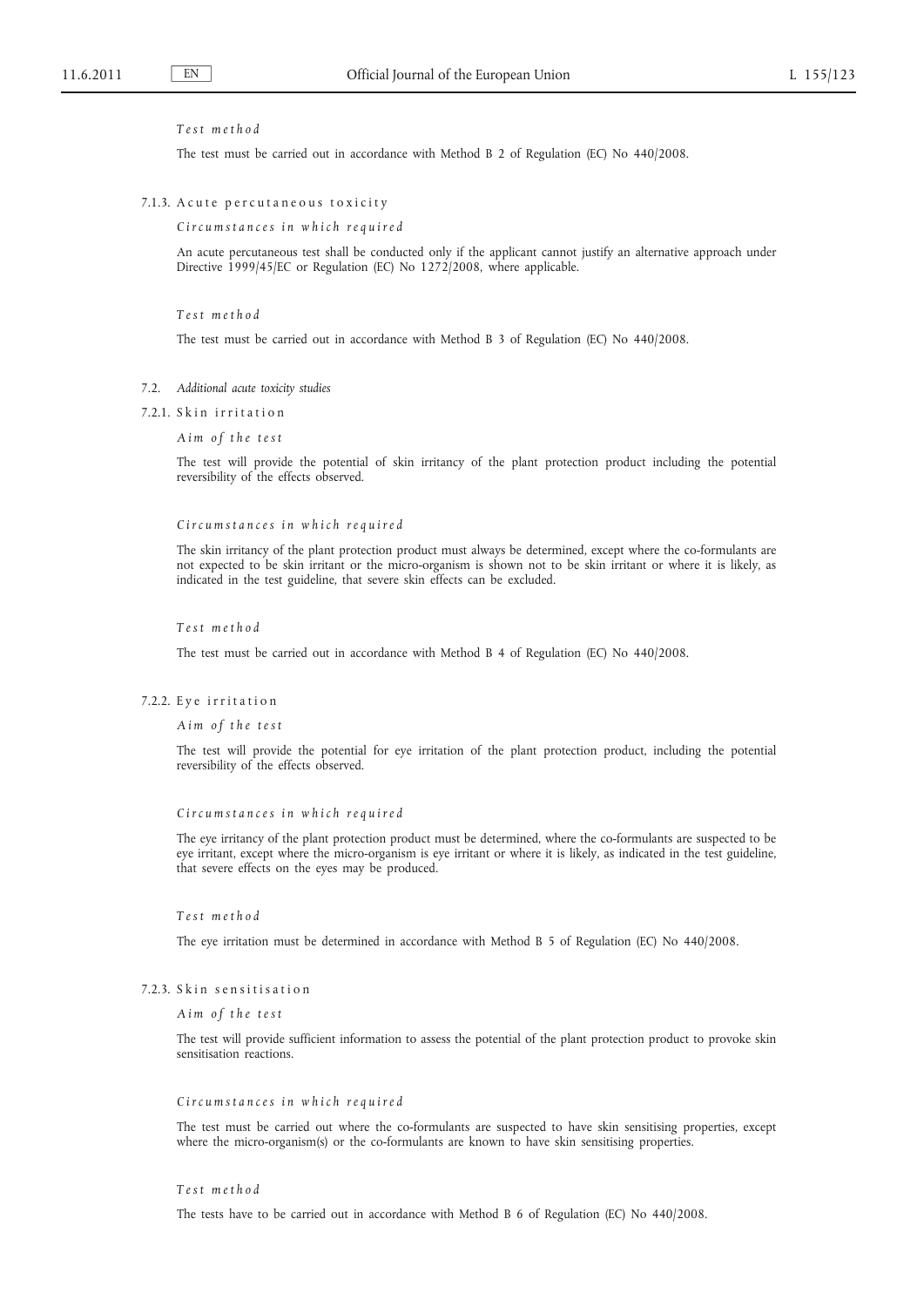### 7.3. *Data on exposure*

The risks for those in contact with plant protection products (operators, bystanders, workers), depend on the physical, chemical and toxicological properties of the plant protection product as well as the type of the product (undiluted/diluted), formulation type, and on the route, the degree and duration of exposure. Sufficient information and data must be generated and reported to permit an assessment of the extent of exposure to the plant protection product likely to occur under the proposed conditions of use.

In the cases where there is particular concern on the possibility of dermal absorption based on the information for the micro-organism available in Section 5 of Part B of the Annex to Regulation (EU) No 544/2011, or from the information provided for the preparation in this Section, further dermal absorption data can be necessary.

Results from exposure monitoring during production or use of the product must be submitted.

The abovementioned information and data must provide the basis for the selection of appropriate protective measures including personal protective equipment to be used by operators and workers and to be specified on the label.

7.4. *Available toxicological data relating to non-active substances*

Where relevant, the following information shall be submitted for each co-formulant:

- (a) the registration number as referred to in Article 20(3) of Regulation (EC) No 1907/2006;
- (b) the study summaries included in the technical dossier as referred to in Article 10(a)(vi) of Regulation (EC) No 1907/2006; and
- (c) the safety data sheet as referred to in Article 31 of Regulation (EC) No 1907/2006.

All other available information shall be submitted.

7.5. *Supplementary studies for combinations of plant protection products*

Aim of the test

In certain cases it may be necessary to carry out the studies as referred to under points 7.1 to 7.2.3 for a combination of plant protection products where the product label includes requirements for use of the plant protection product with other plant protection products and/or with adjuvants as a tank mix. Decisions as to the need for supplementary studies must be made on a case-by-case basis, taking into account the results of the acute toxicity studies of the individual plant protection products, the possibility for exposure to the combination of the products concerned and available information or practical experience with the products concerned or similar products.

#### 7.6. *Summary and evaluation of health effects*

A summary of all data and information provided under paragraphs 7.1 through 7.5, must be submitted, and include a detailed and critical assessment of those data in the context of relevant evaluative and decision-making criteria and guidelines, with particular reference to the risks for man and animals that may or do arise, and the extent, quality and reliability of the database.

## 8. **Residues in or on treated products, food and feed**

The same provisions as detailed in Section 6 of Part B of the Annex to Regulation (EU) No 544/2011 apply; the information required in accordance with this Section has to be provided unless it is possible to extrapolate the residue behaviour of the plant protection product on the basis of the data available for the micro-organism. Special attention shall be paid towards the influence of formulation substances on the residue behaviour of the microorganism and its metabolites.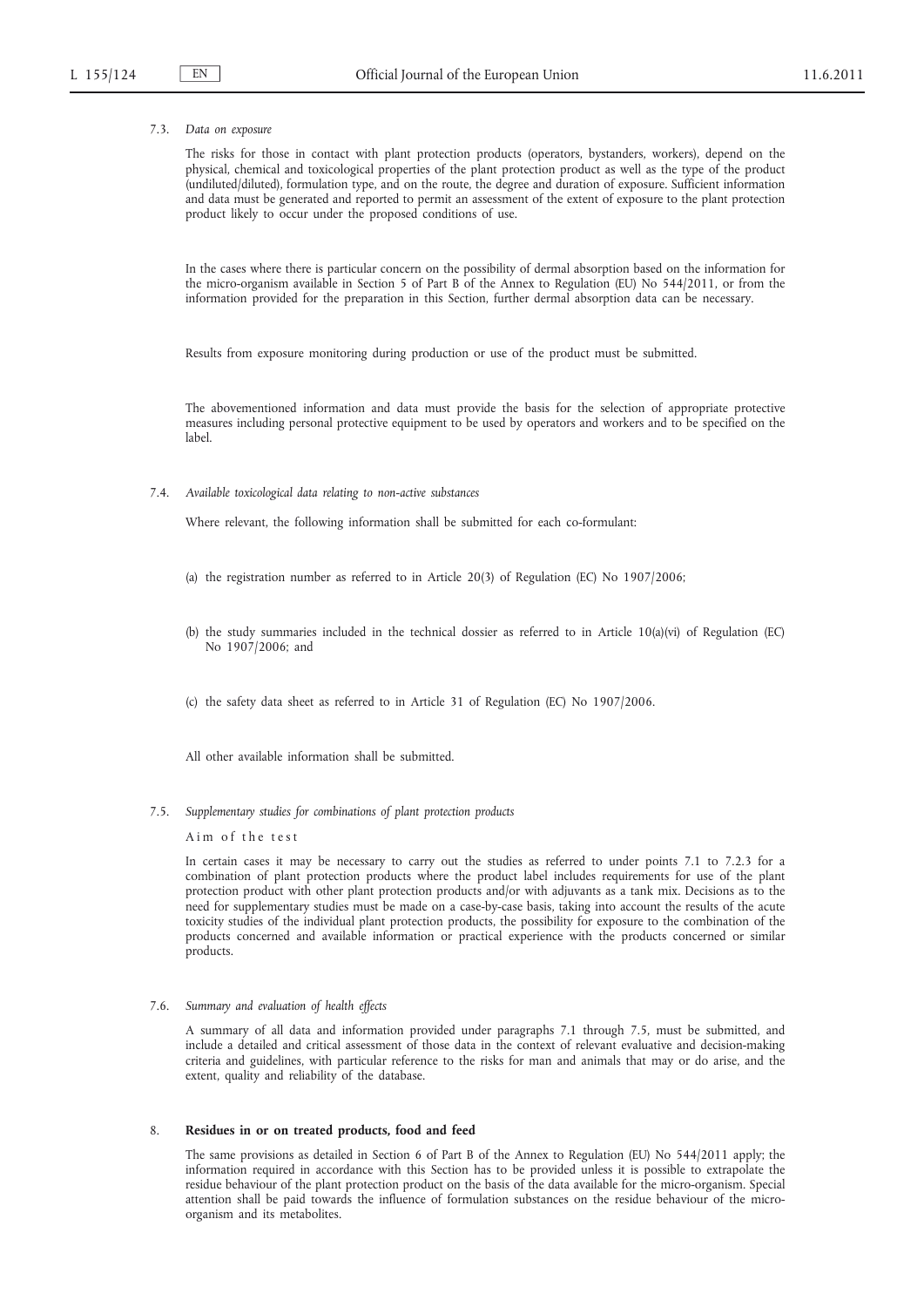#### 9. **Fate and behaviour in the environment**

The same provisions as detailed in Section 7 of Part B of the Annex to Regulation (EU) No 544/2011 apply; the information required in accordance with this Section has to be provided unless it is possible to extrapolate the fate and behaviour of the plant protection product in the environment on the basis of the data available in Section 7 of Part B of the Annex to Regulation (EU) No 544/2011.

### 10. **Effects on non-target organisms**

*Introduction*

- (i) The information provided, taken together with that for the micro-organism(s), must be sufficient to permit an assessment of the impact on non-target species (flora and fauna), of the plant protection product, when used as proposed. Impact can result from single, prolonged or repeated exposure, and can be reversible, or irreversible.
- (ii) The choice of the appropriate non-target organisms for testing of environmental effects shall be based on the information on the micro-organism, as required in Part B of the Annex to Regulation (EU) No 544/2011, and on the information on the co-formulants and other components, as required by Sections 1 to 9 of this Annex. From such knowledge it would be possible to choose the appropriate test organisms, such as organisms closely related to the target organism.
- (iii) In particular, the information provided for the plant protection product, together with other relevant information, and that provided for the micro-organism, shall be sufficient to:
	- specify the hazard symbols, the indications of danger, and relevant risk and safety phrases or the pictograms, signal words, relevant hazard and precautionary statements, for the protection of the environment, to be mentioned on packaging (containers),
	- permit an evaluation of the short- and long-term risks for non-target species populations, communities, and processes as appropriate,
	- permit an evaluation whether special precautions are necessary for the protection of non-target species.
- (iv) There is a need to report all potentially adverse effects found during routine investigations of environmental effects and to undertake and report such additional studies which may be necessary to investigate the mechanisms involved and assess the significance of these effects.
- (v) In general, much of the data relating to impact on non-target species, required for authorisation of plant protection products, will have been submitted and evaluated for the approval of the micro-organism(s).
- (vi) Where exposure data are necessary to decide whether a study has to be performed, the data obtained in accordance with Section 9 of Part B of this Annex, shall be used.

For the estimation of exposure of organisms all relevant information on the plant protection product and on the micro-organism must be taken into account. Where relevant the parameters provided for in this Section shall be used. Where it appears from available data that the plant protection product has a stronger effect than the micro-organism, the data on effects on non target organisms of the plant protection product have to be used for the calculation of relevant effect/exposure ratios.

- (vii) In order to facilitate the assessment of the significance of test results obtained, the same strain of each relevant species shall where possible be used in the various specified tests for effects on non target organisms.
- 10.1. *Effects on birds*

The same information as provided in point 8.1 of Part B of the Annex to Regulation (EU) No 544/2011 has to be reported where it is not possible to predict the effects of the plant protection product on the basis of the data available for the micro-organism, unless it can be justified that exposure of birds is unlikely to occur.